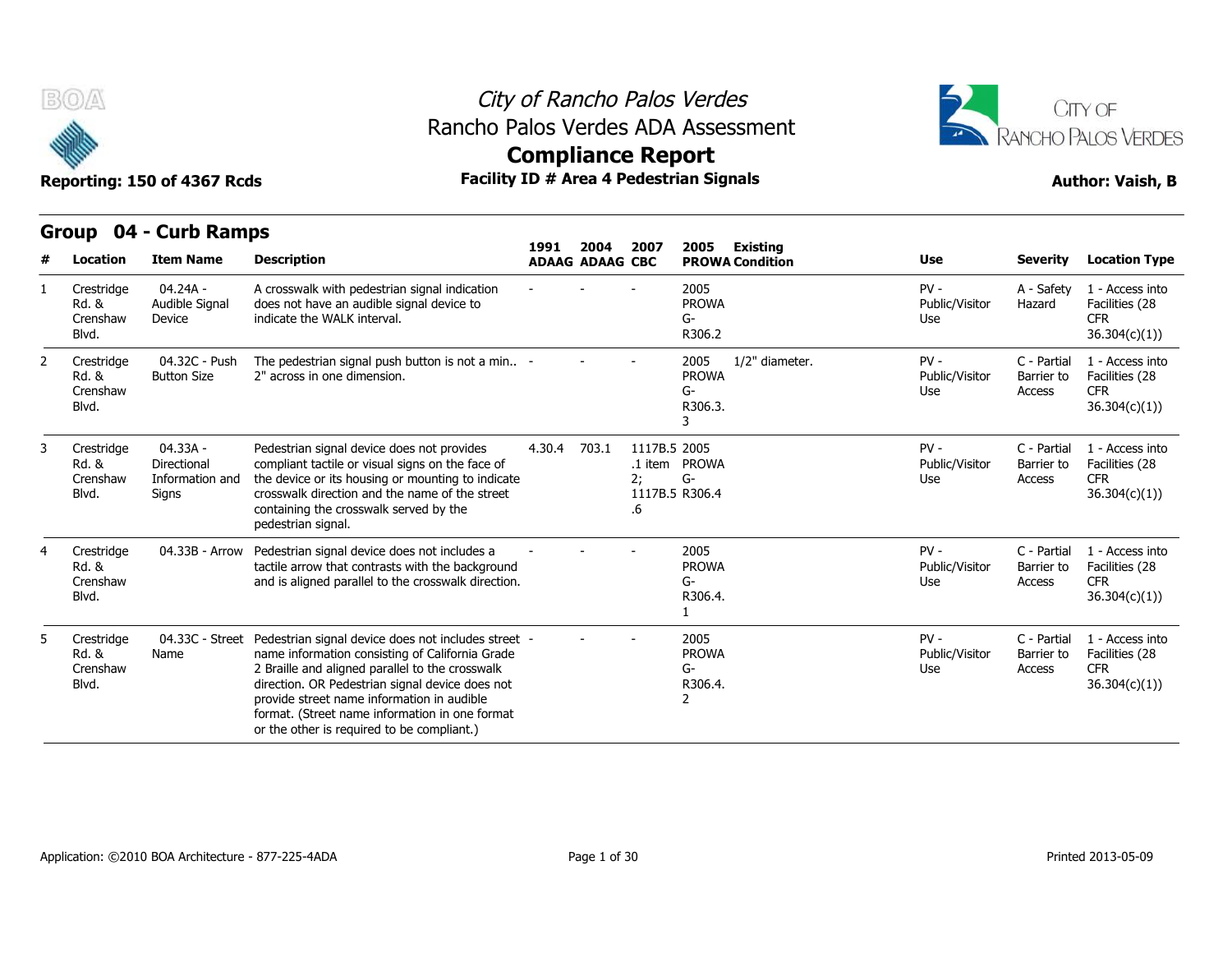

### City of Rancho Palos Verdes Rancho Palos Verdes ADA Assessment





|    | urvup<br>VT.                             | <b>CAID RAILDS</b>                                              |                                                                                                                                                                                                                                                                                                                                                                                                                                                               | 1991  | 2004                    | 2007         | 2005<br>Existing                          |                                 |                                                             |                                                                  |
|----|------------------------------------------|-----------------------------------------------------------------|---------------------------------------------------------------------------------------------------------------------------------------------------------------------------------------------------------------------------------------------------------------------------------------------------------------------------------------------------------------------------------------------------------------------------------------------------------------|-------|-------------------------|--------------|-------------------------------------------|---------------------------------|-------------------------------------------------------------|------------------------------------------------------------------|
|    | Location                                 | <b>Item Name</b>                                                | <b>Description</b>                                                                                                                                                                                                                                                                                                                                                                                                                                            |       | <b>ADAAG ADAAG CBC</b>  |              | <b>PROWA Condition</b>                    | <b>Use</b>                      | <b>Severity</b>                                             | <b>Location Type</b>                                             |
| 6  | Crestridge<br>Rd. &<br>Crenshaw<br>Blvd. | $04.25 -$<br>Pedestrian Signal<br>Device - Clear<br>Floor Space | Location of pedestrian signal device does not<br>accommodate a level 30" x 48" min clear<br>space, centered and parallel to the pedestrian<br>signal push button. (Accessible pedestrian<br>signals shall be located so that the vibrotactile<br>feature can be contacted from the level landing<br>serving a curb ramp, if provided, or from a clear<br>floor or ground space that is in line with the<br>crosswalk line adjacent to the vehicle stop line.) | 4.2.4 | 305.3;<br>Fig.<br>305.3 | 1118B.4 2005 | item 1 PROWA<br>G-<br>R306.2.             | $PV -$<br>Public/Visitor<br>Use | C - Partial<br>Barrier to<br>Access                         | 1 - Access into<br>Facilities (28<br><b>CFR</b><br>36.304(c)(1)) |
|    | Crestridge<br>Rd. &<br>Crenshaw<br>Blvd. | $04.24B -$<br>Vibrotactile<br>Signal Device                     | A crosswalk with pedestrian signal indication<br>does not have a vibrotactile signal device<br>integrated into the signal device to indicate the<br>WALK interval.                                                                                                                                                                                                                                                                                            |       |                         |              | 2005<br><b>PROWA</b><br>G-<br>R306.2      | $PV -$<br>Public/Visitor<br>Use | C - Partial<br>Barrier to<br>Access                         | 1 - Access into<br>Facilities (28<br><b>CFR</b><br>36.304(c)(1)) |
| 8  | Crestridge<br>Rd. &<br>Crenshaw<br>Blvd. | 04.40 - Other -<br>Curb Ramps and<br>Pedestrian<br>Crossings    | See Additional Comments                                                                                                                                                                                                                                                                                                                                                                                                                                       |       |                         |              |                                           | $PV -$<br>Public/Visitor<br>Use | B - Severe<br><b>or</b><br>Complete<br>Barrier to<br>Access | 1 - Access into<br>Facilities (28<br><b>CFR</b><br>36.304(c)(1)  |
| 9  | Crestridge<br>Rd. &<br>Crenshaw<br>Blvd. | $04.25 -$<br>Pedestrian Signal<br>Device - Clear<br>Floor Space | Location of pedestrian signal device does not<br>accommodate a level 30" x 48" min clear<br>space, centered and parallel to the pedestrian<br>signal push button. (Accessible pedestrian<br>signals shall be located so that the vibrotactile<br>feature can be contacted from the level landing<br>serving a curb ramp, if provided, or from a clear<br>floor or ground space that is in line with the<br>crosswalk line adjacent to the vehicle stop line.) | 4.2.4 | 305.3;<br>Fig.<br>305.3 | 1118B.4 2005 | 3.4% RS.<br>item 1 PROWA<br>G-<br>R306.2. | $PV -$<br>Public/Visitor<br>Use | C - Partial<br>Barrier to<br>Access                         | 1 - Access into<br>Facilities (28<br><b>CFR</b><br>36.304(c)(1)  |
| 10 | Crestridge<br>Rd. &<br>Crenshaw<br>Blvd. | $04.24A -$<br>Audible Signal<br>Device                          | A crosswalk with pedestrian signal indication<br>does not have an audible signal device to<br>indicate the WALK interval.                                                                                                                                                                                                                                                                                                                                     |       |                         |              | 2005<br><b>PROWA</b><br>G-<br>R306.2      | $PV -$<br>Public/Visitor<br>Use | A - Safety<br>Hazard                                        | 1 - Access into<br>Facilities (28<br><b>CFR</b><br>36.304(c)(1)) |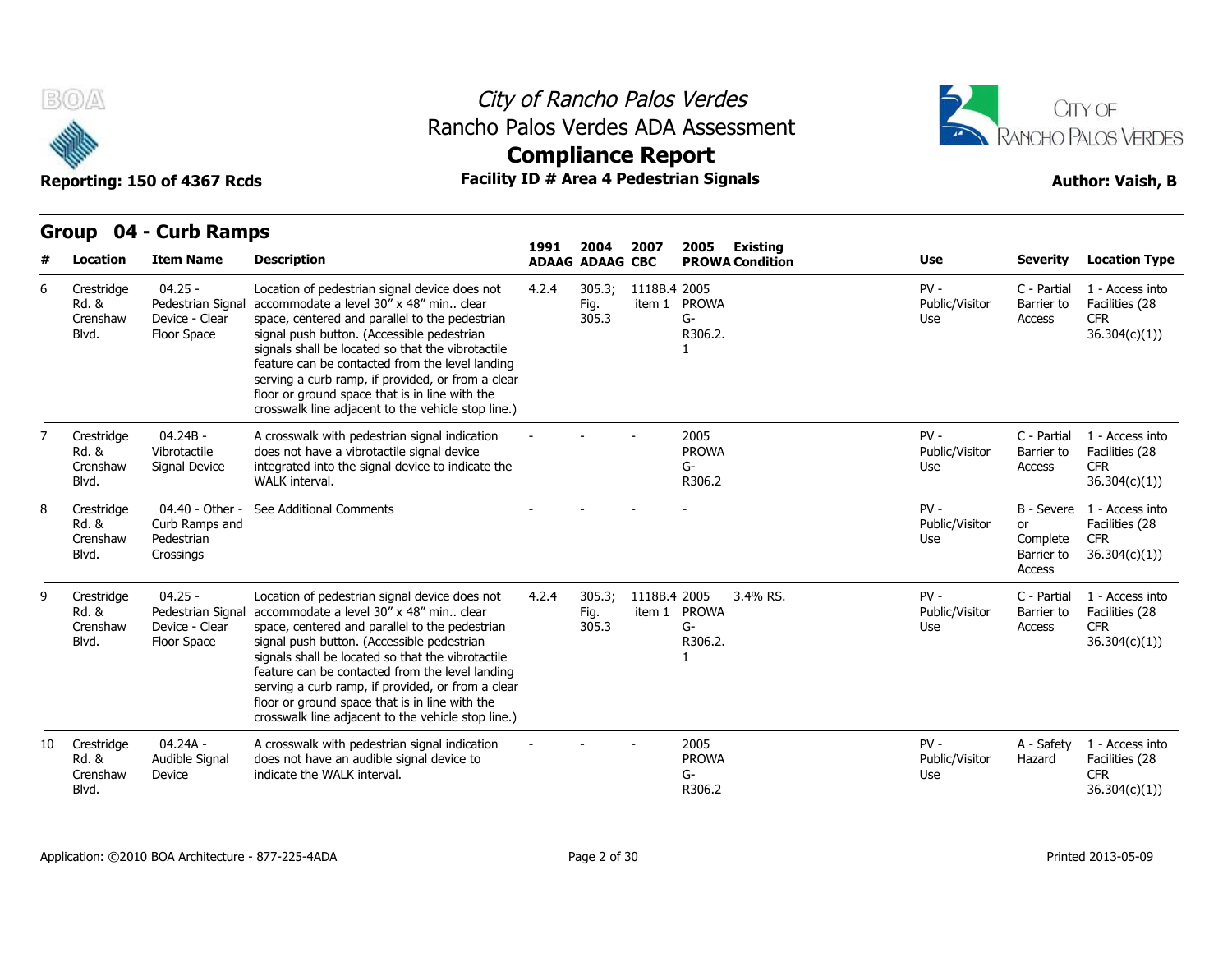



### **Compliance Report**

|    | Group                                               | 04 - Curb Ramps                                     |                                                                                                                                                                                                                                                                       |        |                                |                                     |                                                                |                                 |                                     |                                                                  |
|----|-----------------------------------------------------|-----------------------------------------------------|-----------------------------------------------------------------------------------------------------------------------------------------------------------------------------------------------------------------------------------------------------------------------|--------|--------------------------------|-------------------------------------|----------------------------------------------------------------|---------------------------------|-------------------------------------|------------------------------------------------------------------|
| #  | Location                                            | <b>Item Name</b>                                    | <b>Description</b>                                                                                                                                                                                                                                                    | 1991   | 2004<br><b>ADAAG ADAAG CBC</b> | 2007                                | 2005<br><b>Existing</b><br><b>PROWA Condition</b>              | <b>Use</b>                      | <b>Severity</b>                     | <b>Location Type</b>                                             |
| 11 | Crestridge<br><b>Rd. &amp;</b><br>Crenshaw<br>Blvd. | $04.24B -$<br>Vibrotactile<br>Signal Device         | A crosswalk with pedestrian signal indication<br>does not have a vibrotactile signal device<br>integrated into the signal device to indicate the<br>WALK interval.                                                                                                    |        |                                |                                     | 2005<br><b>PROWA</b><br>$G-$<br>R306.2                         | $PV -$<br>Public/Visitor<br>Use | C - Partial<br>Barrier to<br>Access | 1 - Access into<br>Facilities (28<br><b>CFR</b><br>36.304(c)(1)) |
| 12 | Highridge<br>Rd. & Crest<br>Rd.                     | $04.24A -$<br>Audible Signal<br>Device              | A crosswalk with pedestrian signal indication<br>does not have an audible signal device to<br>indicate the WALK interval.                                                                                                                                             |        |                                |                                     | 2005<br><b>PROWA</b><br>G-<br>R306.2                           | $PV -$<br>Public/Visitor<br>Use | C - Partial<br>Barrier to<br>Access | 1 - Access into<br>Facilities (28<br><b>CFR</b><br>36.304(c)(1)) |
| 13 | Crestridge<br>Rd. &<br>Crenshaw<br>Blvd.            | 04.32B - Push<br><b>Button Locator</b><br>Tone      | The pedestrian signal push button does not<br>incorporate a locator tone at the push button.                                                                                                                                                                          |        |                                |                                     | 2005<br><b>PROWA</b><br>G-<br>R306.3.<br>2                     | $PV -$<br>Public/Visitor<br>Use | C - Partial<br>Barrier to<br>Access | 1 - Access into<br>Facilities (28<br><b>CFR</b><br>36.304(c)(1)) |
| 14 | Crestridge<br>Rd. &<br>Crenshaw<br>Blvd.            | 04.32C - Push<br><b>Button Size</b>                 | The pedestrian signal push button is not a min -<br>2" across in one dimension.                                                                                                                                                                                       |        |                                |                                     | 1/2" diameter.<br>2005<br><b>PROWA</b><br>$G-$<br>R306.3.<br>3 | $PV -$<br>Public/Visitor<br>Use | C - Partial<br>Barrier to<br>Access | 1 - Access into<br>Facilities (28<br><b>CFR</b><br>36.304(c)(1)) |
| 15 | Crestridge<br>Rd. &<br>Crenshaw<br>Blvd.            | 04.33A -<br>Directional<br>Information and<br>Signs | Pedestrian signal device does not provides<br>compliant tactile or visual signs on the face of<br>the device or its housing or mounting to indicate<br>crosswalk direction and the name of the street<br>containing the crosswalk served by the<br>pedestrian signal. | 4.30.4 | 703.1                          | 1117B.5 2005<br>.1 item<br>2:<br>.6 | <b>PROWA</b><br>$G-$<br>1117B.5 R306.4                         | $PV -$<br>Public/Visitor<br>Use | C - Partial<br>Barrier to<br>Access | 1 - Access into<br>Facilities (28<br><b>CFR</b><br>36.304(c)(1)  |
| 16 | Crestridge<br>Rd. &<br>Crenshaw<br>Blvd.            | 04.33B - Arrow                                      | Pedestrian signal device does not includes a<br>tactile arrow that contrasts with the background<br>and is aligned parallel to the crosswalk direction.                                                                                                               |        |                                |                                     | 2005<br><b>PROWA</b><br>G-<br>R306.4.                          | $PV -$<br>Public/Visitor<br>Use | C - Partial<br>Barrier to<br>Access | 1 - Access into<br>Facilities (28<br><b>CFR</b><br>36.304(c)(1)  |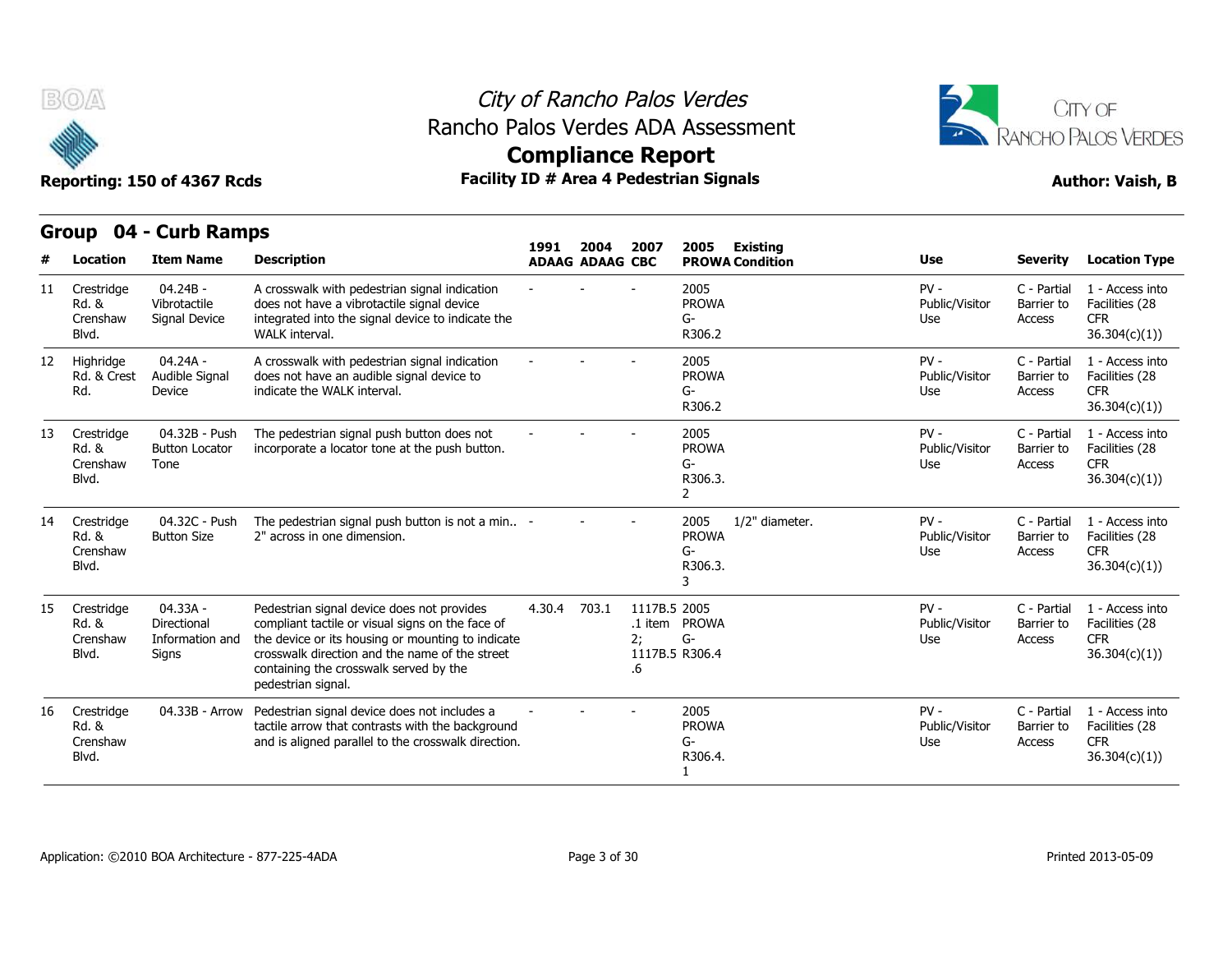



**Compliance Report**

### **Group 04 - Curb Ramps Item Name Description 1991 ADAAG 2004 ADAAG CBC PROWA 2007 2005 Existing # Location Condition Use Severity Location Type** 04.33C - Street Pedestrian signal device does not includes street Name name information consisting of California Grade 2 Braille and aligned parallel to the crosswalk direction. OR Pedestrian signal device does not provide street name information in audible format. (Street name information in one format or the other is required to be compliant.) - - - 2005 PROWA G-R306.4. 2 PV - C - Partial Public/Visitor Barrier to Use Access C - Partial 1 - Access into Barrier to Facilities (28 CFR 36.304(c)(1)) 17 Crestridge Rd. & **Crenshaw** Blvd. 04.24B - Vibrotactile Signal Device integrated into the signal device to indicate the A crosswalk with pedestrian signal indication does not have a vibrotactile signal device WALK interval. - - - <sup>2005</sup> PROWA G-R306.2 PV - C - Partial Public/Visitor Barrier to Use Access C - Partial 1 - Access into Barrier to Facilities (28 CFR 36.304(c)(1)) 18 Highridge Rd. & Crest Rd. Signal Device 04.24A - Audible Signal Device indicate the WAI K interval. A crosswalk with pedestrian signal indication does not have an audible signal device to indicate the WALK interval. - - - <sup>2005</sup> PROWA G-R306.2 PV - A - Safety Public/Visitor Use A - Safety 1 - Access into Hazard Facilities (28 CFR 36.304(c)(1)) 19 Crestridge Rd. & **Crenshaw** Blvd. 04.24B - Vibrotactile Signal Device integrated into the signal device to indicate the A crosswalk with pedestrian signal indication does not have a vibrotactile signal device WALK interval. - - - <sup>2005</sup> PROWA G-R306.2 PV - C - Partial Public/Visitor Use Access C - Partial 1 - Access into Barrier to Facilities (28 CFR 36.304(c)(1)) 20 Crestridge Rd. & Crenshaw Signal Device Blvd. 04.25 - Rd. & Crest Pedestrian Signal accommodat Device - Clear Floor Space signal push button. (Accessible pedestrian Location of pedestrian signal device does not accommodate a level 30" x 48" min.. clear space, centered and parallel to the pedestrian signals shall be located so that the vibrotactile feature can be contacted from the level landing serving a curb ramp, if provided, or from a clear floor or ground space that is in line with the crosswalk line adjacent to the vehicle stop line.) 4.2.4 305.3; 1118B.4 Fig. item 1 PROWA 305.3 2005 5.1% CS & 2.9% RS. PV - G-R306.2. 1 Public/Visitor Use Access C - Partial 1 - Access into Barrier to Facilities (28 **CFR** 36.304(c)(1)) 21 Highridge Rd.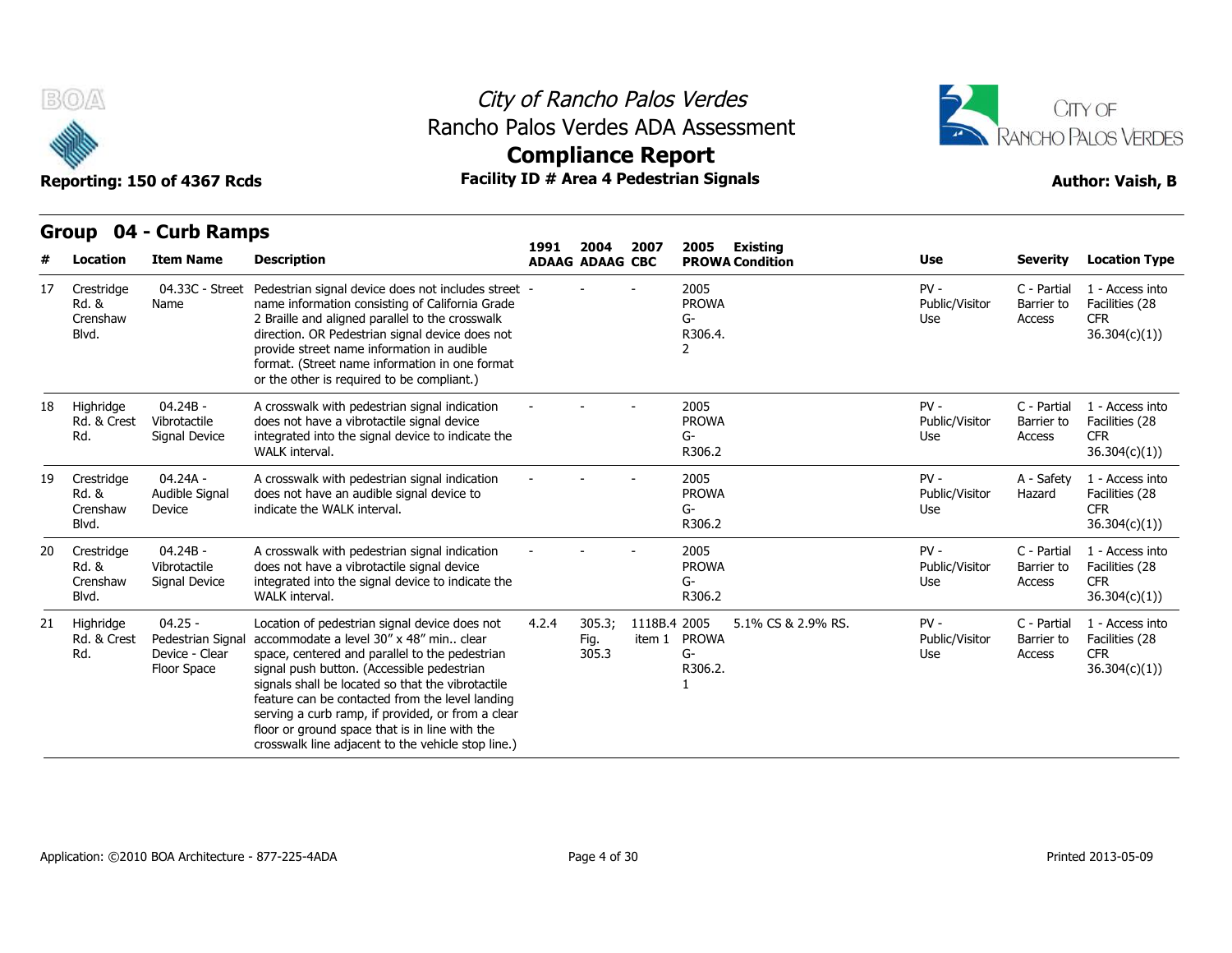



**Compliance Report**

### **Group 04 - Curb Ramps Item Name Description 1991 ADAAG 2004 ADAAG CBC PROWA 2007 2005 Existing # Location Condition Use Severity Location Type** 04.32A - Push Rd. & Button Operating of pedestrian signal device exceeds 5 lbs. Effort The force required to activate operable part(s) 4.27.4 309.4 1117B.6 2005 item 4 PROWA 6 I BF G-R306.3. 1; R405.4 6 LBF. PV - Public/Visitor Barrier to Use Access C - Partial 1 - Access into Barrier to Facilities (28 CFR 36.304(c)(1)) 22 Crestridge Crenshaw Blvd. 04.32B - Push Button Locator Tone The pedestrian signal push button does not The pedestrian signal push button does not  $\qquad \qquad -$  - - - - 2005<br>incorporate a locator tone at the push button. PROV PROWA G-R306.3. 2 PV - C - Partial Public/Visitor Use Access C - Partial 1 - Access into Barrier to Facilities (28 CFR 36.304(c)(1)) 23 Crestridge Rd. & Crenshaw Blvd. 04.32C - Push Button Size 2" across in one dimension. The pedestrian signal push button is not a min.. 2" across in one dimension. - - - <sup>2005</sup> PROWA G-R306.3. 3 1/2" diameter. 
PV - 
C - Partial Public/Visitor Barrier to Use Access C - Partial 1 - Access into Barrier to Facilities (28 CFR 36.304(c)(1)) 24 Crestridge Rd. & **Crenshaw** Blvd. 04.33A - Directional Crenshaw Information and the device of Signs Pedestrian signal device does not provides compliant tactile or visual signs on the face of the device or its housing or mounting to indicate crosswalk direction and the name of the street containing the crosswalk served by the pedestrian signal. 4.30.4 703.1 .1 item PROWA 2; G-1117B.5 R306.4 .6 1117B 5 2005 PV - C - Partial Public/Visitor Use Access C - Partial 1 - Access into Barrier to Facilities (28 CFR 36.304(c)(1)) 25 Crestridge Rd. &<br>Crenshaw Blvd. 04.32C - Push The pedestrian signal push button is not a min.. -<br>
Button Size 2" across in one dimension.<br>
04.33A - Pedestrian signal device does not provides 4.30.4<br>
Directional compliant tactile or visual signs on the fa tactile arrow that contrasts with the background 04.33B - Arrow Pedestrian signal device does not includes a  $\begin{array}{ccc} \text{2005} \\ \text{4000} \\ \text{2005} \end{array}$  04.33B - Arrow Pedestrian signal device does not includes a  $\begin{array}{ccc} \text{2005} \\ \text{2005} \\ \text{2005} \end{array}$  2005 PROWA G-R306.4. 1 PV - Public/Visitor Barrier to Use Access C - Partial 1 - Access into Barrier to Facilities (28 CFR 36.304(c)(1)) 26 Crestridge Rd. & **Crenshaw** Blvd.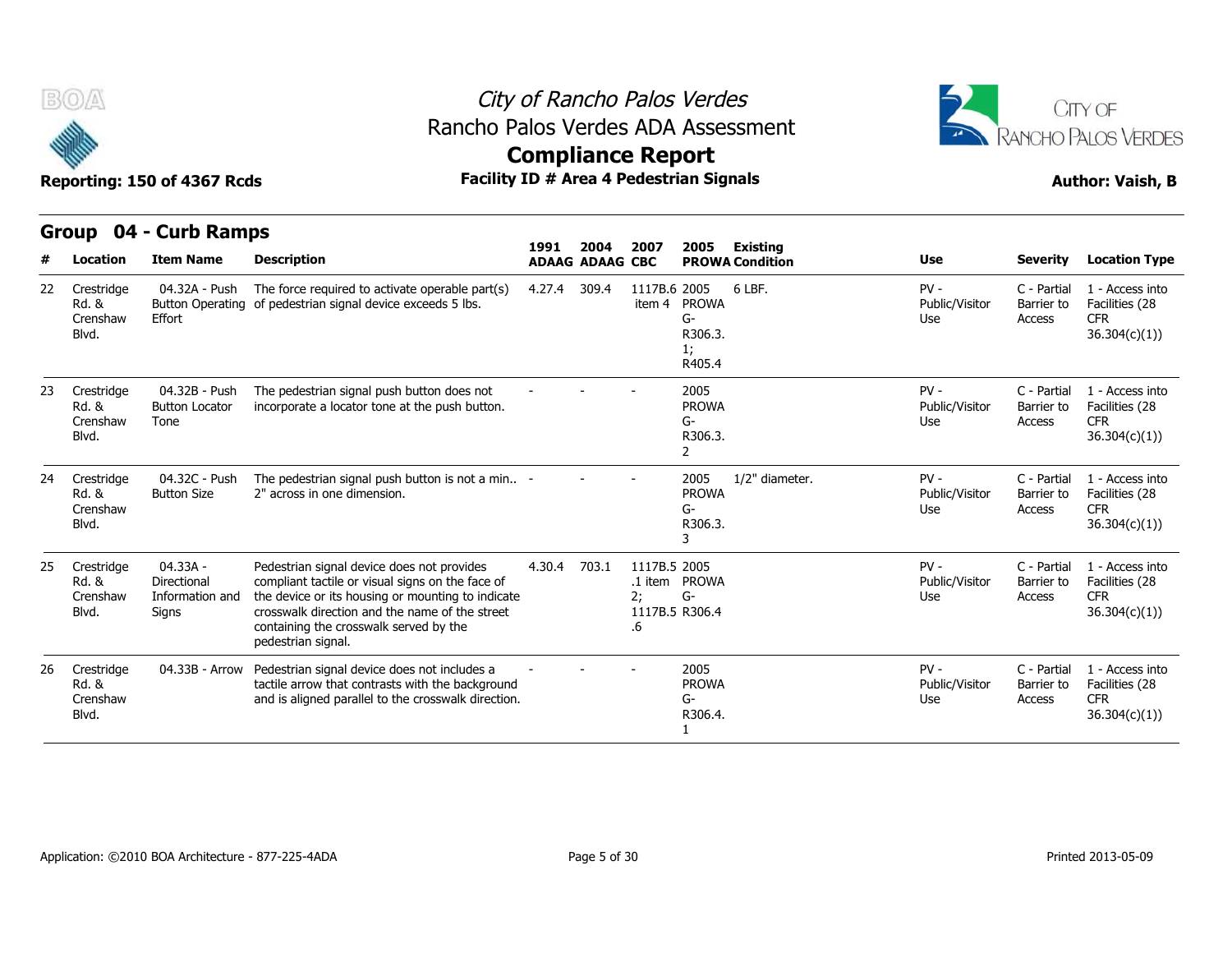

### City of Rancho Palos Verdes Rancho Palos Verdes ADA Assessment



## **Compliance Report**

### Reporting: 150 of 4367 Rcds **Facility ID # Area 4 Pedestrian Signals Facility ID # Area 4 Pedestrian Signals Author: Vaish, B**

|    | urvup<br>דש                              | <b>CALD RAILIPS</b>                                             |                                                                                                                                                                                                                                                                                                                                                                                                                                                                 | 1991                   | 2004                    | 2007                     | 2005<br>Existing                            |                                 |                                     |                                                                  |
|----|------------------------------------------|-----------------------------------------------------------------|-----------------------------------------------------------------------------------------------------------------------------------------------------------------------------------------------------------------------------------------------------------------------------------------------------------------------------------------------------------------------------------------------------------------------------------------------------------------|------------------------|-------------------------|--------------------------|---------------------------------------------|---------------------------------|-------------------------------------|------------------------------------------------------------------|
|    | Location                                 | <b>Item Name</b>                                                | <b>Description</b>                                                                                                                                                                                                                                                                                                                                                                                                                                              | <b>ADAAG ADAAG CBC</b> |                         |                          | <b>PROWA Condition</b>                      | <b>Use</b>                      | <b>Severity</b>                     | <b>Location Type</b>                                             |
| 27 | Crestridge<br>Rd. &<br>Crenshaw<br>Blvd. | 04.33C - Street<br>Name                                         | Pedestrian signal device does not includes street -<br>name information consisting of California Grade<br>2 Braille and aligned parallel to the crosswalk<br>direction. OR Pedestrian signal device does not<br>provide street name information in audible<br>format. (Street name information in one format<br>or the other is required to be compliant.)                                                                                                      |                        |                         |                          | 2005<br><b>PROWA</b><br>G-<br>R306.4.<br>2  | $PV -$<br>Public/Visitor<br>Use | C - Partial<br>Barrier to<br>Access | 1 - Access into<br>Facilities (28<br><b>CFR</b><br>36.304(c)(1)  |
| 28 | Highridge<br>Rd. & Crest<br>Rd.          | 04.32B - Push<br><b>Button Locator</b><br>Tone                  | The pedestrian signal push button does not<br>incorporate a locator tone at the push button.                                                                                                                                                                                                                                                                                                                                                                    |                        |                         |                          | 2005<br><b>PROWA</b><br>G-<br>R306.3.<br>2  | $PV -$<br>Public/Visitor<br>Use | C - Partial<br>Barrier to<br>Access | 1 - Access into<br>Facilities (28<br><b>CFR</b><br>36.304(c)(1)) |
| 29 | Crestridge<br>Rd. &<br>Crenshaw<br>Blvd. | $04.25 -$<br>Pedestrian Signal<br>Device - Clear<br>Floor Space | Location of pedestrian signal device does not<br>accommodate a level 30" x 48" min., clear<br>space, centered and parallel to the pedestrian<br>signal push button. (Accessible pedestrian<br>signals shall be located so that the vibrotactile<br>feature can be contacted from the level landing<br>serving a curb ramp, if provided, or from a clear<br>floor or ground space that is in line with the<br>crosswalk line adjacent to the vehicle stop line.) | 4.2.4                  | 305.3:<br>Fig.<br>305.3 | 1118B.4 2005<br>item 1   | 2.4% RS.<br><b>PROWA</b><br>$G-$<br>R306.2. | $PV -$<br>Public/Visitor<br>Use | C - Partial<br>Barrier to<br>Access | 1 - Access into<br>Facilities (28<br><b>CFR</b><br>36.304(c)(1)) |
| 30 | Crestridge<br>Rd. &<br>Crenshaw<br>Blvd. | 04.24A -<br>Audible Signal<br>Device                            | A crosswalk with pedestrian signal indication<br>does not have an audible signal device to<br>indicate the WALK interval.                                                                                                                                                                                                                                                                                                                                       |                        |                         |                          | 2005<br><b>PROWA</b><br>G-<br>R306.2        | $PV -$<br>Public/Visitor<br>Use | A - Safety<br>Hazard                | 1 - Access into<br>Facilities (28<br><b>CFR</b><br>36.304(c)(1)) |
| 31 | Crestridge<br>Rd. &<br>Crenshaw<br>Blvd. | 04.33A -<br>Directional<br>Information and<br>Signs             | Pedestrian signal device does not provides<br>compliant tactile or visual signs on the face of<br>the device or its housing or mounting to indicate<br>crosswalk direction and the name of the street<br>containing the crosswalk served by the<br>pedestrian signal.                                                                                                                                                                                           | 4.30.4                 | 703.1                   | 1117B.5 2005<br>2:<br>.6 | .1 item PROWA<br>$G-$<br>1117B.5 R306.4     | $PV -$<br>Public/Visitor<br>Use | C - Partial<br>Barrier to<br>Access | 1 - Access into<br>Facilities (28<br><b>CFR</b><br>36.304(c)(1)) |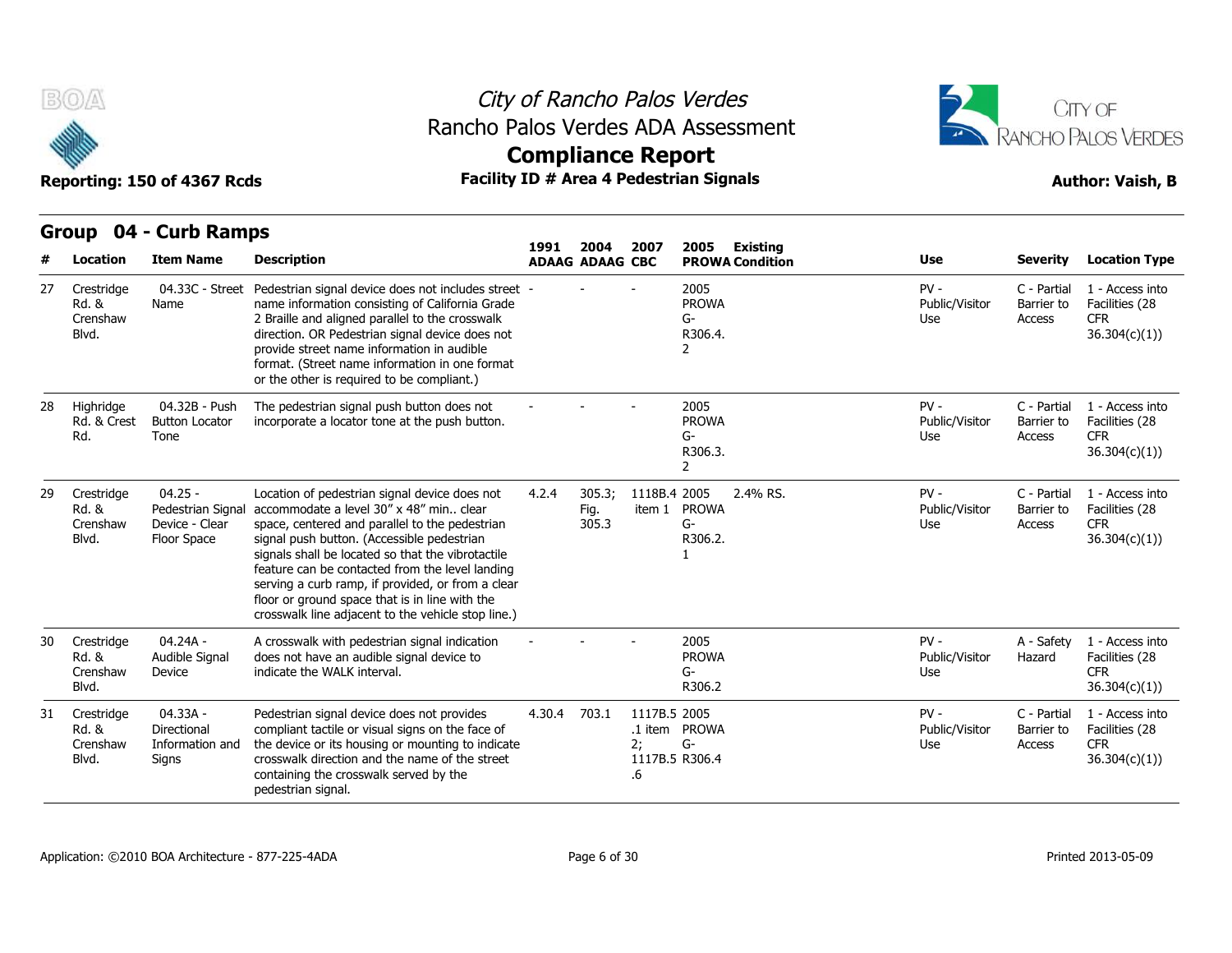

## City of Rancho Palos Verdes Rancho Palos Verdes ADA Assessment



# **Compliance Report**

|    |                                          | <b>CALD IMILIPS</b>                                             |                                                                                                                                                                                                                                                                                                                                                                                                                                                               | 1991   | 2004                    | 2007         | 2005<br><b>Existing</b>                                            |                                 |                                     |                                                                  |
|----|------------------------------------------|-----------------------------------------------------------------|---------------------------------------------------------------------------------------------------------------------------------------------------------------------------------------------------------------------------------------------------------------------------------------------------------------------------------------------------------------------------------------------------------------------------------------------------------------|--------|-------------------------|--------------|--------------------------------------------------------------------|---------------------------------|-------------------------------------|------------------------------------------------------------------|
|    | Location                                 | <b>Item Name</b>                                                | <b>Description</b>                                                                                                                                                                                                                                                                                                                                                                                                                                            |        | <b>ADAAG ADAAG CBC</b>  |              | <b>PROWA Condition</b>                                             | <b>Use</b>                      | <b>Severity</b>                     | <b>Location Type</b>                                             |
| 32 | Crestridge<br>Rd. &<br>Crenshaw<br>Blvd. | 04.33C - Street<br>Name                                         | Pedestrian signal device does not includes street -<br>name information consisting of California Grade<br>2 Braille and aligned parallel to the crosswalk<br>direction. OR Pedestrian signal device does not<br>provide street name information in audible<br>format. (Street name information in one format<br>or the other is required to be compliant.)                                                                                                    |        |                         |              | 2005<br><b>PROWA</b><br>$G-$<br>R306.4.<br>$\mathcal{P}$           | $PV -$<br>Public/Visitor<br>Use | C - Partial<br>Barrier to<br>Access | 1 - Access into<br>Facilities (28<br><b>CFR</b><br>36.304(c)(1)) |
| 33 | Crestridge<br>Rd. &<br>Crenshaw<br>Blvd. | 04.32A - Push<br><b>Button Operating</b><br>Effort              | The force required to activate operable part(s)<br>of pedestrian signal device exceeds 5 lbs.                                                                                                                                                                                                                                                                                                                                                                 | 4.27.4 | 309.4                   | 1117B.6 2005 | 6 LBF.<br>item 4 PROWA<br>$G-$<br>R306.3.<br>1;<br>R405.4          | $PV -$<br>Public/Visitor<br>Use | C - Partial<br>Barrier to<br>Access | 1 - Access into<br>Facilities (28<br><b>CFR</b><br>36.304(c)(1)  |
| 34 | Crestridge<br>Rd. &<br>Crenshaw<br>Blvd. | 04.24B-<br>Vibrotactile<br>Signal Device                        | A crosswalk with pedestrian signal indication<br>does not have a vibrotactile signal device<br>integrated into the signal device to indicate the<br>WALK interval.                                                                                                                                                                                                                                                                                            |        |                         |              | 2005<br><b>PROWA</b><br>G-<br>R306.2                               | $PV -$<br>Public/Visitor<br>Use | C - Partial<br>Barrier to<br>Access | 1 - Access into<br>Facilities (28<br><b>CFR</b><br>36.304(c)(1)  |
| 35 | Crestridge<br>Rd. &<br>Crenshaw<br>Blvd. | 04.33B - Arrow                                                  | Pedestrian signal device does not includes a<br>tactile arrow that contrasts with the background<br>and is aligned parallel to the crosswalk direction.                                                                                                                                                                                                                                                                                                       |        |                         |              | 2005<br><b>PROWA</b><br>$G-$<br>R306.4.                            | $PV -$<br>Public/Visitor<br>Use | C - Partial<br>Barrier to<br>Access | 1 - Access into<br>Facilities (28<br><b>CFR</b><br>36.304(c)(1)  |
| 36 | Crestridge<br>Rd. &<br>Crenshaw<br>Blvd. | $04.25 -$<br>Pedestrian Signal<br>Device - Clear<br>Floor Space | Location of pedestrian signal device does not<br>accommodate a level 30" x 48" min clear<br>space, centered and parallel to the pedestrian<br>signal push button. (Accessible pedestrian<br>signals shall be located so that the vibrotactile<br>feature can be contacted from the level landing<br>serving a curb ramp, if provided, or from a clear<br>floor or ground space that is in line with the<br>crosswalk line adjacent to the vehicle stop line.) | 4.2.4  | 305.3;<br>Fig.<br>305.3 | 1118B.4 2005 | Stable surface is not provided.<br>item 1 PROWA<br>$G-$<br>R306.2. | $PV -$<br>Public/Visitor<br>Use | C - Partial<br>Barrier to<br>Access | 1 - Access into<br>Facilities (28<br><b>CFR</b><br>36.304(c)(1)  |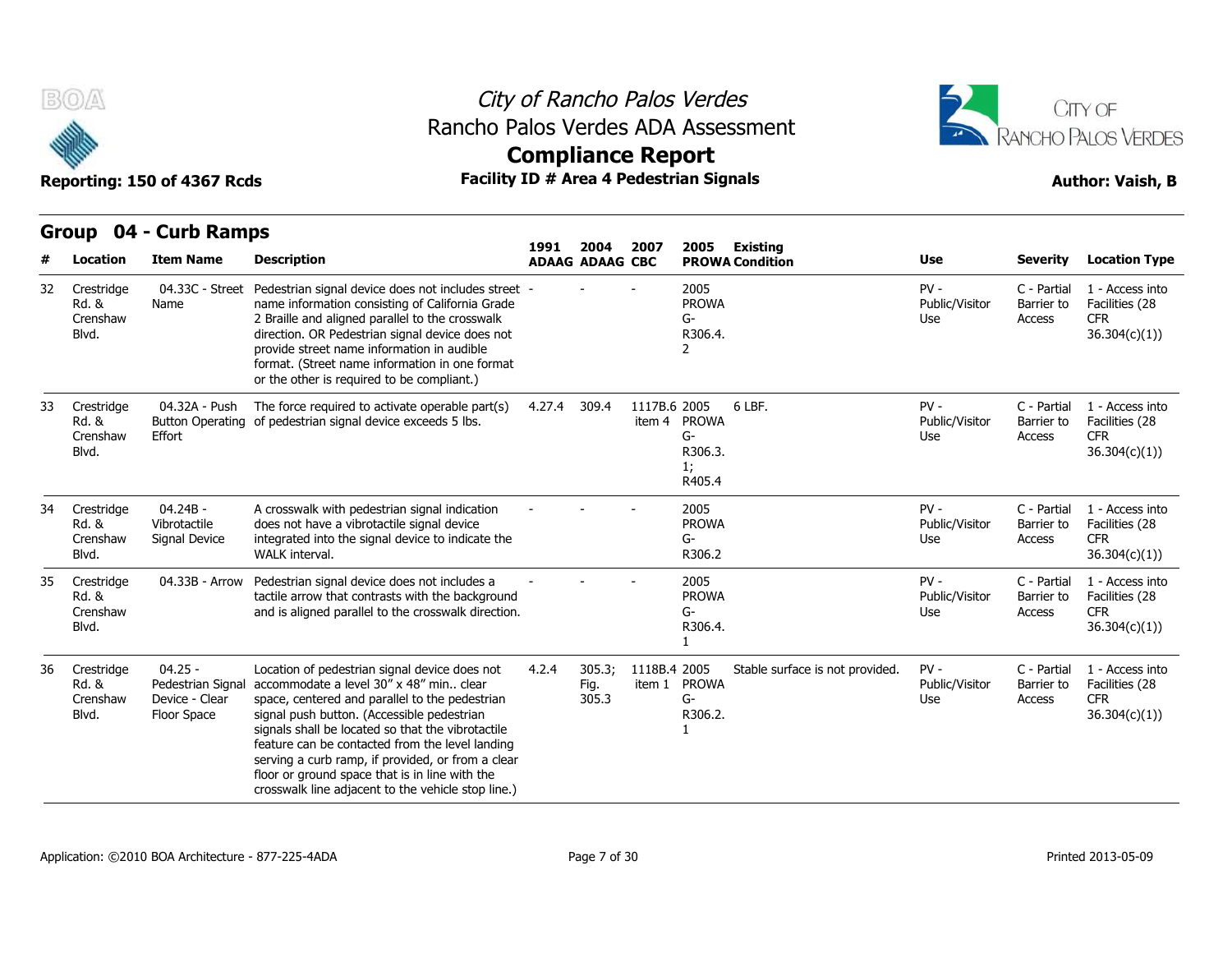

### City of Rancho Palos Verdes **Compliance Report** Rancho Palos Verdes ADA Assessment



Reporting: 150 of 4367 Rcds **Facility ID # Area 4 Pedestrian Signals Reporting: 150 of 4367 Rcds Author: Vaish, B** 

### **Group 04 - Curb Ramps**

|    | Location                                 | <b>Item Name</b>                                                | <b>Description</b>                                                                                                                                                                                                                                                                                                                                                                                                                                              | 1991<br><b>ADAAG ADAAG CBC</b> | 2004                    | 2007                   | 2005                                       | <b>Existing</b><br><b>PROWA Condition</b>                      | <b>Use</b>                      | <b>Severity</b>                                      | <b>Location Type</b>                                             |
|----|------------------------------------------|-----------------------------------------------------------------|-----------------------------------------------------------------------------------------------------------------------------------------------------------------------------------------------------------------------------------------------------------------------------------------------------------------------------------------------------------------------------------------------------------------------------------------------------------------|--------------------------------|-------------------------|------------------------|--------------------------------------------|----------------------------------------------------------------|---------------------------------|------------------------------------------------------|------------------------------------------------------------------|
| 37 | Crestridge<br>Rd. &<br>Crenshaw<br>Blvd. | 04.32C - Push<br><b>Button Size</b>                             | The pedestrian signal push button is not a min $-$<br>2" across in one dimension.                                                                                                                                                                                                                                                                                                                                                                               |                                |                         |                        | 2005<br><b>PROWA</b><br>G-<br>R306.3.<br>3 | 1/2" diameter.                                                 | $PV -$<br>Public/Visitor<br>Use | C - Partial<br>Barrier to<br>Access                  | 1 - Access into<br>Facilities (28<br><b>CFR</b><br>36.304(c)(1)  |
| 38 | Crestridge<br>Rd. &<br>Crenshaw<br>Blvd. | 04.40 - Other -<br>Curb Ramps and<br>Pedestrian<br>Crossings    | See Additional Comments                                                                                                                                                                                                                                                                                                                                                                                                                                         |                                |                         |                        |                                            | Path of travel to pedestrian<br>signal device is not provided. | $PV -$<br>Public/Visitor<br>Use | B - Severe<br>or<br>Complete<br>Barrier to<br>Access | 1 - Access into<br>Facilities (28<br><b>CFR</b><br>36.304(c)(1)) |
| 39 | Crestridge<br>Rd. &<br>Crenshaw<br>Blvd. | 04.24A -<br>Audible Signal<br>Device                            | A crosswalk with pedestrian signal indication<br>does not have an audible signal device to<br>indicate the WALK interval.                                                                                                                                                                                                                                                                                                                                       |                                |                         |                        | 2005<br><b>PROWA</b><br>G-<br>R306.2       |                                                                | $PV -$<br>Public/Visitor<br>Use | A - Safety<br>Hazard                                 | 1 - Access into<br>Facilities (28<br><b>CFR</b><br>36.304(c)(1)  |
| 40 | Crestridge<br>Rd. &<br>Crenshaw<br>Blvd. | 04.24B -<br>Vibrotactile<br>Signal Device                       | A crosswalk with pedestrian signal indication<br>does not have a vibrotactile signal device<br>integrated into the signal device to indicate the<br><b>WALK</b> interval.                                                                                                                                                                                                                                                                                       |                                |                         |                        | 2005<br><b>PROWA</b><br>G-<br>R306.2       |                                                                | $PV -$<br>Public/Visitor<br>Use | C - Partial<br>Barrier to<br>Access                  | 1 - Access into<br>Facilities (28<br><b>CFR</b><br>36.304(c)(1)  |
| 41 | Crestridge<br>Rd. &<br>Crenshaw<br>Blvd. | $04.25 -$<br>Pedestrian Signal<br>Device - Clear<br>Floor Space | Location of pedestrian signal device does not<br>accommodate a level 30" x 48" min., clear<br>space, centered and parallel to the pedestrian<br>signal push button. (Accessible pedestrian<br>signals shall be located so that the vibrotactile<br>feature can be contacted from the level landing<br>serving a curb ramp, if provided, or from a clear<br>floor or ground space that is in line with the<br>crosswalk line adjacent to the vehicle stop line.) | 4.2.4                          | 305.3;<br>Fig.<br>305.3 | 1118B.4 2005<br>item 1 | <b>PROWA</b><br>G-<br>R306.2.              | 9.4% CS & 5% RS.                                               | $PV -$<br>Public/Visitor<br>Use | C - Partial<br>Barrier to<br>Access                  | 1 - Access into<br>Facilities (28<br><b>CFR</b><br>36.304(c)(1)  |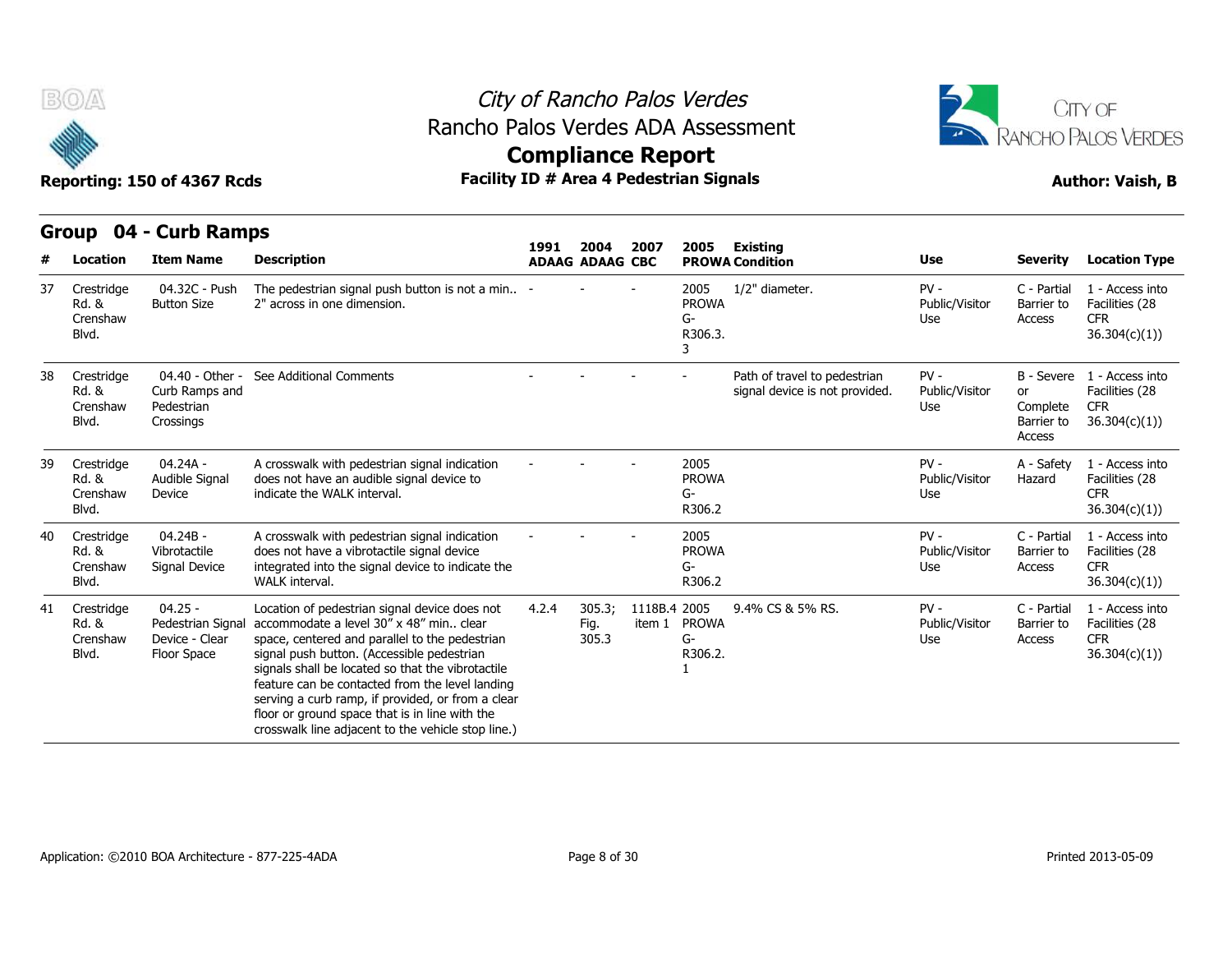

### City of Rancho Palos Verdes Rancho Palos Verdes ADA Assessment



# **Compliance Report**

|    |                                          |                                                     |                                                                                                                                                                                                                                                                       | 1991   | 2004                   | 2007                                       | 2005                                                      | <b>Existing</b>        |                                 |                                     |                                                                  |
|----|------------------------------------------|-----------------------------------------------------|-----------------------------------------------------------------------------------------------------------------------------------------------------------------------------------------------------------------------------------------------------------------------|--------|------------------------|--------------------------------------------|-----------------------------------------------------------|------------------------|---------------------------------|-------------------------------------|------------------------------------------------------------------|
|    | Location                                 | <b>Item Name</b>                                    | <b>Description</b>                                                                                                                                                                                                                                                    |        | <b>ADAAG ADAAG CBC</b> |                                            |                                                           | <b>PROWA Condition</b> | <b>Use</b>                      | <b>Severity</b>                     | <b>Location Type</b>                                             |
| 42 | Highridge<br>Rd. & Crest<br>Rd.          | 04.33A -<br>Directional<br>Information and<br>Signs | Pedestrian signal device does not provides<br>compliant tactile or visual signs on the face of<br>the device or its housing or mounting to indicate<br>crosswalk direction and the name of the street<br>containing the crosswalk served by the<br>pedestrian signal. | 4.30.4 | 703.1                  | 1117B.5 2005<br>2:<br>1117B.5 R306.4<br>.6 | .1 item PROWA<br>$G-$                                     |                        | $PV -$<br>Public/Visitor<br>Use | C - Partial<br>Barrier to<br>Access | 1 - Access into<br>Facilities (28<br><b>CFR</b><br>36.304(c)(1)) |
| 43 | Crestridge<br>Rd. &<br>Crenshaw<br>Blvd. | 04.32A - Push<br><b>Button Operating</b><br>Effort  | The force required to activate operable part(s)<br>of pedestrian signal device exceeds 5 lbs.                                                                                                                                                                         | 4.27.4 | 309.4                  | 1117B.6 2005<br>item 4                     | <b>PROWA</b><br>$G-$<br>R306.3.<br>1;<br>R405.4           | 6 LBF.                 | $PV -$<br>Public/Visitor<br>Use | C - Partial<br>Barrier to<br>Access | 1 - Access into<br>Facilities (28<br><b>CFR</b><br>36.304(c)(1)) |
| 44 | Crestridge<br>Rd. &<br>Crenshaw<br>Blvd. | 04.32B - Push<br><b>Button Locator</b><br>Tone      | The pedestrian signal push button does not<br>incorporate a locator tone at the push button.                                                                                                                                                                          |        |                        |                                            | 2005<br><b>PROWA</b><br>$G-$<br>R306.3.<br>$\overline{2}$ |                        | $PV -$<br>Public/Visitor<br>Use | C - Partial<br>Barrier to<br>Access | 1 - Access into<br>Facilities (28<br><b>CFR</b><br>36.304(c)(1)) |
| 45 | Crestridge<br>Rd. &<br>Crenshaw<br>Blvd. | 04.32C - Push<br><b>Button Size</b>                 | The pedestrian signal push button is not a min -<br>2" across in one dimension.                                                                                                                                                                                       |        |                        |                                            | 2005<br><b>PROWA</b><br>$G-$<br>R306.3.<br>3              | 1/2" diameter.         | $PV -$<br>Public/Visitor<br>Use | C - Partial<br>Barrier to<br>Access | 1 - Access into<br>Facilities (28<br><b>CFR</b><br>36.304(c)(1)  |
| 46 | Crestridge<br>Rd. &<br>Crenshaw<br>Blvd. | 04.33A -<br>Directional<br>Information and<br>Signs | Pedestrian signal device does not provides<br>compliant tactile or visual signs on the face of<br>the device or its housing or mounting to indicate<br>crosswalk direction and the name of the street<br>containing the crosswalk served by the<br>pedestrian signal. | 4.30.4 | 703.1                  | 1117B.5 2005<br>2:<br>1117B.5 R306.4<br>.6 | .1 item PROWA<br>$G-$                                     |                        | $PV -$<br>Public/Visitor<br>Use | C - Partial<br>Barrier to<br>Access | 1 - Access into<br>Facilities (28<br><b>CFR</b><br>36.304(c)(1)) |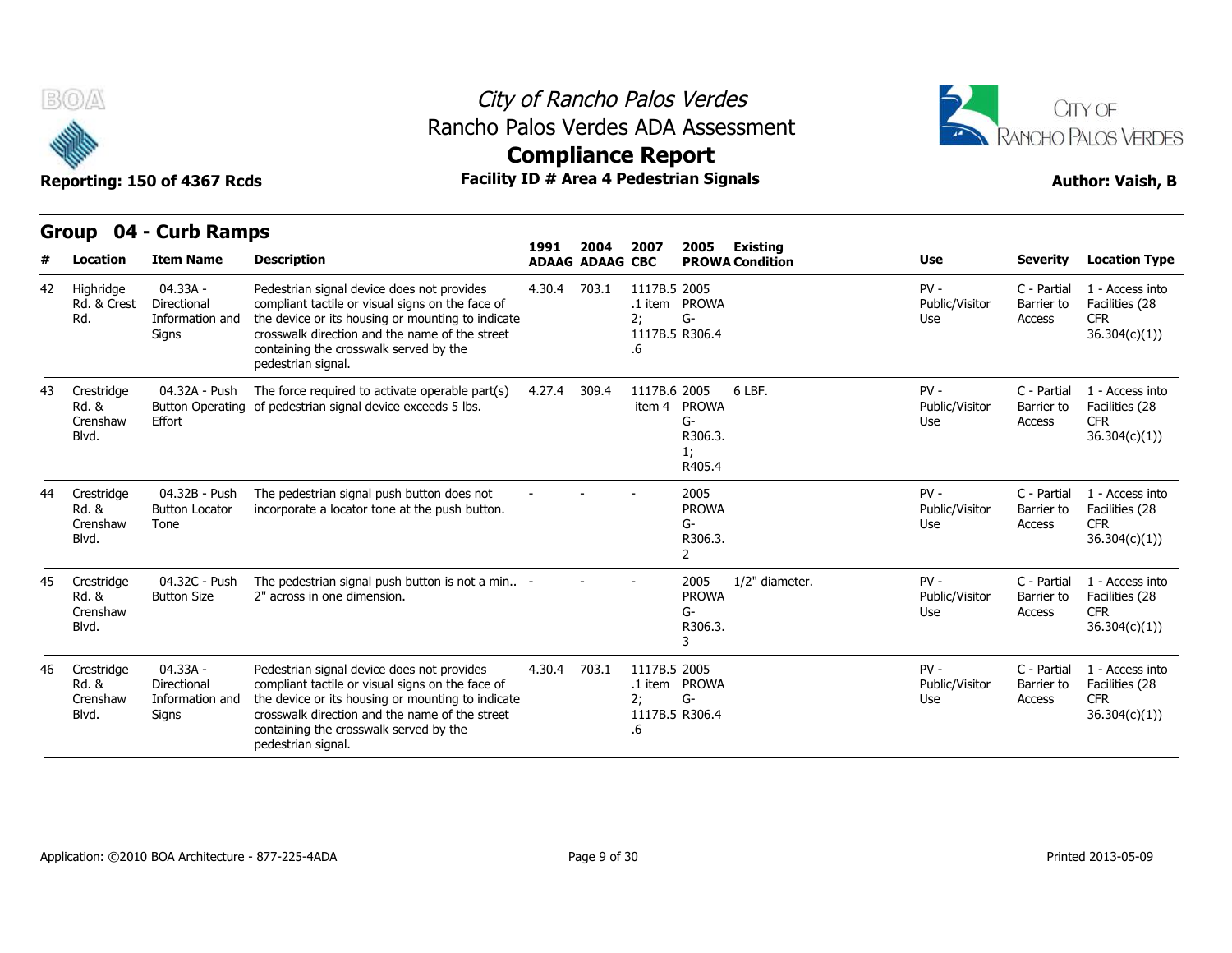

## City of Rancho Palos Verdes Rancho Palos Verdes ADA Assessment



# **Compliance Report**

|    | B(0)                                     |                                             |                                                                                                                                                                                                                                                                                                                                                            |                          |                        |      | City of Rancho Palos Verdes                    |                                 |                                     | <b>CITY OF</b>                                                   |
|----|------------------------------------------|---------------------------------------------|------------------------------------------------------------------------------------------------------------------------------------------------------------------------------------------------------------------------------------------------------------------------------------------------------------------------------------------------------------|--------------------------|------------------------|------|------------------------------------------------|---------------------------------|-------------------------------------|------------------------------------------------------------------|
|    |                                          |                                             |                                                                                                                                                                                                                                                                                                                                                            | <b>Compliance Report</b> |                        |      | Rancho Palos Verdes ADA Assessment             |                                 |                                     | RANCHO PALOS VERDES                                              |
|    |                                          | Reporting: 150 of 4367 Rcds                 |                                                                                                                                                                                                                                                                                                                                                            |                          |                        |      | <b>Facility ID # Area 4 Pedestrian Signals</b> |                                 |                                     | <b>Author: Vaish, B</b>                                          |
|    | Group                                    | 04 - Curb Ramps                             |                                                                                                                                                                                                                                                                                                                                                            | 1991                     | 2004                   | 2007 | 2005<br>Existing                               |                                 |                                     |                                                                  |
|    | Location                                 | <b>Item Name</b>                            | <b>Description</b>                                                                                                                                                                                                                                                                                                                                         |                          | <b>ADAAG ADAAG CBC</b> |      | <b>PROWA Condition</b>                         | Use                             | <b>Severity</b>                     | <b>Location Type</b>                                             |
| 47 | Crestridge<br>Rd. &<br>Crenshaw<br>Blvd. | 04.33B - Arrow                              | Pedestrian signal device does not includes a<br>tactile arrow that contrasts with the background<br>and is aligned parallel to the crosswalk direction.                                                                                                                                                                                                    |                          |                        |      | 2005<br><b>PROWA</b><br>G-<br>R306.4.          | $PV -$<br>Public/Visitor<br>Use | C - Partial<br>Barrier to<br>Access | 1 - Access into<br>Facilities (28<br><b>CFR</b><br>36.304(c)(1)  |
| 48 | Crestridge<br>Rd. &<br>Crenshaw<br>Blvd. | 04.33C - Street<br>Name                     | Pedestrian signal device does not includes street -<br>name information consisting of California Grade<br>2 Braille and aligned parallel to the crosswalk<br>direction. OR Pedestrian signal device does not<br>provide street name information in audible<br>format. (Street name information in one format<br>or the other is required to be compliant.) |                          |                        |      | 2005<br><b>PROWA</b><br>G-<br>R306.4.<br>2     | $PV -$<br>Public/Visitor<br>Use | C - Partial<br>Barrier to<br>Access | 1 - Access into<br>Facilities (28<br><b>CFR</b><br>36.304(c)(1)) |
| 49 | Highridge<br>Rd. & Crest<br>Rd.          | 04.33B - Arrow                              | Pedestrian signal device does not includes a<br>tactile arrow that contrasts with the background<br>and is aligned parallel to the crosswalk direction.                                                                                                                                                                                                    |                          |                        |      | 2005<br><b>PROWA</b><br>G-<br>R306.4.<br>1     | $PV -$<br>Public/Visitor<br>Use | C - Partial<br>Barrier to<br>Access | 1 - Access into<br>Facilities (28<br><b>CFR</b><br>36.304(c)(1)) |
| 50 | Crestridge<br>Rd. &<br>Crenshaw<br>Blvd. | 04.24A -<br>Audible Signal<br>Device        | A crosswalk with pedestrian signal indication<br>does not have an audible signal device to<br>indicate the WALK interval.                                                                                                                                                                                                                                  |                          |                        |      | 2005<br><b>PROWA</b><br>G-<br>R306.2           | $PV -$<br>Public/Visitor<br>Use | A - Safety<br>Hazard                | 1 - Access into<br>Facilities (28<br><b>CFR</b><br>36.304(c)(1)) |
| 51 | Crestridge<br>Rd. &<br>Crenshaw<br>Blvd. | $04.24B -$<br>Vibrotactile<br>Signal Device | A crosswalk with pedestrian signal indication<br>does not have a vibrotactile signal device<br>integrated into the signal device to indicate the<br>WALK interval.                                                                                                                                                                                         |                          |                        |      | 2005<br><b>PROWA</b><br>G-<br>R306.2           | $PV -$<br>Public/Visitor<br>Use | C - Partial<br>Barrier to<br>Access | 1 - Access into<br>Facilities (28<br><b>CFR</b><br>36.304(c)(1)  |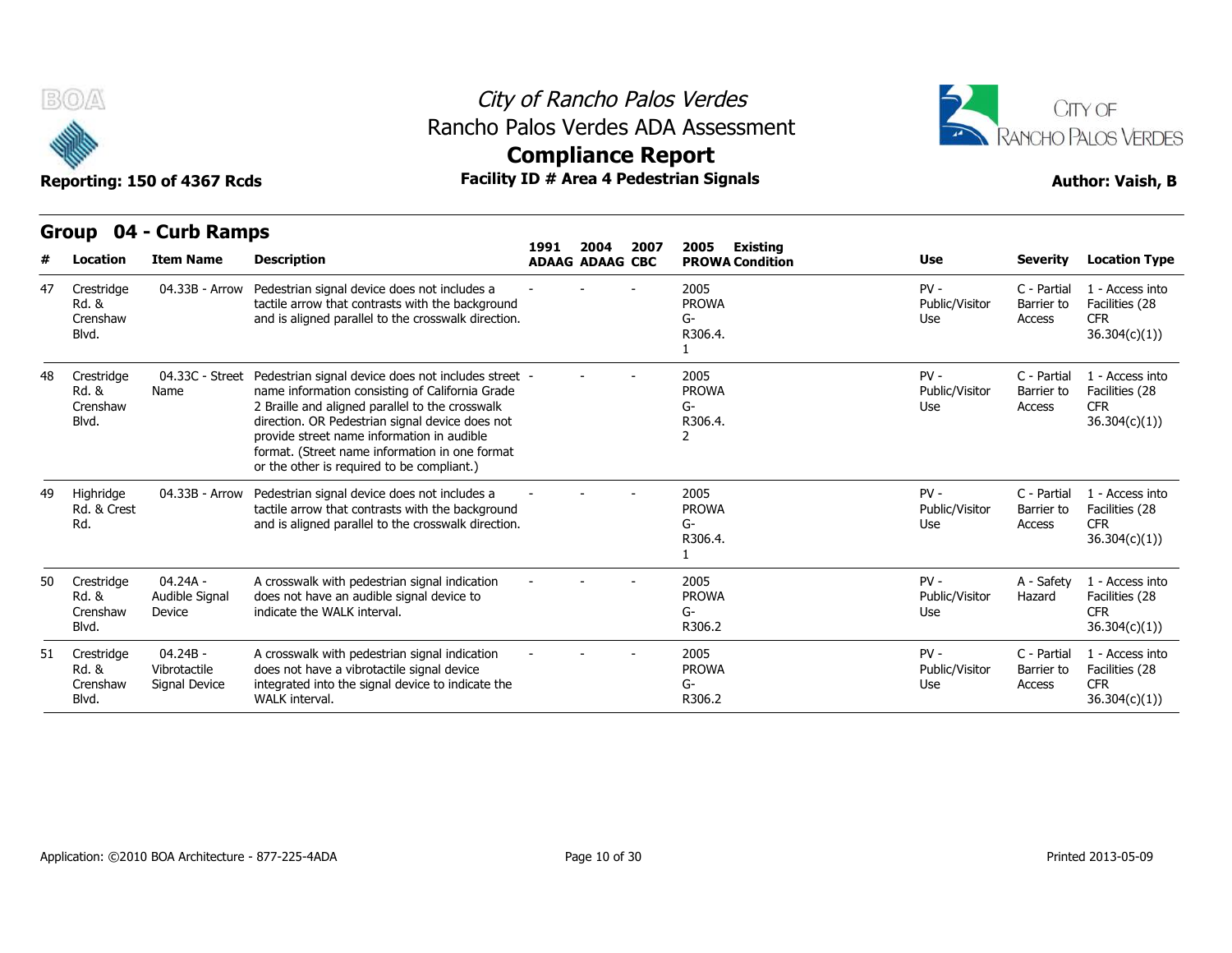

### City of Rancho Palos Verdes Rancho Palos Verdes ADA Assessment



Reporting: 150 of 4367 Rcds **Facility ID # Area 4 Pedestrian Signals Facility ID # Area 4 Pedestrian Signals Author: Vaish, B** 



|    |                                          | GIUUP UT - CUID NAIIIPS                                         |                                                                                                                                                                                                                                                                                                                                                                                                                                                               | 1991   | 2004                    | 2007         | 2005                                                      | Existing               |                                 |                                     |                                                                  |
|----|------------------------------------------|-----------------------------------------------------------------|---------------------------------------------------------------------------------------------------------------------------------------------------------------------------------------------------------------------------------------------------------------------------------------------------------------------------------------------------------------------------------------------------------------------------------------------------------------|--------|-------------------------|--------------|-----------------------------------------------------------|------------------------|---------------------------------|-------------------------------------|------------------------------------------------------------------|
|    | <b>Location</b>                          | <b>Item Name</b>                                                | <b>Description</b>                                                                                                                                                                                                                                                                                                                                                                                                                                            |        | <b>ADAAG ADAAG CBC</b>  |              |                                                           | <b>PROWA Condition</b> | <b>Use</b>                      | <b>Severity</b>                     | <b>Location Type</b>                                             |
| 52 | Crestridge<br>Rd. &<br>Crenshaw<br>Blvd. | $04.25 -$<br>Pedestrian Signal<br>Device - Clear<br>Floor Space | Location of pedestrian signal device does not<br>accommodate a level 30" x 48" min clear<br>space, centered and parallel to the pedestrian<br>signal push button. (Accessible pedestrian<br>signals shall be located so that the vibrotactile<br>feature can be contacted from the level landing<br>serving a curb ramp, if provided, or from a clear<br>floor or ground space that is in line with the<br>crosswalk line adjacent to the vehicle stop line.) | 4.2.4  | 305.3;<br>Fig.<br>305.3 | 1118B.4 2005 | item 1 PROWA<br>$G-$<br>R306.2.                           | 10.5% CS.              | $PV -$<br>Public/Visitor<br>Use | C - Partial<br>Barrier to<br>Access | 1 - Access into<br>Facilities (28<br><b>CFR</b><br>36.304(c)(1)) |
| 53 | Highridge<br>Rd. & Crest<br>Rd.          | 04.33C - Street<br>Name                                         | Pedestrian signal device does not includes street -<br>name information consisting of California Grade<br>2 Braille and aligned parallel to the crosswalk<br>direction. OR Pedestrian signal device does not<br>provide street name information in audible<br>format. (Street name information in one format<br>or the other is required to be compliant.)                                                                                                    |        |                         |              | 2005<br><b>PROWA</b><br>G-<br>R306.4.<br>2                |                        | $PV -$<br>Public/Visitor<br>Use | C - Partial<br>Barrier to<br>Access | 1 - Access into<br>Facilities (28<br><b>CFR</b><br>36.304(c)(1)  |
| 54 | Crestridge<br>Rd. &<br>Crenshaw<br>Blvd. | 04.32A - Push<br>Effort                                         | The force required to activate operable part(s)<br>Button Operating of pedestrian signal device exceeds 5 lbs.                                                                                                                                                                                                                                                                                                                                                | 4.27.4 | 309.4                   | 1117B.6 2005 | item 4 PROWA<br>$G-$<br>R306.3.<br>1;<br>R405.4           |                        | $PV -$<br>Public/Visitor<br>Use | C - Partial<br>Barrier to<br>Access | 1 - Access into<br>Facilities (28<br><b>CFR</b><br>36.304(c)(1)  |
| 55 | Crestridge<br>Rd. &<br>Crenshaw<br>Blvd. | 04.32B - Push<br><b>Button Locator</b><br>Tone                  | The pedestrian signal push button does not<br>incorporate a locator tone at the push button.                                                                                                                                                                                                                                                                                                                                                                  |        |                         |              | 2005<br><b>PROWA</b><br>$G-$<br>R306.3.<br>$\overline{2}$ |                        | $PV -$<br>Public/Visitor<br>Use | C - Partial<br>Barrier to<br>Access | 1 - Access into<br>Facilities (28<br><b>CFR</b><br>36.304(c)(1)  |
| 56 | Crestridge<br>Rd. &<br>Crenshaw<br>Blvd. | 04.32C - Push<br><b>Button Size</b>                             | The pedestrian signal push button is not a min -<br>2" across in one dimension.                                                                                                                                                                                                                                                                                                                                                                               |        |                         |              | 2005<br><b>PROWA</b><br>G-<br>R306.3.<br>3                | 1/2" diameter.         | $PV -$<br>Public/Visitor<br>Use | C - Partial<br>Barrier to<br>Access | 1 - Access into<br>Facilities (28<br><b>CFR</b><br>36.304(c)(1)  |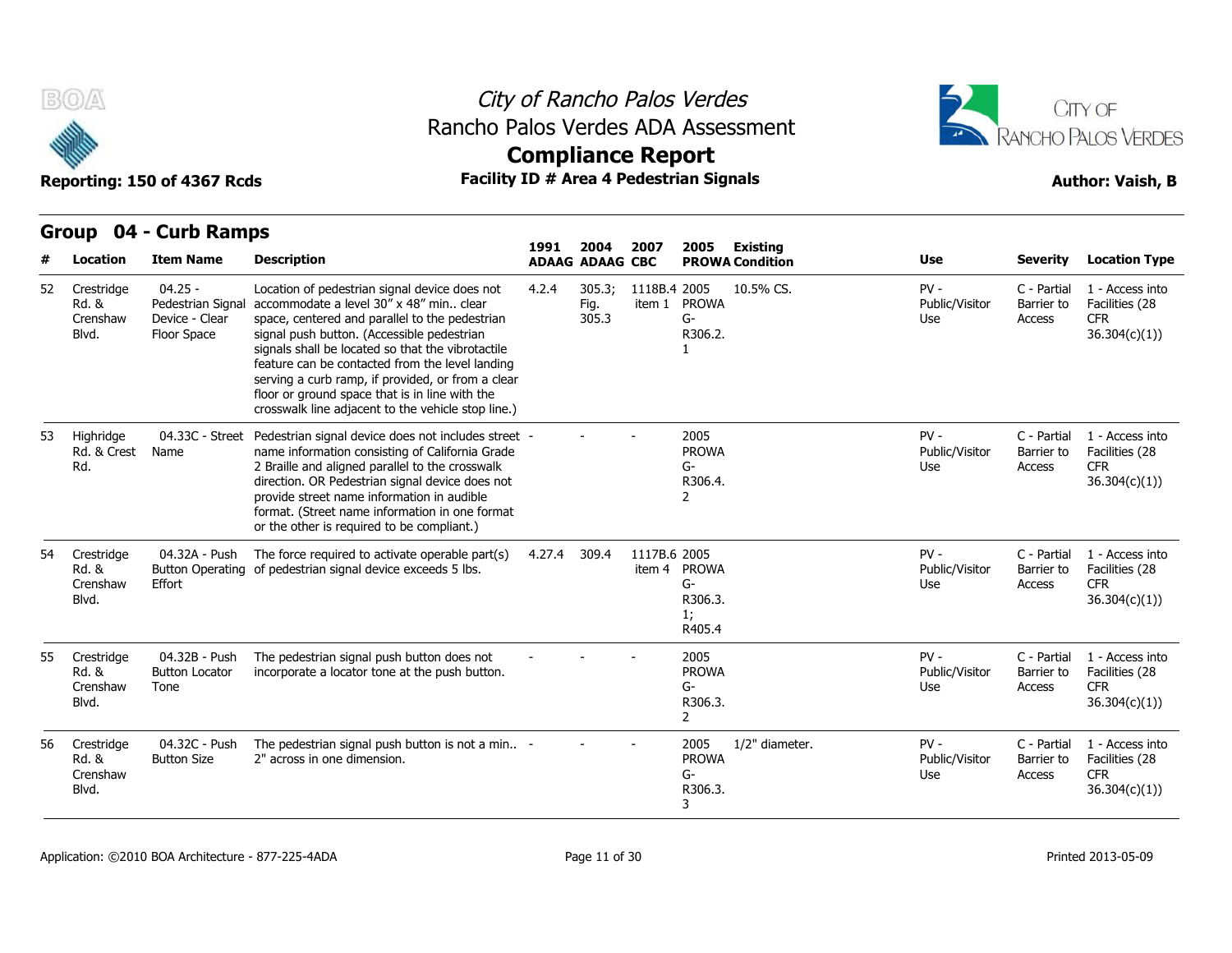

### City of Rancho Palos Verdes Rancho Palos Verdes ADA Assessment



# **Compliance Report**

|    | <b>Group</b>                             | 04 - Curb Ramps                                            |                                                                                                                                                                                                                                                                                                                                                            |        |                                |                          |                                                         |                                 |                                     |                                                                  |
|----|------------------------------------------|------------------------------------------------------------|------------------------------------------------------------------------------------------------------------------------------------------------------------------------------------------------------------------------------------------------------------------------------------------------------------------------------------------------------------|--------|--------------------------------|--------------------------|---------------------------------------------------------|---------------------------------|-------------------------------------|------------------------------------------------------------------|
|    | Location                                 | <b>Item Name</b>                                           | <b>Description</b>                                                                                                                                                                                                                                                                                                                                         | 1991   | 2004<br><b>ADAAG ADAAG CBC</b> | 2007                     | 2005<br><b>Existing</b><br><b>PROWA Condition</b>       | <b>Use</b>                      | <b>Severity</b>                     | <b>Location Type</b>                                             |
| 57 | Crestridge<br>Rd. &<br>Crenshaw<br>Blvd. | 04.33A -<br>Directional<br>Information and<br><b>Signs</b> | Pedestrian signal device does not provides<br>compliant tactile or visual signs on the face of<br>the device or its housing or mounting to indicate<br>crosswalk direction and the name of the street<br>containing the crosswalk served by the<br>pedestrian signal.                                                                                      | 4.30.4 | 703.1                          | 1117B.5 2005<br>2;<br>.6 | .1 item PROWA<br>G-<br>1117B.5 R306.4                   | $PV -$<br>Public/Visitor<br>Use | C - Partial<br>Barrier to<br>Access | 1 - Access into<br>Facilities (28<br><b>CFR</b><br>36.304(c)(1)  |
| 58 | Crestridge<br>Rd. &<br>Crenshaw<br>Blvd. | 04.33B - Arrow                                             | Pedestrian signal device does not includes a<br>tactile arrow that contrasts with the background<br>and is aligned parallel to the crosswalk direction.                                                                                                                                                                                                    |        |                                |                          | 2005<br><b>PROWA</b><br>G-<br>R306.4.                   | $PV -$<br>Public/Visitor<br>Use | C - Partial<br>Barrier to<br>Access | 1 - Access into<br>Facilities (28<br><b>CFR</b><br>36.304(c)(1)) |
| 59 | Crestridge<br>Rd. &<br>Crenshaw<br>Blvd. | 04.33C - Street<br>Name                                    | Pedestrian signal device does not includes street -<br>name information consisting of California Grade<br>2 Braille and aligned parallel to the crosswalk<br>direction. OR Pedestrian signal device does not<br>provide street name information in audible<br>format. (Street name information in one format<br>or the other is required to be compliant.) |        |                                |                          | 2005<br><b>PROWA</b><br>G-<br>R306.4.<br>2              | $PV -$<br>Public/Visitor<br>Use | C - Partial<br>Barrier to<br>Access | 1 - Access into<br>Facilities (28<br><b>CFR</b><br>36.304(c)(1)) |
| 60 | Highridge<br>Rd. & Crest<br>Rd.          | 04.32A - Push<br>Effort                                    | The force required to activate operable part(s)<br>Button Operating of pedestrian signal device exceeds 5 lbs.                                                                                                                                                                                                                                             | 4.27.4 | 309.4                          | 1117B.6 2005<br>item 4   | 6 LBF.<br><b>PROWA</b><br>G-<br>R306.3.<br>1;<br>R405.4 | $PV -$<br>Public/Visitor<br>Use | C - Partial<br>Barrier to<br>Access | 1 - Access into<br>Facilities (28<br><b>CFR</b><br>36.304(c)(1)  |
| 61 | Crestridge<br>Rd. &<br>Crenshaw<br>Blvd. | 04.24A -<br>Audible Signal<br>Device                       | A crosswalk with pedestrian signal indication<br>does not have an audible signal device to<br>indicate the WALK interval.                                                                                                                                                                                                                                  |        |                                |                          | 2005<br><b>PROWA</b><br>G-<br>R306.2                    | $PV -$<br>Public/Visitor<br>Use | A - Safety<br>Hazard                | 1 - Access into<br>Facilities (28<br><b>CFR</b><br>36.304(c)(1)  |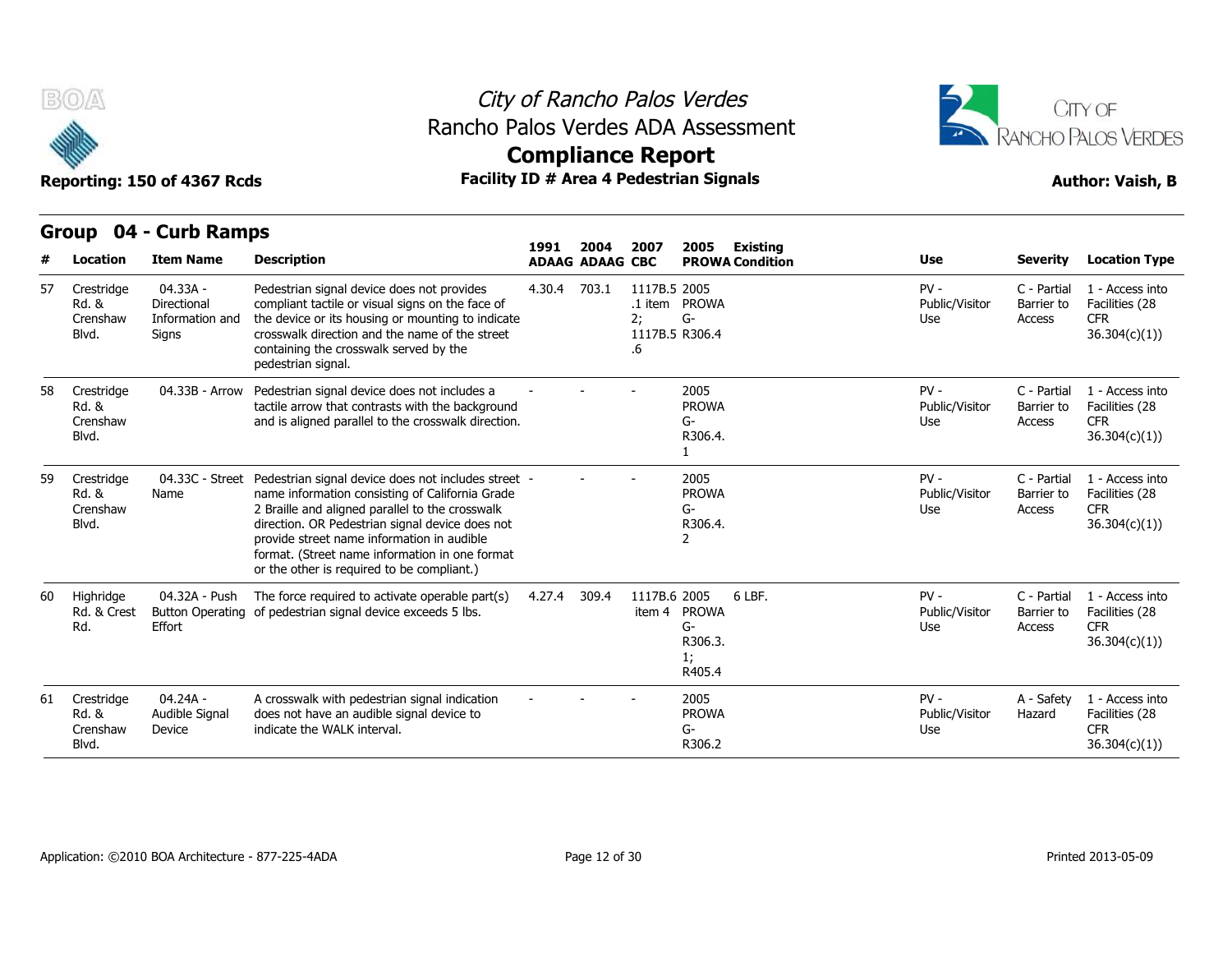

### City of Rancho Palos Verdes Rancho Palos Verdes ADA Assessment



# **Compliance Report**

|    |                                          |                                                                 |                                                                                                                                                                                                                                                                                                                                                                                                                                                                 | 1991   | 2004                    | 2007                                       | 2005                                  | <b>Existing</b>                                                |                                 |                                                      |                                                                  |
|----|------------------------------------------|-----------------------------------------------------------------|-----------------------------------------------------------------------------------------------------------------------------------------------------------------------------------------------------------------------------------------------------------------------------------------------------------------------------------------------------------------------------------------------------------------------------------------------------------------|--------|-------------------------|--------------------------------------------|---------------------------------------|----------------------------------------------------------------|---------------------------------|------------------------------------------------------|------------------------------------------------------------------|
|    | <b>Location</b>                          | <b>Item Name</b>                                                | <b>Description</b>                                                                                                                                                                                                                                                                                                                                                                                                                                              |        | <b>ADAAG ADAAG CBC</b>  |                                            |                                       | <b>PROWA Condition</b>                                         | <b>Use</b>                      | <b>Severity</b>                                      | <b>Location Type</b>                                             |
| 62 | Crestridge<br>Rd. &<br>Crenshaw<br>Blvd. | 04.33A -<br>Directional<br>Information and<br>Signs             | Pedestrian signal device does not provides<br>compliant tactile or visual signs on the face of<br>the device or its housing or mounting to indicate<br>crosswalk direction and the name of the street<br>containing the crosswalk served by the<br>pedestrian signal.                                                                                                                                                                                           | 4.30.4 | 703.1                   | 1117B.5 2005<br>2:<br>1117B.5 R306.4<br>.6 | .1 item PROWA<br>G-                   |                                                                | $PV -$<br>Public/Visitor<br>Use | C - Partial<br>Barrier to<br>Access                  | 1 - Access into<br>Facilities (28<br><b>CFR</b><br>36.304(c)(1)  |
| 63 | Crestridge<br>Rd. &<br>Crenshaw<br>Blvd. | 04.40 - Other -<br>Curb Ramps and<br>Pedestrian<br>Crossings    | See Additional Comments                                                                                                                                                                                                                                                                                                                                                                                                                                         |        |                         |                                            |                                       | Path of travel to pedestrian<br>signal device is not provided. | $PV -$<br>Public/Visitor<br>Use | B - Severe<br>or<br>Complete<br>Barrier to<br>Access | 1 - Access into<br>Facilities (28<br><b>CFR</b><br>36.304(c)(1)  |
| 64 | Crestridge<br>Rd. &<br>Crenshaw<br>Blvd. | $04.24B -$<br>Vibrotactile<br>Signal Device                     | A crosswalk with pedestrian signal indication<br>does not have a vibrotactile signal device<br>integrated into the signal device to indicate the<br>WALK interval.                                                                                                                                                                                                                                                                                              |        |                         |                                            | 2005<br><b>PROWA</b><br>G-<br>R306.2  |                                                                | $PV -$<br>Public/Visitor<br>Use | C - Partial<br>Barrier to<br>Access                  | 1 - Access into<br>Facilities (28<br><b>CFR</b><br>36.304(c)(1)) |
| 65 | Crestridge<br>Rd. &<br>Crenshaw<br>Blvd. | 04.33B - Arrow                                                  | Pedestrian signal device does not includes a<br>tactile arrow that contrasts with the background<br>and is aligned parallel to the crosswalk direction.                                                                                                                                                                                                                                                                                                         |        |                         |                                            | 2005<br><b>PROWA</b><br>G-<br>R306.4. |                                                                | $PV -$<br>Public/Visitor<br>Use | C - Partial<br>Barrier to<br>Access                  | 1 - Access into<br>Facilities (28<br><b>CFR</b><br>36.304(c)(1)  |
| 66 | Crestridge<br>Rd. &<br>Crenshaw<br>Blvd. | $04.25 -$<br>Pedestrian Signal<br>Device - Clear<br>Floor Space | Location of pedestrian signal device does not<br>accommodate a level 30" x 48" min., clear<br>space, centered and parallel to the pedestrian<br>signal push button. (Accessible pedestrian<br>signals shall be located so that the vibrotactile<br>feature can be contacted from the level landing<br>serving a curb ramp, if provided, or from a clear<br>floor or ground space that is in line with the<br>crosswalk line adjacent to the vehicle stop line.) | 4.2.4  | 305.3;<br>Fig.<br>305.3 | 1118B.4 2005                               | item 1 PROWA<br>G-<br>R306.2.         | 10% CS & 5.2% RS.                                              | $PV -$<br>Public/Visitor<br>Use | C - Partial<br>Barrier to<br>Access                  | 1 - Access into<br>Facilities (28<br><b>CFR</b><br>36.304(c)(1)  |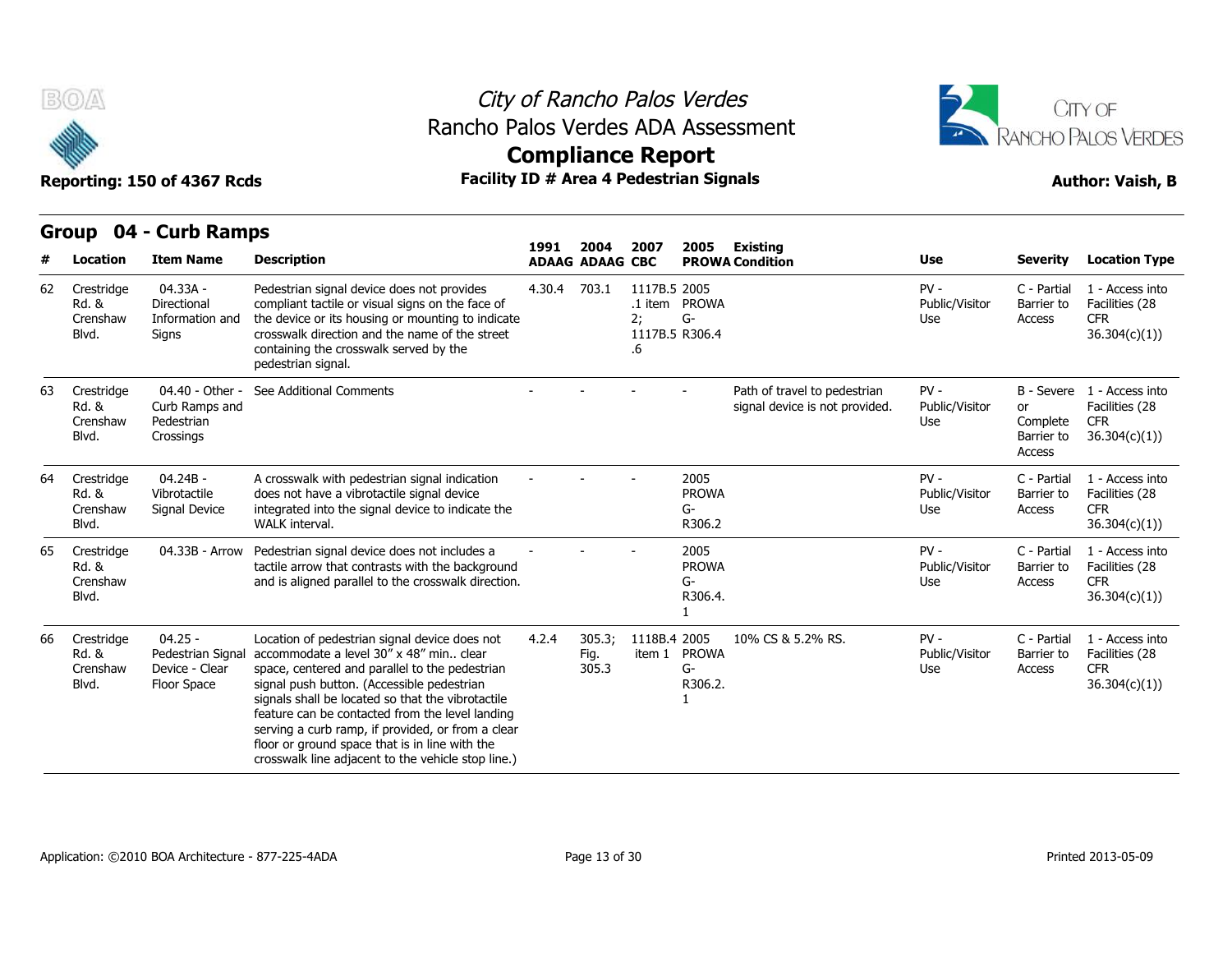



### **Compliance Report**

|    | <b>Group</b>                             | 04 - Curb Ramps                                |                                                                                                                                                                                                                                                                                                                                                            |      |                                |      |                                            |                                 |                                            |                                                                  |
|----|------------------------------------------|------------------------------------------------|------------------------------------------------------------------------------------------------------------------------------------------------------------------------------------------------------------------------------------------------------------------------------------------------------------------------------------------------------------|------|--------------------------------|------|--------------------------------------------|---------------------------------|--------------------------------------------|------------------------------------------------------------------|
|    | Location                                 | <b>Item Name</b>                               | <b>Description</b>                                                                                                                                                                                                                                                                                                                                         | 1991 | 2004<br><b>ADAAG ADAAG CBC</b> | 2007 | 2005<br>Existing<br><b>PROWA Condition</b> | <b>Use</b>                      | <b>Severity</b>                            | <b>Location Type</b>                                             |
| 67 | Crestridge<br>Rd. &<br>Crenshaw<br>Blvd. | 04.32B - Push<br><b>Button Locator</b><br>Tone | The pedestrian signal push button does not<br>incorporate a locator tone at the push button.                                                                                                                                                                                                                                                               |      |                                |      | 2005<br><b>PROWA</b><br>G-<br>R306.3.<br>2 | $PV -$<br>Public/Visitor<br>Use | C - Partial<br>Barrier to<br>Access        | 1 - Access into<br>Facilities (28<br><b>CFR</b><br>36.304(c)(1)) |
| 68 | Crestridge<br>Rd. &<br>Crenshaw<br>Blvd. | 04.33C - Street<br>Name                        | Pedestrian signal device does not includes street -<br>name information consisting of California Grade<br>2 Braille and aligned parallel to the crosswalk<br>direction. OR Pedestrian signal device does not<br>provide street name information in audible<br>format. (Street name information in one format<br>or the other is required to be compliant.) |      |                                |      | 2005<br><b>PROWA</b><br>$G-$<br>R306.4.    | $PV -$<br>Public/Visitor<br>Use | C - Partial<br>Barrier to<br><b>Access</b> | 1 - Access into<br>Facilities (28<br><b>CFR</b><br>36.304(c)(1)  |
| 69 | Highridge<br>Rd. & Crest<br>Rd.          | $04.24A -$<br>Audible Signal<br>Device         | A crosswalk with pedestrian signal indication<br>does not have an audible signal device to<br>indicate the WALK interval.                                                                                                                                                                                                                                  |      |                                |      | 2005<br><b>PROWA</b><br>G-<br>R306.2       | $PV -$<br>Public/Visitor<br>Use | A - Safety<br>Hazard                       | 1 - Access into<br>Facilities (28<br><b>CFR</b><br>36.304(c)(1)) |
| 70 | Crestridge<br>Rd. &<br>Crenshaw<br>Blvd. | $04.24A -$<br>Audible Signal<br>Device         | A crosswalk with pedestrian signal indication<br>does not have an audible signal device to<br>indicate the WALK interval.                                                                                                                                                                                                                                  |      |                                |      | 2005<br><b>PROWA</b><br>G-<br>R306.2       | $PV -$<br>Public/Visitor<br>Use | A - Safety<br>Hazard                       | 1 - Access into<br>Facilities (28<br><b>CFR</b><br>36.304(c)(1)) |
| 71 | Crestridge<br>Rd. &<br>Crenshaw<br>Blvd. | $04.24B -$<br>Vibrotactile<br>Signal Device    | A crosswalk with pedestrian signal indication<br>does not have a vibrotactile signal device<br>integrated into the signal device to indicate the<br>WALK interval.                                                                                                                                                                                         |      |                                |      | 2005<br><b>PROWA</b><br>G-<br>R306.2       | $PV -$<br>Public/Visitor<br>Use | C - Partial<br>Barrier to<br>Access        | 1 - Access into<br>Facilities (28<br><b>CFR</b><br>36.304(c)(1)  |
| 72 | Highridge<br>Rd. & Crest<br>Rd.          | 04.24B -<br>Vibrotactile<br>Signal Device      | A crosswalk with pedestrian signal indication<br>does not have a vibrotactile signal device<br>integrated into the signal device to indicate the<br>WALK interval.                                                                                                                                                                                         |      |                                |      | 2005<br><b>PROWA</b><br>G-<br>R306.2       | $PV -$<br>Public/Visitor<br>Use | C - Partial<br>Barrier to<br>Access        | 1 - Access into<br>Facilities (28<br><b>CFR</b><br>36.304(c)(1)  |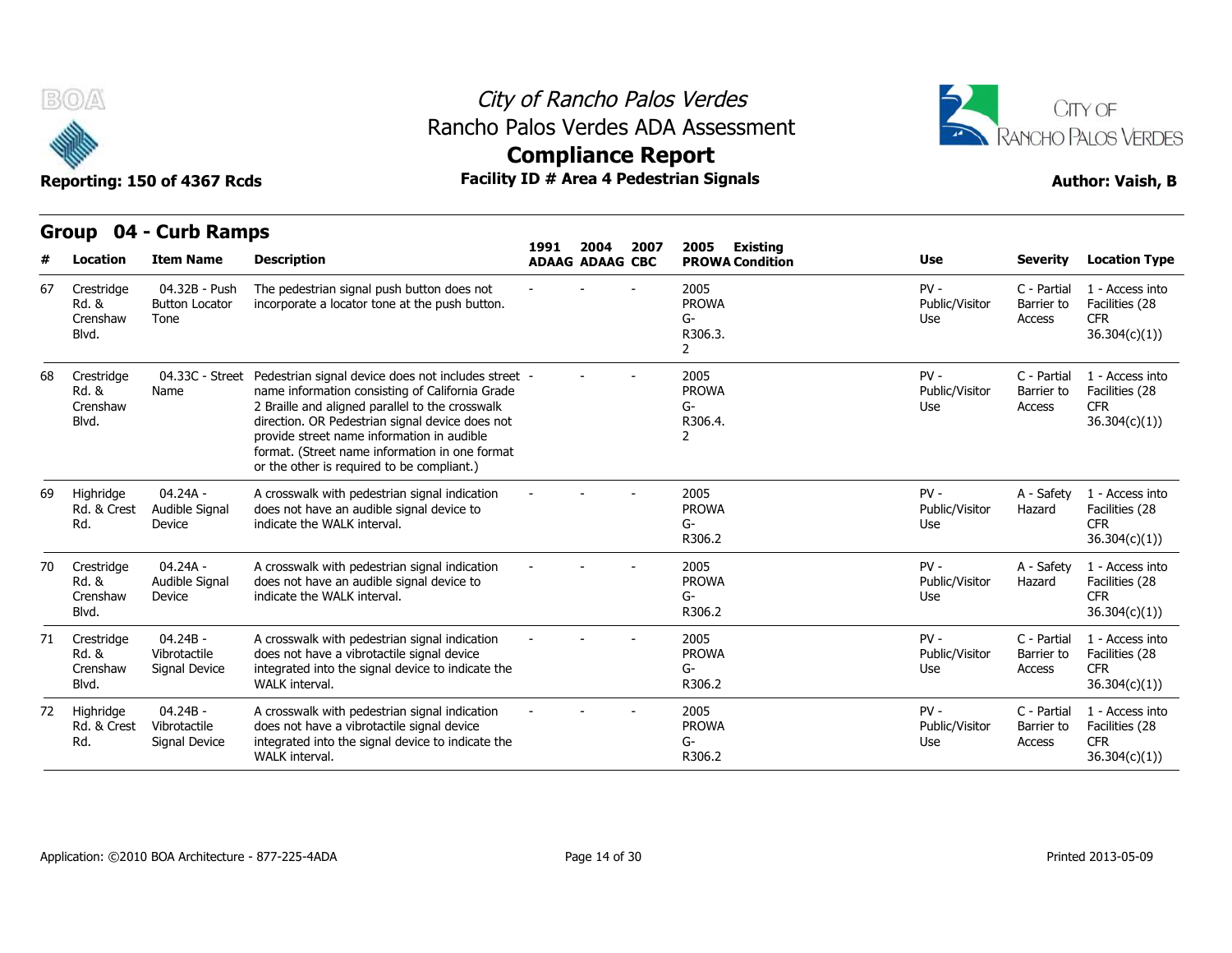

### City of Rancho Palos Verdes Rancho Palos Verdes ADA Assessment



**Compliance Report**

|    | urvup<br>VT.                             | <b>CAID RAILDS</b>                                  |                                                                                                                                                                                                                                                                                                                                                            | 1991   | 2004                   | 2007                     | 2005                                          | Existing               |                                 |                                     |                                                                  |
|----|------------------------------------------|-----------------------------------------------------|------------------------------------------------------------------------------------------------------------------------------------------------------------------------------------------------------------------------------------------------------------------------------------------------------------------------------------------------------------|--------|------------------------|--------------------------|-----------------------------------------------|------------------------|---------------------------------|-------------------------------------|------------------------------------------------------------------|
|    | Location                                 | <b>Item Name</b>                                    | <b>Description</b>                                                                                                                                                                                                                                                                                                                                         |        | <b>ADAAG ADAAG CBC</b> |                          |                                               | <b>PROWA Condition</b> | <b>Use</b>                      | <b>Severity</b>                     | <b>Location Type</b>                                             |
| 73 | Crestridge<br>Rd. &<br>Crenshaw<br>Blvd. | 04.32A - Push<br><b>Button Operating</b><br>Effort  | The force required to activate operable part(s)<br>of pedestrian signal device exceeds 5 lbs.                                                                                                                                                                                                                                                              | 4.27.4 | 309.4                  | 1117B.6 2005<br>item 4   | <b>PROWA</b><br>G-<br>R306.3.<br>1;<br>R405.4 | 7 LBF.                 | $PV -$<br>Public/Visitor<br>Use | C - Partial<br>Barrier to<br>Access | 1 - Access into<br>Facilities (28<br><b>CFR</b><br>36.304(c)(1)  |
| 74 | Crestridge<br>Rd. &<br>Crenshaw<br>Blvd. | 04.32B - Push<br><b>Button Locator</b><br>Tone      | The pedestrian signal push button does not<br>incorporate a locator tone at the push button.                                                                                                                                                                                                                                                               |        |                        |                          | 2005<br><b>PROWA</b><br>G-<br>R306.3.<br>2    |                        | $PV -$<br>Public/Visitor<br>Use | C - Partial<br>Barrier to<br>Access | 1 - Access into<br>Facilities (28<br><b>CFR</b><br>36.304(c)(1)  |
| 75 | Crestridge<br>Rd. &<br>Crenshaw<br>Blvd. | 04.33A -<br>Directional<br>Information and<br>Signs | Pedestrian signal device does not provides<br>compliant tactile or visual signs on the face of<br>the device or its housing or mounting to indicate<br>crosswalk direction and the name of the street<br>containing the crosswalk served by the<br>pedestrian signal.                                                                                      | 4.30.4 | 703.1                  | 1117B.5 2005<br>2;<br>.6 | .1 item PROWA<br>G-<br>1117B.5 R306.4         |                        | $PV -$<br>Public/Visitor<br>Use | C - Partial<br>Barrier to<br>Access | 1 - Access into<br>Facilities (28<br><b>CFR</b><br>36.304(c)(1)  |
| 76 | Crestridge<br>Rd. &<br>Crenshaw<br>Blvd. | 04.33B - Arrow                                      | Pedestrian signal device does not includes a<br>tactile arrow that contrasts with the background<br>and is aligned parallel to the crosswalk direction.                                                                                                                                                                                                    |        |                        |                          | 2005<br><b>PROWA</b><br>G-<br>R306.4.         |                        | $PV -$<br>Public/Visitor<br>Use | C - Partial<br>Barrier to<br>Access | 1 - Access into<br>Facilities (28<br><b>CFR</b><br>36.304(c)(1)  |
| 77 | Crestridge<br>Rd. &<br>Crenshaw<br>Blvd. | 04.33C - Street<br>Name                             | Pedestrian signal device does not includes street -<br>name information consisting of California Grade<br>2 Braille and aligned parallel to the crosswalk<br>direction. OR Pedestrian signal device does not<br>provide street name information in audible<br>format. (Street name information in one format<br>or the other is required to be compliant.) |        |                        |                          | 2005<br><b>PROWA</b><br>G-<br>R306.4.<br>2    |                        | $PV -$<br>Public/Visitor<br>Use | C - Partial<br>Barrier to<br>Access | 1 - Access into<br>Facilities (28<br><b>CFR</b><br>36.304(c)(1)) |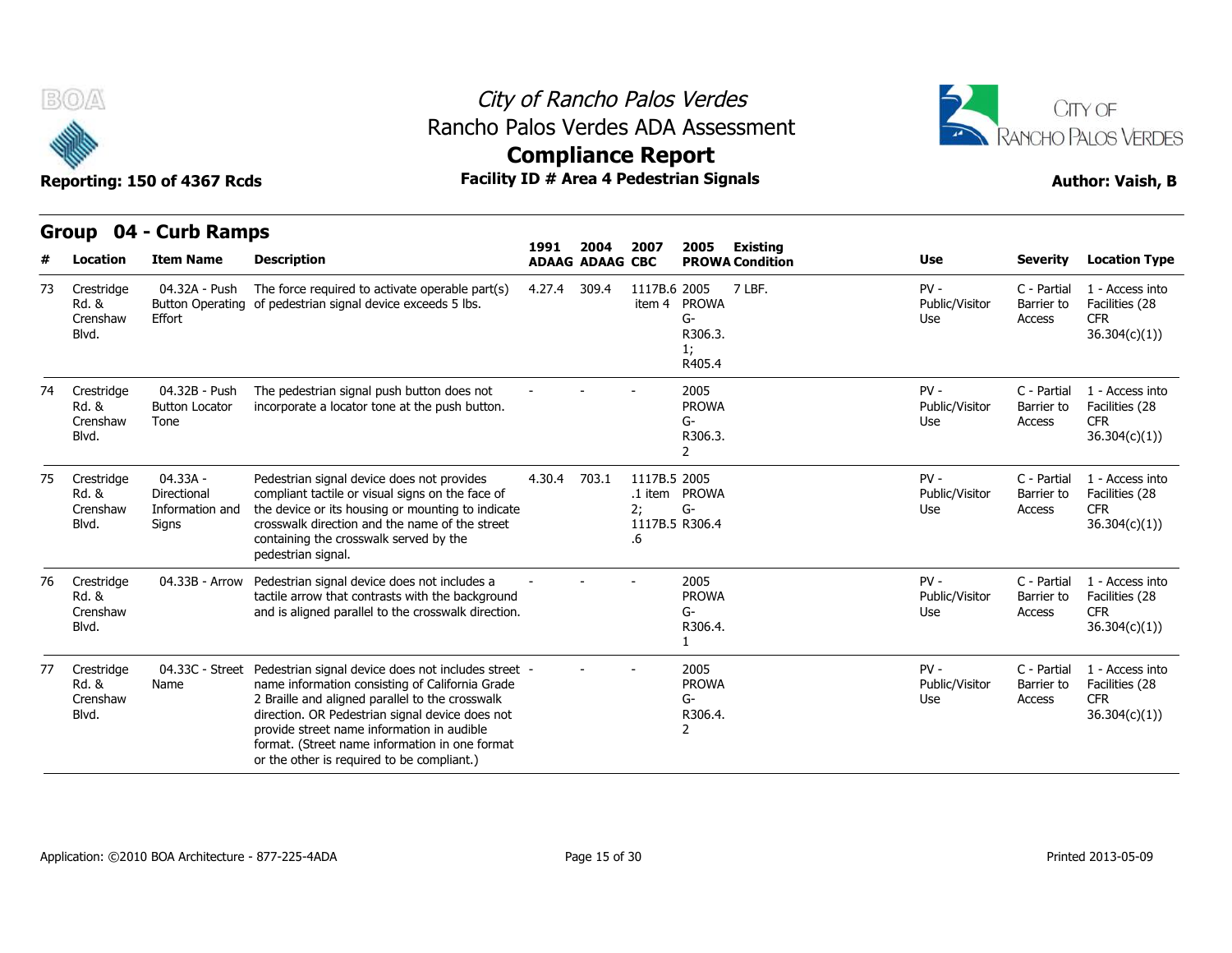

### City of Rancho Palos Verdes Rancho Palos Verdes ADA Assessment





|    |                                          | STUUP UT - CUID NAIIIPS                                         |                                                                                                                                                                                                                                                                                                                                                                                                                                                                 | 1991  | 2004                    | 2007                   | 2005                                                    | Existing               |                                 |                                     |                                                                  |
|----|------------------------------------------|-----------------------------------------------------------------|-----------------------------------------------------------------------------------------------------------------------------------------------------------------------------------------------------------------------------------------------------------------------------------------------------------------------------------------------------------------------------------------------------------------------------------------------------------------|-------|-------------------------|------------------------|---------------------------------------------------------|------------------------|---------------------------------|-------------------------------------|------------------------------------------------------------------|
|    | Location                                 | <b>Item Name</b>                                                | <b>Description</b>                                                                                                                                                                                                                                                                                                                                                                                                                                              |       | <b>ADAAG ADAAG CBC</b>  |                        |                                                         | <b>PROWA Condition</b> | <b>Use</b>                      | <b>Severity</b>                     | <b>Location Type</b>                                             |
| 78 | Highridge<br>Rd. & Crest<br>Rd.          | $04.25 -$<br>Pedestrian Signa<br>Device - Clear<br>Floor Space  | Location of pedestrian signal device does not<br>accommodate a level 30" x 48" min., clear<br>space, centered and parallel to the pedestrian<br>signal push button. (Accessible pedestrian<br>signals shall be located so that the vibrotactile<br>feature can be contacted from the level landing<br>serving a curb ramp, if provided, or from a clear<br>floor or ground space that is in line with the<br>crosswalk line adjacent to the vehicle stop line.) | 4.2.4 | 305.3;<br>Fig.<br>305.3 | 1118B.4 2005<br>item 1 | <b>PROWA</b><br>G-<br>R306.2.                           | 3.1% CS & 5.6% RS.     | $PV -$<br>Public/Visitor<br>Use | C - Partial<br>Barrier to<br>Access | 1 - Access into<br>Facilities (28<br><b>CFR</b><br>36.304(c)(1)) |
| 79 | Crestridge<br>Rd. &<br>Crenshaw<br>Blvd. | $04.25 -$<br>Pedestrian Signal<br>Device - Clear<br>Floor Space | Location of pedestrian signal device does not<br>accommodate a level 30" x 48" min., clear<br>space, centered and parallel to the pedestrian<br>signal push button. (Accessible pedestrian<br>signals shall be located so that the vibrotactile<br>feature can be contacted from the level landing<br>serving a curb ramp, if provided, or from a clear<br>floor or ground space that is in line with the<br>crosswalk line adjacent to the vehicle stop line.) | 4.2.4 | 305.3:<br>Fig.<br>305.3 | 1118B.4 2005           | item 1 PROWA<br>G-<br>R306.2.                           | 7.7% CS & 2.1% RS.     | $PV -$<br>Public/Visitor<br>Use | C - Partial<br>Barrier to<br>Access | 1 - Access into<br>Facilities (28<br><b>CFR</b><br>36.304(c)(1)) |
| 80 | Crestridge<br>Rd. &<br>Crenshaw<br>Blvd. | 04.24A -<br>Audible Signal<br>Device                            | A crosswalk with pedestrian signal indication<br>does not have an audible signal device to<br>indicate the WALK interval.                                                                                                                                                                                                                                                                                                                                       |       |                         |                        | 2005<br><b>PROWA</b><br>G-<br>R306.2                    |                        | $PV -$<br>Public/Visitor<br>Use | C - Partial<br>Barrier to<br>Access | 1 - Access into<br>Facilities (28<br><b>CFR</b><br>36.304(c)(1)  |
| 81 | Crestridge<br>Rd. &<br>Crenshaw<br>Blvd. | $04.24B -$<br>Vibrotactile<br>Signal Device                     | A crosswalk with pedestrian signal indication<br>does not have a vibrotactile signal device<br>integrated into the signal device to indicate the<br>WALK interval.                                                                                                                                                                                                                                                                                              |       |                         |                        | 2005<br><b>PROWA</b><br>G-<br>R306.2                    |                        | $PV -$<br>Public/Visitor<br>Use | C - Partial<br>Barrier to<br>Access | 1 - Access into<br>Facilities (28<br><b>CFR</b><br>36.304(c)(1)) |
| 82 | Highridge<br>Rd. & Crest<br>Rd.          | 04.32B - Push<br><b>Button Locator</b><br>Tone                  | The pedestrian signal push button does not<br>incorporate a locator tone at the push button.                                                                                                                                                                                                                                                                                                                                                                    |       |                         |                        | 2005<br><b>PROWA</b><br>G-<br>R306.3.<br>$\overline{2}$ |                        | $PV -$<br>Public/Visitor<br>Use | C - Partial<br>Barrier to<br>Access | 1 - Access into<br>Facilities (28<br><b>CFR</b><br>36.304(c)(1)  |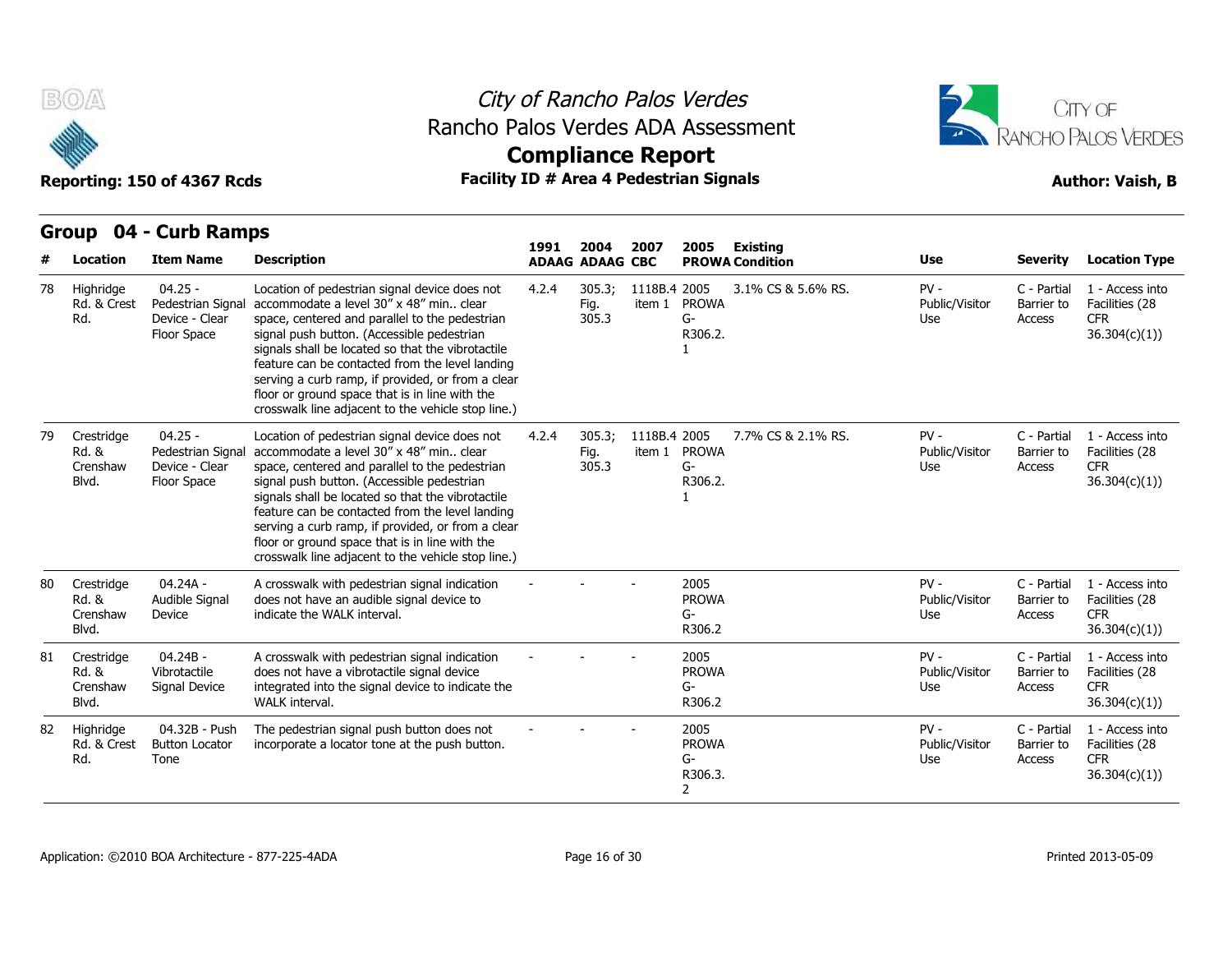

**Compliance Report**



**Reporting: 150 of 4367 Rcds Facility ID # Area 4 Pedestrian Signals Author: Vaish, B**

|    | Group                                    | 04 - Curb Ramps                                     |                                                                                                                                                                                                                                                                       |        | 2004                   | 2007                                       | 2005                                          |                                           |                                 |                                     |                                                                  |
|----|------------------------------------------|-----------------------------------------------------|-----------------------------------------------------------------------------------------------------------------------------------------------------------------------------------------------------------------------------------------------------------------------|--------|------------------------|--------------------------------------------|-----------------------------------------------|-------------------------------------------|---------------------------------|-------------------------------------|------------------------------------------------------------------|
|    | Location                                 | <b>Item Name</b>                                    | <b>Description</b>                                                                                                                                                                                                                                                    | 1991   | <b>ADAAG ADAAG CBC</b> |                                            |                                               | <b>Existing</b><br><b>PROWA Condition</b> | <b>Use</b>                      | <b>Severity</b>                     | <b>Location Type</b>                                             |
| 83 | Crestridge<br>Rd. &<br>Crenshaw<br>Blvd. | 04.32A - Push<br>Effort                             | The force required to activate operable part(s)<br>Button Operating of pedestrian signal device exceeds 5 lbs.                                                                                                                                                        | 4.27.4 | 309.4                  | 1117B.6 2005<br>item 4                     | <b>PROWA</b><br>G-<br>R306.3.<br>1;<br>R405.4 | 8 LBF.                                    | $PV -$<br>Public/Visitor<br>Use | C - Partial<br>Barrier to<br>Access | 1 - Access into<br>Facilities (28<br><b>CFR</b><br>36.304(c)(1)  |
|    | Crestridge<br>Rd. &<br>Crenshaw<br>Blvd. | 04.32B - Push<br><b>Button Locator</b><br>Tone      | The pedestrian signal push button does not<br>incorporate a locator tone at the push button.                                                                                                                                                                          |        |                        |                                            | 2005<br><b>PROWA</b><br>$G-$<br>R306.3.<br>2  |                                           | $PV -$<br>Public/Visitor<br>Use | C - Partial<br>Barrier to<br>Access | 1 - Access into<br>Facilities (28<br><b>CFR</b><br>36.304(c)(1)) |
| 85 | Crestridge<br>Rd. &<br>Crenshaw<br>Blvd. | 04.32C - Push<br><b>Button Size</b>                 | The pedestrian signal push button is not a min -<br>2" across in one dimension.                                                                                                                                                                                       |        |                        |                                            | 2005<br><b>PROWA</b><br>$G-$<br>R306.3.<br>3  | 1/2" diameter.                            | $PV -$<br>Public/Visitor<br>Use | C - Partial<br>Barrier to<br>Access | 1 - Access into<br>Facilities (28<br><b>CFR</b><br>36.304(c)(1)) |
| 86 | Crestridge<br>Rd. &<br>Crenshaw<br>Blvd. | 04.33A -<br>Directional<br>Information and<br>Signs | Pedestrian signal device does not provides<br>compliant tactile or visual signs on the face of<br>the device or its housing or mounting to indicate<br>crosswalk direction and the name of the street<br>containing the crosswalk served by the<br>pedestrian signal. | 4.30.4 | 703.1                  | 1117B.5 2005<br>2;<br>1117B.5 R306.4<br>.6 | .1 item PROWA<br>$G-$                         |                                           | $PV -$<br>Public/Visitor<br>Use | C - Partial<br>Barrier to<br>Access | 1 - Access into<br>Facilities (28<br><b>CFR</b><br>36.304(c)(1)  |
|    | Crestridge<br>Rd. &<br>Crenshaw<br>Blvd. | 04.33B - Arrow                                      | Pedestrian signal device does not includes a<br>tactile arrow that contrasts with the background<br>and is aligned parallel to the crosswalk direction.                                                                                                               |        |                        |                                            | 2005<br><b>PROWA</b><br>$G-$<br>R306.4.       |                                           | $PV -$<br>Public/Visitor<br>Use | C - Partial<br>Barrier to<br>Access | 1 - Access into<br>Facilities (28<br><b>CFR</b><br>36.304(c)(1)  |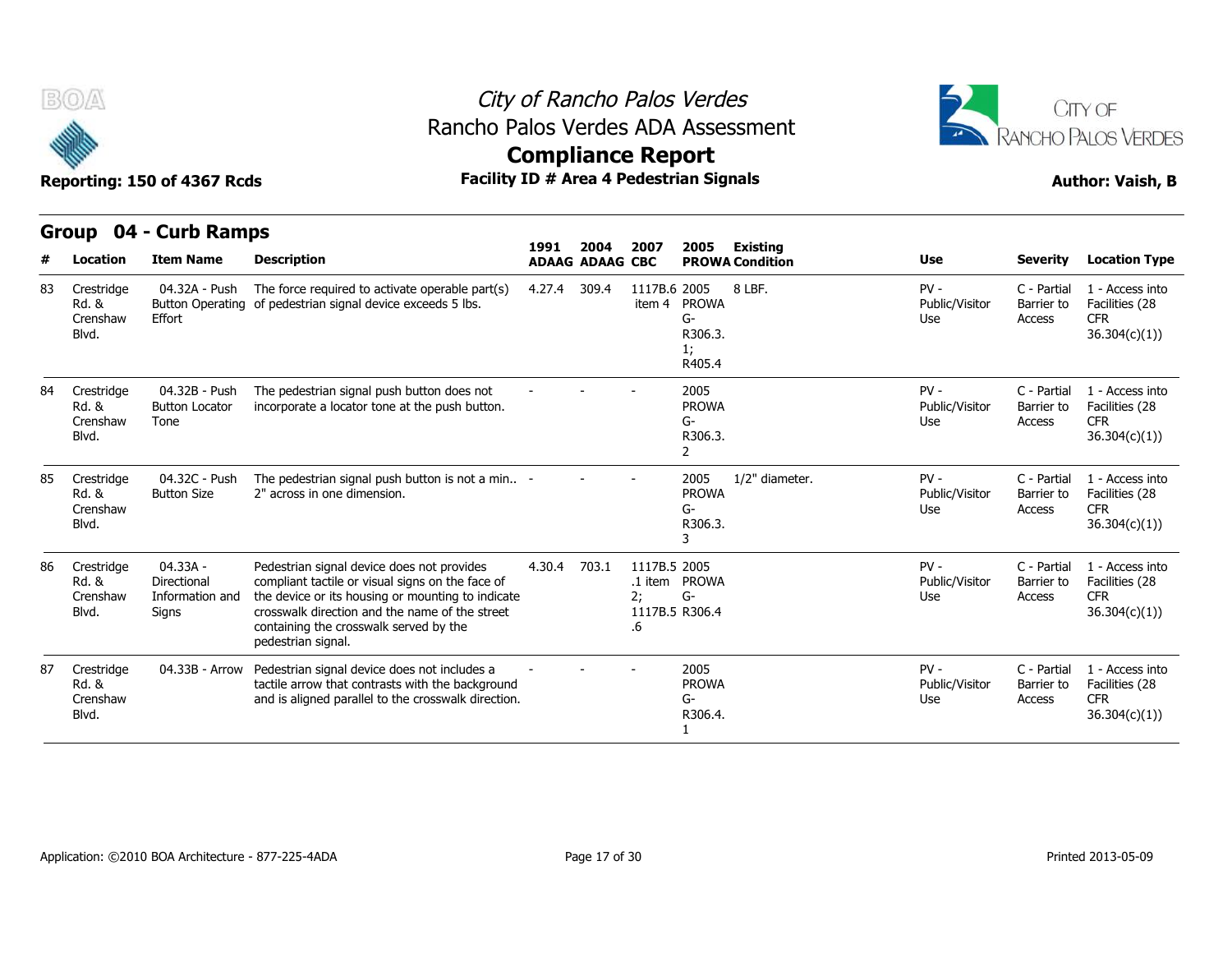



## **Compliance Report**

|    | Group                                    | 04 - Curb Ramps                                                 |                                                                                                                                                                                                                                                                                                                                                                                                                                                                 |       |                                |                        |                                                                |                                 |                                     |                                                                  |
|----|------------------------------------------|-----------------------------------------------------------------|-----------------------------------------------------------------------------------------------------------------------------------------------------------------------------------------------------------------------------------------------------------------------------------------------------------------------------------------------------------------------------------------------------------------------------------------------------------------|-------|--------------------------------|------------------------|----------------------------------------------------------------|---------------------------------|-------------------------------------|------------------------------------------------------------------|
|    | <b>Location</b>                          | <b>Item Name</b>                                                | <b>Description</b>                                                                                                                                                                                                                                                                                                                                                                                                                                              | 1991  | 2004<br><b>ADAAG ADAAG CBC</b> | 2007                   | 2005<br>Existing<br><b>PROWA Condition</b>                     | <b>Use</b>                      | <b>Severity</b>                     | <b>Location Type</b>                                             |
| 88 | Crestridge<br>Rd. &<br>Crenshaw<br>Blvd. | 04.33C - Street<br>Name                                         | Pedestrian signal device does not includes street -<br>name information consisting of California Grade<br>2 Braille and aligned parallel to the crosswalk<br>direction. OR Pedestrian signal device does not<br>provide street name information in audible<br>format. (Street name information in one format<br>or the other is required to be compliant.)                                                                                                      |       |                                |                        | 2005<br><b>PROWA</b><br>G-<br>R306.4.<br>2                     | $PV -$<br>Public/Visitor<br>Use | C - Partial<br>Barrier to<br>Access | 1 - Access into<br>Facilities (28<br><b>CFR</b><br>36.304(c)(1)  |
| 89 | Highridge<br>Rd. & Crest<br>Rd.          | 04.32C - Push<br><b>Button Size</b>                             | The pedestrian signal push button is not a min -<br>2" across in one dimension.                                                                                                                                                                                                                                                                                                                                                                                 |       |                                |                        | 1/2" diameter.<br>2005<br><b>PROWA</b><br>$G-$<br>R306.3.<br>3 | $PV -$<br>Public/Visitor<br>Use | C - Partial<br>Barrier to<br>Access | 1 - Access into<br>Facilities (28<br><b>CFR</b><br>36.304(c)(1)  |
| 90 | Crestridge<br>Rd. &<br>Crenshaw<br>Blvd. | $04.24A -$<br>Audible Signal<br>Device                          | A crosswalk with pedestrian signal indication<br>does not have an audible signal device to<br>indicate the WALK interval.                                                                                                                                                                                                                                                                                                                                       |       |                                |                        | 2005<br><b>PROWA</b><br>G-<br>R306.2                           | $PV -$<br>Public/Visitor<br>Use | A - Safety<br>Hazard                | 1 - Access into<br>Facilities (28<br><b>CFR</b><br>36.304(c)(1)  |
| 91 | Crestridge<br>Rd. &<br>Crenshaw<br>Blvd. | $04.24B -$<br>Vibrotactile<br>Signal Device                     | A crosswalk with pedestrian signal indication<br>does not have a vibrotactile signal device<br>integrated into the signal device to indicate the<br>WALK interval.                                                                                                                                                                                                                                                                                              |       |                                |                        | 2005<br><b>PROWA</b><br>G-<br>R306.2                           | $PV -$<br>Public/Visitor<br>Use | C - Partial<br>Barrier to<br>Access | 1 - Access into<br>Facilities (28<br><b>CFR</b><br>36.304(c)(1)) |
| 92 | Crestridge<br>Rd. &<br>Crenshaw<br>Blvd. | $04.25 -$<br>Pedestrian Signal<br>Device - Clear<br>Floor Space | Location of pedestrian signal device does not<br>accommodate a level 30" x 48" min., clear<br>space, centered and parallel to the pedestrian<br>signal push button. (Accessible pedestrian<br>signals shall be located so that the vibrotactile<br>feature can be contacted from the level landing<br>serving a curb ramp, if provided, or from a clear<br>floor or ground space that is in line with the<br>crosswalk line adjacent to the vehicle stop line.) | 4.2.4 | 305.3;<br>Fig.<br>305.3        | 1118B.4 2005<br>item 1 | 15.5% CS.<br><b>PROWA</b><br>G-<br>R306.2.                     | $PV -$<br>Public/Visitor<br>Use | C - Partial<br>Barrier to<br>Access | 1 - Access into<br>Facilities (28<br><b>CFR</b><br>36.304(c)(1)) |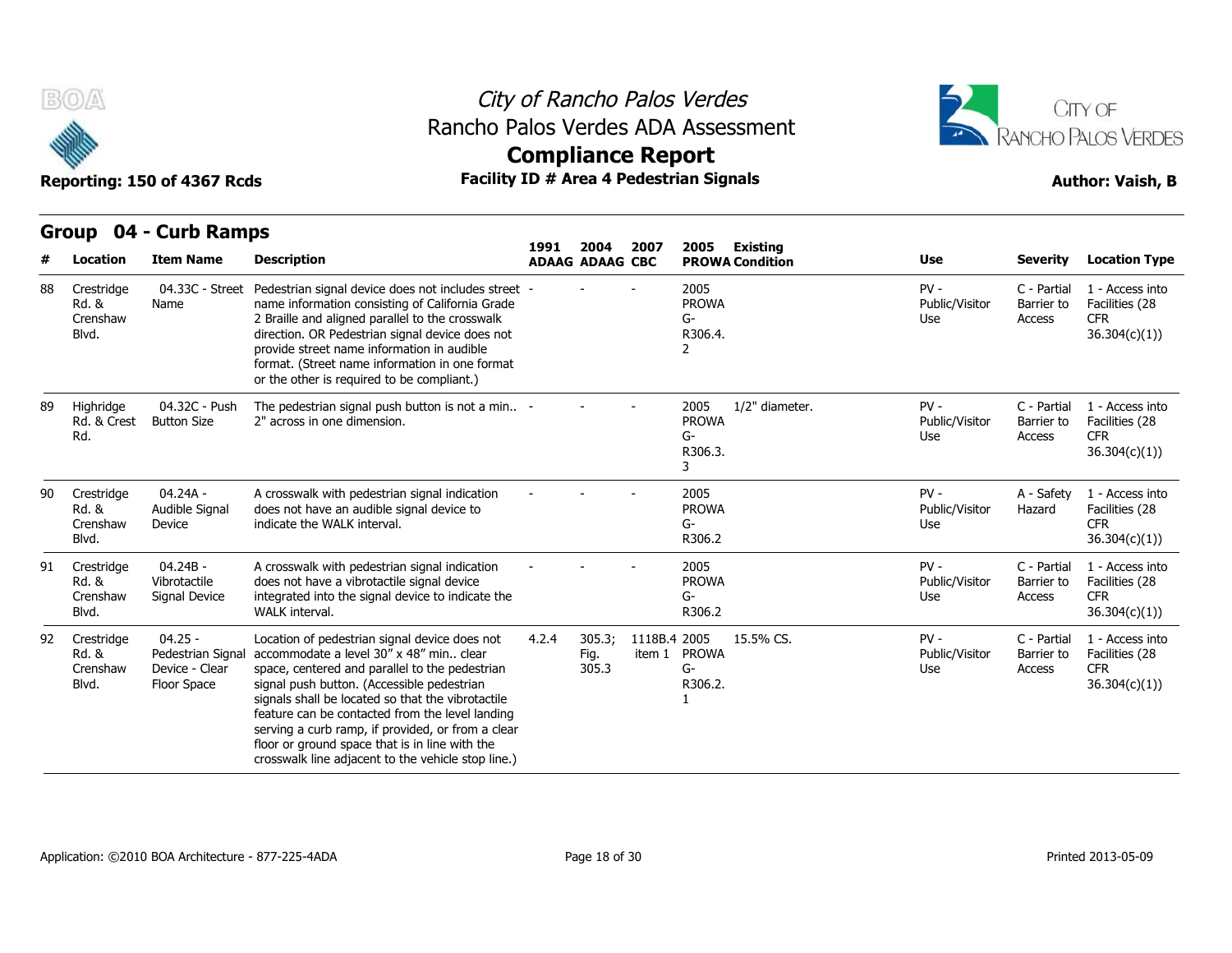

### City of Rancho Palos Verdes Rancho Palos Verdes ADA Assessment



**Compliance Report**

|    |                                          |                                                     |                                                                                                                                                                                                                                                                                                                                                            | 1991   | 2004                   | 2007                                       | 2005                                          | <b>Existing</b>        |                                 |                                     |                                                                  |
|----|------------------------------------------|-----------------------------------------------------|------------------------------------------------------------------------------------------------------------------------------------------------------------------------------------------------------------------------------------------------------------------------------------------------------------------------------------------------------------|--------|------------------------|--------------------------------------------|-----------------------------------------------|------------------------|---------------------------------|-------------------------------------|------------------------------------------------------------------|
|    | Location                                 | <b>Item Name</b>                                    | <b>Description</b>                                                                                                                                                                                                                                                                                                                                         |        | <b>ADAAG ADAAG CBC</b> |                                            |                                               | <b>PROWA Condition</b> | Use                             | <b>Severity</b>                     | <b>Location Type</b>                                             |
| 93 | Crestridge<br>Rd. &<br>Crenshaw<br>Blvd. | 04.32C - Push<br><b>Button Size</b>                 | The pedestrian signal push button is not a min -<br>2" across in one dimension.                                                                                                                                                                                                                                                                            |        |                        |                                            | 2005<br><b>PROWA</b><br>$G-$<br>R306.3.       | 1/2" diameter.         | $PV -$<br>Public/Visitor<br>Use | C - Partial<br>Barrier to<br>Access | 1 - Access into<br>Facilities (28<br><b>CFR</b><br>36.304(c)(1)) |
| 94 | Crestridge<br>Rd. &<br>Crenshaw<br>Blvd. | 04.33A -<br>Directional<br>Information and<br>Signs | Pedestrian signal device does not provides<br>compliant tactile or visual signs on the face of<br>the device or its housing or mounting to indicate<br>crosswalk direction and the name of the street<br>containing the crosswalk served by the<br>pedestrian signal.                                                                                      | 4.30.4 | 703.1                  | 1117B.5 2005<br>2:<br>1117B.5 R306.4<br>.6 | .1 item PROWA<br>G-                           |                        | $PV -$<br>Public/Visitor<br>Use | C - Partial<br>Barrier to<br>Access | 1 - Access into<br>Facilities (28<br><b>CFR</b><br>36.304(c)(1)  |
| 95 | Crestridge<br>Rd. &<br>Crenshaw<br>Blvd. | 04.33B - Arrow                                      | Pedestrian signal device does not includes a<br>tactile arrow that contrasts with the background<br>and is aligned parallel to the crosswalk direction.                                                                                                                                                                                                    |        |                        |                                            | 2005<br><b>PROWA</b><br>G-<br>R306.4.         |                        | $PV -$<br>Public/Visitor<br>Use | C - Partial<br>Barrier to<br>Access | 1 - Access into<br>Facilities (28<br><b>CFR</b><br>36.304(c)(1)) |
| 96 | Crestridge<br>Rd. &<br>Crenshaw<br>Blvd. | 04.32A - Push<br><b>Button Operating</b><br>Effort  | The force required to activate operable part(s)<br>of pedestrian signal device exceeds 5 lbs.                                                                                                                                                                                                                                                              | 4.27.4 | 309.4                  | 1117B.6 2005<br>item 4                     | <b>PROWA</b><br>G-<br>R306.3.<br>1;<br>R405.4 | 6 LBF.                 | $PV -$<br>Public/Visitor<br>Use | C - Partial<br>Barrier to<br>Access | 1 - Access into<br>Facilities (28<br><b>CFR</b><br>36.304(c)(1)  |
| 97 | Crestridge<br>Rd. &<br>Crenshaw<br>Blvd. | 04.33C - Street<br>Name                             | Pedestrian signal device does not includes street -<br>name information consisting of California Grade<br>2 Braille and aligned parallel to the crosswalk<br>direction. OR Pedestrian signal device does not<br>provide street name information in audible<br>format. (Street name information in one format<br>or the other is required to be compliant.) |        |                        |                                            | 2005<br><b>PROWA</b><br>G-<br>R306.4.<br>2    |                        | $PV -$<br>Public/Visitor<br>Use | C - Partial<br>Barrier to<br>Access | 1 - Access into<br>Facilities (28<br><b>CFR</b><br>36.304(c)(1)) |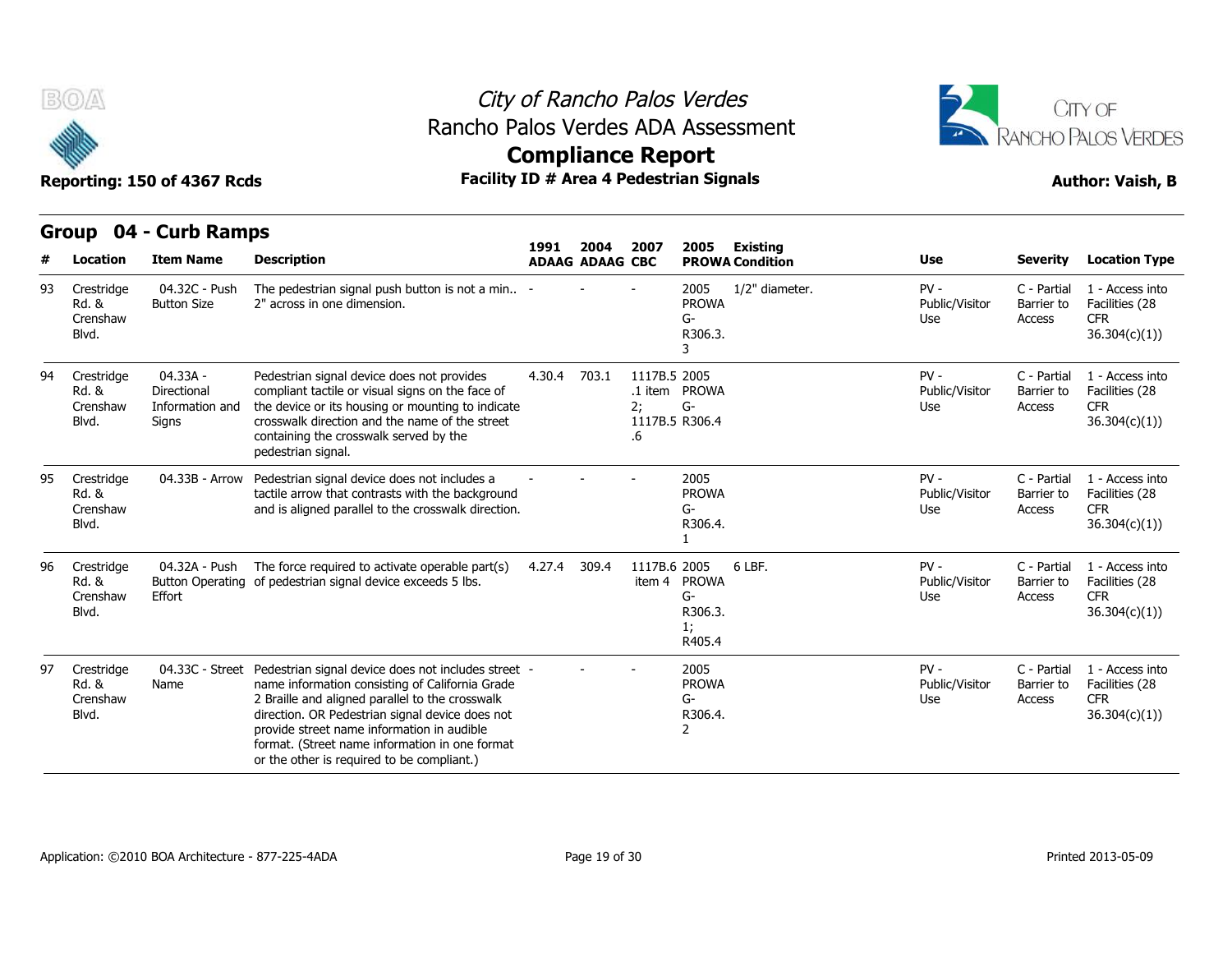



## **Compliance Report**

### **Group 04 - Curb Ramps Item Name Description 1991 ADAAG 2004 ADAAG CBC PROWA 2007 2005 Existing # Location Condition Use Severity Location Type** 04.33A - Directional Information and Signs Pedestrian signal device does not provides compliant tactile or visual signs on the face of the device or its housing or mounting to indicate crosswalk direction and the name of the street containing the crosswalk served by the pedestrian signal. 4.30.4 703.1 1117B.5 2005 .1 item PROWA 2; G-1117B.5 R306.4 .6 PV - C - Partial Public/Visitor Barrier to Use Access C - Partial 1 - Access into Barrier to Facilities (28 CFR 36.304(c)(1)) 98 Highridge Rd. & Crest Rd.  $04.24A -$ Audible Signal Device indicate the WALK interval. A crosswalk with pedestrian signal indication indicate the WALK interval. - - - <sup>2005</sup> does not have an audible signal device to PROWA G-R306.2 PV - C - Partial Public/Visitor Barrier to Use Access C - Partial 1 - Access into Barrier to Facilities (28 CFR 36.304(c)(1)) 99 Crestridge Rd. & Crenshaw Blvd. 04.24B - Vibrotactile Signal Device integrated into the signal device to indicate the A crosswalk with pedestrian signal indication does not have a vibrotactile signal device WALK interval. - - - <sup>2005</sup> PROWA G-R306.2 PV - C - Partial Public/Visitor Use Access C - Partial 1 - Access into Barrier to Facilities (28 CFR 36.304(c)(1)) Manuel Manuel Contains and Highridge<br>
100 Crestridge (14.24A - 16.8 Crestridge (14.24A - 16.8 Audible Signs<br>
100 Crestridge (14.24B - 16.8 Audible Signs (14.24B - 16.9 Audible Signs (14.24B - 16.8 Vibrotactil Crenshaw<br>
100 Rd. & Crenshaw Signal Device Blvd. 04.25 - Pedestrian Signal accommodate a level 30" x 48" min.. clear Crenshaw Device - Clear space, ce Floor Space signal push button. (Accessible pedestrian Location of pedestrian signal device does not  $4.2.4$  305.3: space, centered and parallel to the pedestrian signals shall be located so that the vibrotactile feature can be contacted from the level landing serving a curb ramp, if provided, or from a clear floor or ground space that is in line with the crosswalk line adjacent to the vehicle stop line.) 4.2.4 305.3; 1118B.4 Fig. item 1 PROWA 305.3 2005 3.4% CS & 11.7% RS. PV - G-R306.2. 1 Public/Visitor Use Access C - Partial 1 - Access into Barrier to Facilities (28 **CFR** 36.304(c)(1)) Signs<br>
99 Crestridge 04.24A -<br>
Rd. & Audible Si<br>
Crenshaw Device<br>
Blvd.<br>
100 Crestridge 04.24B -<br>
Rd. & Vibrotactil<br>
Crenshaw Signal Dev<br>
Blvd.<br>
101 Crestridge 04.25 -<br>
Rd. & Pedestriar<br>
Crenshaw Device - C<br>
Rlvd<br>
Floor Sn Rd. & Blvd. Floor Space Signal Device integrated into the signal device to indicate the<br>
WALK interval.<br>
04.25 - Location of pedestrian signal device does not 4.2.4<br>
Pedestrian Signal accommodate a level  $30''$  x 48" min.. clear<br>
Device - Clear s tactile arrow that contrasts with the background 04.33B - Arrow Pedestrian signal device does not includes a  $\begin{array}{ccc}\n 2005 \\
 - 2005 \\
 \end{array}$  PROV and is aligned parallel to the crosswalk direction. PROWA G-R306.4. PV - C - Partial Public/Visitor Barrier to Use Access C - Partial 1 - Access into Barrier to Facilities (28 CFR 36.304(c)(1)) Crenshaw Signal De<br>
Blvd.<br>
101 Crestridge 04.25 -<br>
Rd. & Pedestria<br>
Crenshaw Device - 0<br>
Blvd. Floor Spa<br>
102 Highridge 04.33B<br>
Rd. & Crest<br>
Rd. Rd. & Crest Rd.

1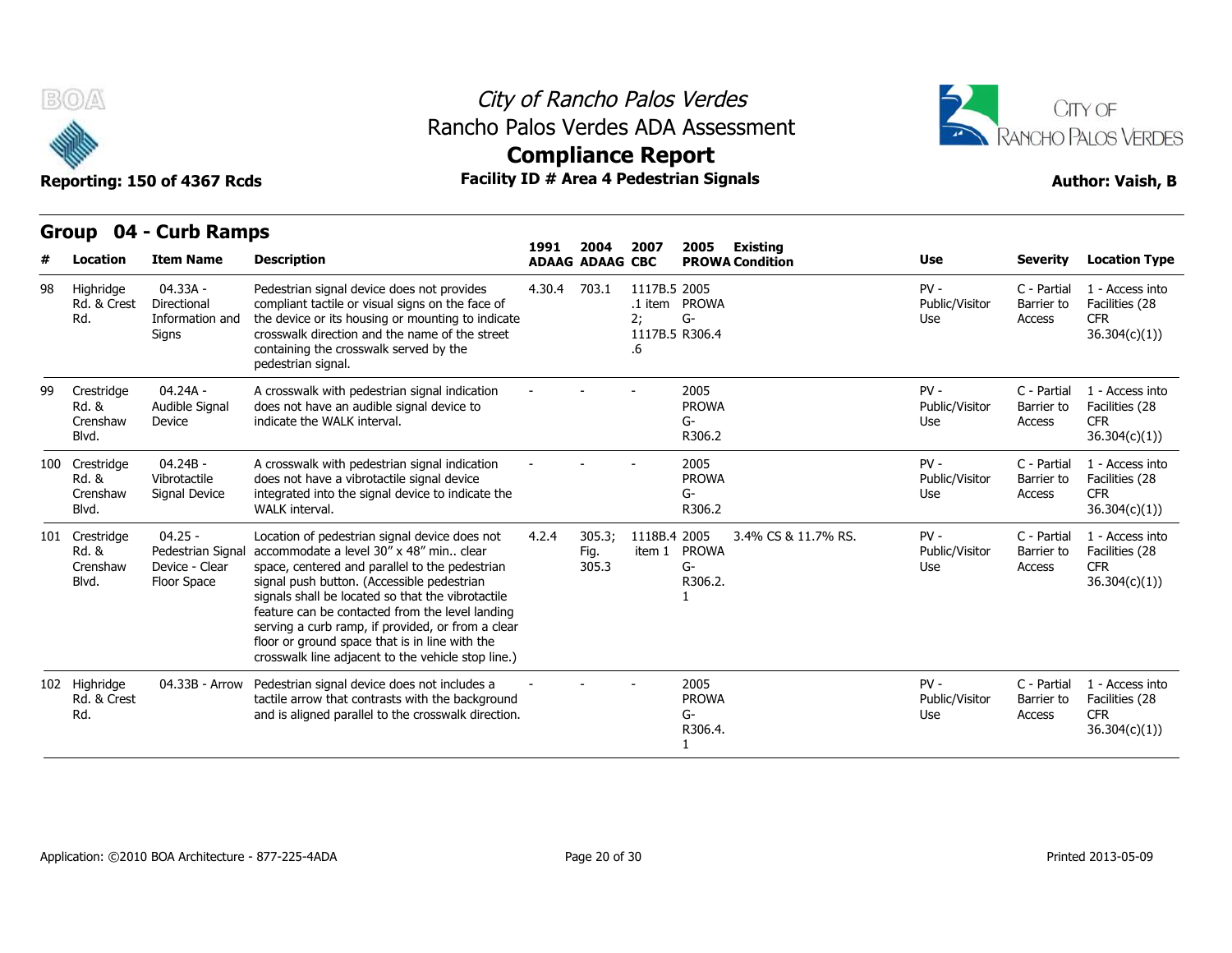



## **Compliance Report**

| B(0)<br>Reporting: 150 of 4367 Rcds          |                                                | <b>Compliance Report</b>                                                                                                                                                                                                                                                                                                                                                   |        |                                | City of Rancho Palos Verdes<br>Rancho Palos Verdes ADA Assessment<br><b>Facility ID # Area 4 Pedestrian Signals</b> |                                                                | CITY OF<br>RANCHO PALOS VERDES<br><b>Author: Vaish, B</b> |                                     |                                                                  |  |  |
|----------------------------------------------|------------------------------------------------|----------------------------------------------------------------------------------------------------------------------------------------------------------------------------------------------------------------------------------------------------------------------------------------------------------------------------------------------------------------------------|--------|--------------------------------|---------------------------------------------------------------------------------------------------------------------|----------------------------------------------------------------|-----------------------------------------------------------|-------------------------------------|------------------------------------------------------------------|--|--|
|                                              | Group 04 - Curb Ramps                          |                                                                                                                                                                                                                                                                                                                                                                            |        |                                |                                                                                                                     |                                                                |                                                           |                                     |                                                                  |  |  |
| Location                                     | <b>Item Name</b>                               | <b>Description</b>                                                                                                                                                                                                                                                                                                                                                         | 1991   | 2004<br><b>ADAAG ADAAG CBC</b> | 2007                                                                                                                | <b>Existing</b><br>2005<br><b>PROWA Condition</b>              | Use                                                       | <b>Severity</b>                     | <b>Location Type</b>                                             |  |  |
| 103 Crestridge<br>Rd. &<br>Crenshaw<br>Blvd. | 04.32B - Push<br><b>Button Locator</b><br>Tone | The pedestrian signal push button does not<br>incorporate a locator tone at the push button.                                                                                                                                                                                                                                                                               |        |                                |                                                                                                                     | 2005<br><b>PROWA</b><br>G-<br>R306.3.<br>$\mathbf{2}$          | $PV -$<br>Public/Visitor<br>Use                           | C - Partial<br>Barrier to<br>Access | 1 - Access into<br>Facilities (28<br><b>CFR</b><br>36.304(c)(1)) |  |  |
| 104 Crestridge<br>Rd. &<br>Crenshaw<br>Blvd. | 04.32A - Push<br>Effort                        | The force required to activate operable part(s)<br>Button Operating of pedestrian signal device exceeds 5 lbs.                                                                                                                                                                                                                                                             | 4.27.4 | 309.4                          | 1117B.6 2005<br>item 4                                                                                              | <b>PROWA</b><br>G-<br>R306.3.<br>1;<br>R405.4                  | $PV -$<br>Public/Visitor<br>Use                           | C - Partial<br>Barrier to<br>Access | 1 - Access into<br>Facilities (28<br><b>CFR</b><br>36.304(c)(1)  |  |  |
| 105 Crestridge<br>Rd. &<br>Crenshaw<br>Blvd. | 04.33B - Arrow                                 | Pedestrian signal device does not includes a<br>tactile arrow that contrasts with the background<br>and is aligned parallel to the crosswalk direction.                                                                                                                                                                                                                    |        |                                |                                                                                                                     | 2005<br><b>PROWA</b><br>G-<br>R306.4.<br>$\mathbf{1}$          | $PV -$<br>Public/Visitor<br>Use                           | C - Partial<br>Barrier to<br>Access | 1 - Access into<br>Facilities (28<br><b>CFR</b><br>36.304(c)(1)  |  |  |
| 106 Crestridge<br>Rd. &<br>Crenshaw<br>Blvd. | 04.32C - Push<br><b>Button Size</b>            | The pedestrian signal push button is not a min -<br>2" across in one dimension.                                                                                                                                                                                                                                                                                            |        |                                |                                                                                                                     | 2005<br>1/2" diameter.<br><b>PROWA</b><br>G-<br>R306.3.<br>3   | $PV -$<br>Public/Visitor<br>Use                           | C - Partial<br>Barrier to<br>Access | 1 - Access into<br>Facilities (28<br><b>CFR</b><br>36.304(c)(1)  |  |  |
| 107 Highridge<br>Rd. & Crest<br>Rd.          | Name                                           | 04.33C - Street Pedestrian signal device does not includes street -<br>name information consisting of California Grade<br>2 Braille and aligned parallel to the crosswalk<br>direction. OR Pedestrian signal device does not<br>provide street name information in audible<br>format. (Street name information in one format<br>or the other is required to be compliant.) |        |                                |                                                                                                                     | 2005<br><b>PROWA</b><br>G-<br>R306.4.<br>$\mathbf{2}^{\prime}$ | $PV -$<br>Public/Visitor<br>Use                           | C - Partial<br>Barrier to<br>Access | 1 - Access into<br>Facilities (28<br><b>CFR</b><br>36.304(c)(1)  |  |  |
| 108 Highridge<br>Rd. & Crest<br>Rd.          | 04.24A -<br>Audible Signal<br>Device           | A crosswalk with pedestrian signal indication<br>does not have an audible signal device to<br>indicate the WALK interval.                                                                                                                                                                                                                                                  |        |                                |                                                                                                                     | 2005<br><b>PROWA</b><br>G-<br>R306.2                           | $PV -$<br>Public/Visitor<br>Use                           | A - Safety<br>Hazard                | 1 - Access into<br>Facilities (28<br><b>CFR</b><br>36.304(c)(1)) |  |  |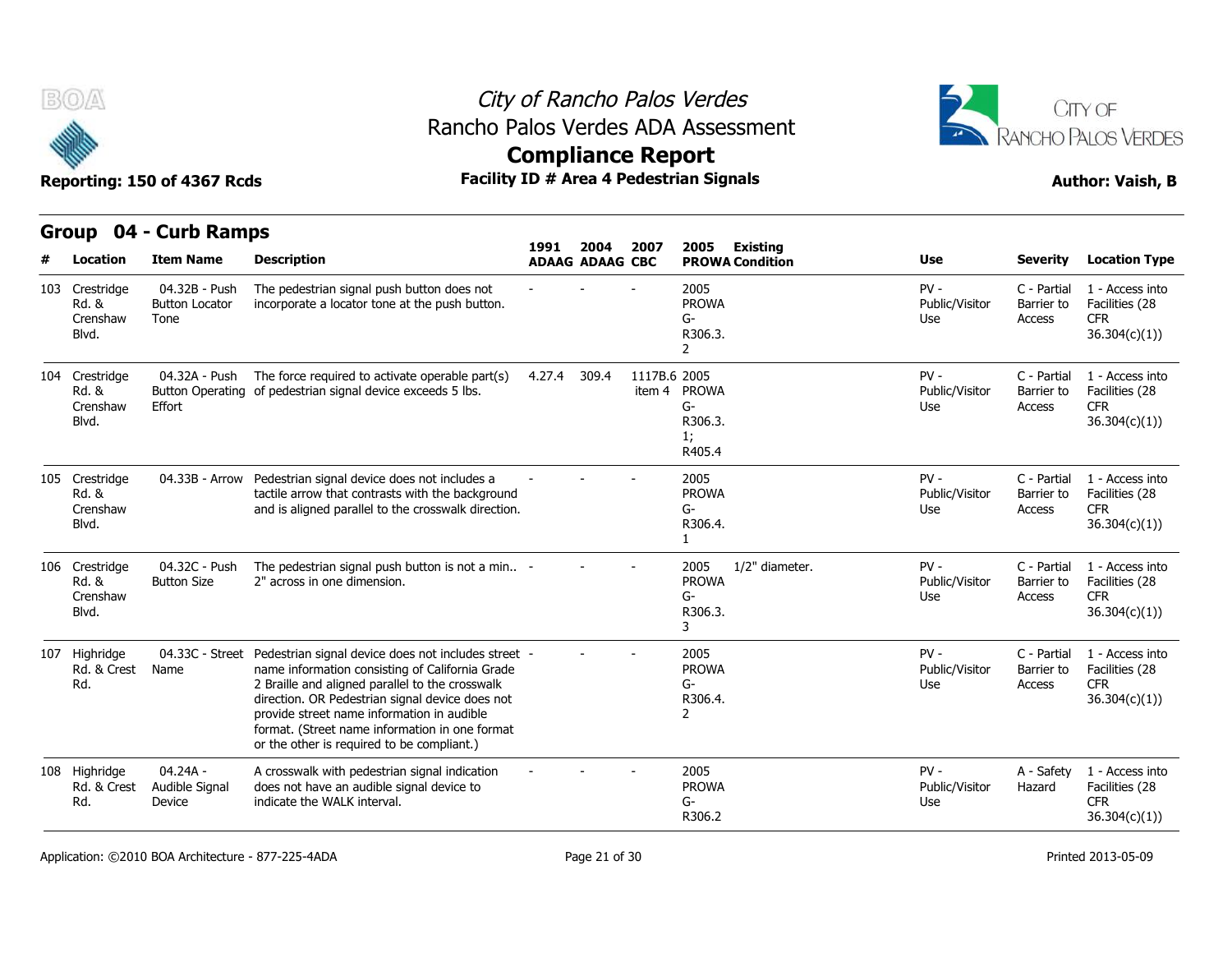

### City of Rancho Palos Verdes Rancho Palos Verdes ADA Assessment



## **Compliance Report**

|   | w                                   | Reporting: 150 of 4367 Rcds                                    |                                                                                                                                                                                                                                                                                                                                                                                                                                                               | <b>Facility ID # Area 4 Pedestrian Signals</b> | AANIhimira Isahatt             |          |              |                                                          |                                    |                                 |                                     | <b>Author: Vaish, B</b>                                          |
|---|-------------------------------------|----------------------------------------------------------------|---------------------------------------------------------------------------------------------------------------------------------------------------------------------------------------------------------------------------------------------------------------------------------------------------------------------------------------------------------------------------------------------------------------------------------------------------------------|------------------------------------------------|--------------------------------|----------|--------------|----------------------------------------------------------|------------------------------------|---------------------------------|-------------------------------------|------------------------------------------------------------------|
| # | Group<br>Location                   | 04 - Curb Ramps<br><b>Item Name</b>                            | <b>Description</b>                                                                                                                                                                                                                                                                                                                                                                                                                                            | 1991                                           | 2004<br><b>ADAAG ADAAG CBC</b> | 2007     |              | 2005                                                     | Existing<br><b>PROWA Condition</b> | Use                             | <b>Severity</b>                     | <b>Location Type</b>                                             |
|   | 109 Highridge<br>Rd. & Crest<br>Rd. | 04.24B -<br>Vibrotactile<br>Signal Device                      | A crosswalk with pedestrian signal indication<br>does not have a vibrotactile signal device<br>integrated into the signal device to indicate the<br>WALK interval.                                                                                                                                                                                                                                                                                            |                                                |                                |          |              | 2005<br><b>PROWA</b><br>G-<br>R306.2                     |                                    | $PV -$<br>Public/Visitor<br>Use | C - Partial<br>Barrier to<br>Access | 1 - Access into<br>Facilities (28<br><b>CFR</b><br>36.304(c)(1)  |
|   | 110 Highridge<br>Rd. & Crest<br>Rd. | $04.25 -$<br>Pedestrian Signa<br>Device - Clear<br>Floor Space | Location of pedestrian signal device does not<br>accommodate a level 30" x 48" min clear<br>space, centered and parallel to the pedestrian<br>signal push button. (Accessible pedestrian<br>signals shall be located so that the vibrotactile<br>feature can be contacted from the level landing<br>serving a curb ramp, if provided, or from a clear<br>floor or ground space that is in line with the<br>crosswalk line adjacent to the vehicle stop line.) | 4.2.4                                          | 305.3;<br>Fig.<br>305.3        |          | 1118B.4 2005 | item 1 PROWA<br>G-<br>R306.2.                            | 5.5% CS & 7.3% RS.                 | $PV -$<br>Public/Visitor<br>Use | C - Partial<br>Barrier to<br>Access | 1 - Access into<br>Facilities (28<br><b>CFR</b><br>36.304(c)(1)  |
|   | 111 Highridge<br>Rd. & Crest<br>Rd. | 04.24A -<br>Audible Signal<br>Device                           | A crosswalk with pedestrian signal indication<br>does not have an audible signal device to<br>indicate the WALK interval.                                                                                                                                                                                                                                                                                                                                     |                                                |                                |          |              | 2005<br><b>PROWA</b><br>G-<br>R306.2                     |                                    | $PV -$<br>Public/Visitor<br>Use | A - Safety<br>Hazard                | 1 - Access into<br>Facilities (28<br><b>CFR</b><br>36.304(c)(1)  |
|   | 112 Highridge<br>Rd. & Crest<br>Rd. | 04.32B - Push<br><b>Button Locator</b><br>Tone                 | The pedestrian signal push button does not<br>incorporate a locator tone at the push button.                                                                                                                                                                                                                                                                                                                                                                  |                                                |                                |          |              | 2005<br><b>PROWA</b><br>$G-$<br>R306.3.<br>$\mathcal{P}$ |                                    | $PV -$<br>Public/Visitor<br>Use | C - Partial<br>Barrier to<br>Access | 1 - Access into<br>Facilities (28<br><b>CFR</b><br>36.304(c)(1)) |
|   | 113 Highridge<br>Rd. & Crest<br>Rd. | 04.33A -<br>Directional<br>Information and<br>Signs            | Pedestrian signal device does not provides<br>compliant tactile or visual signs on the face of<br>the device or its housing or mounting to indicate<br>crosswalk direction and the name of the street<br>containing the crosswalk served by the<br>pedestrian signal.                                                                                                                                                                                         | 4.30.4                                         | 703.1                          | 2;<br>.6 | 1117B.5 2005 | .1 item PROWA<br>G-<br>1117B.5 R306.4                    |                                    | $PV -$<br>Public/Visitor<br>Use | C - Partial<br>Barrier to<br>Access | 1 - Access into<br>Facilities (28<br><b>CFR</b><br>36.304(c)(1)  |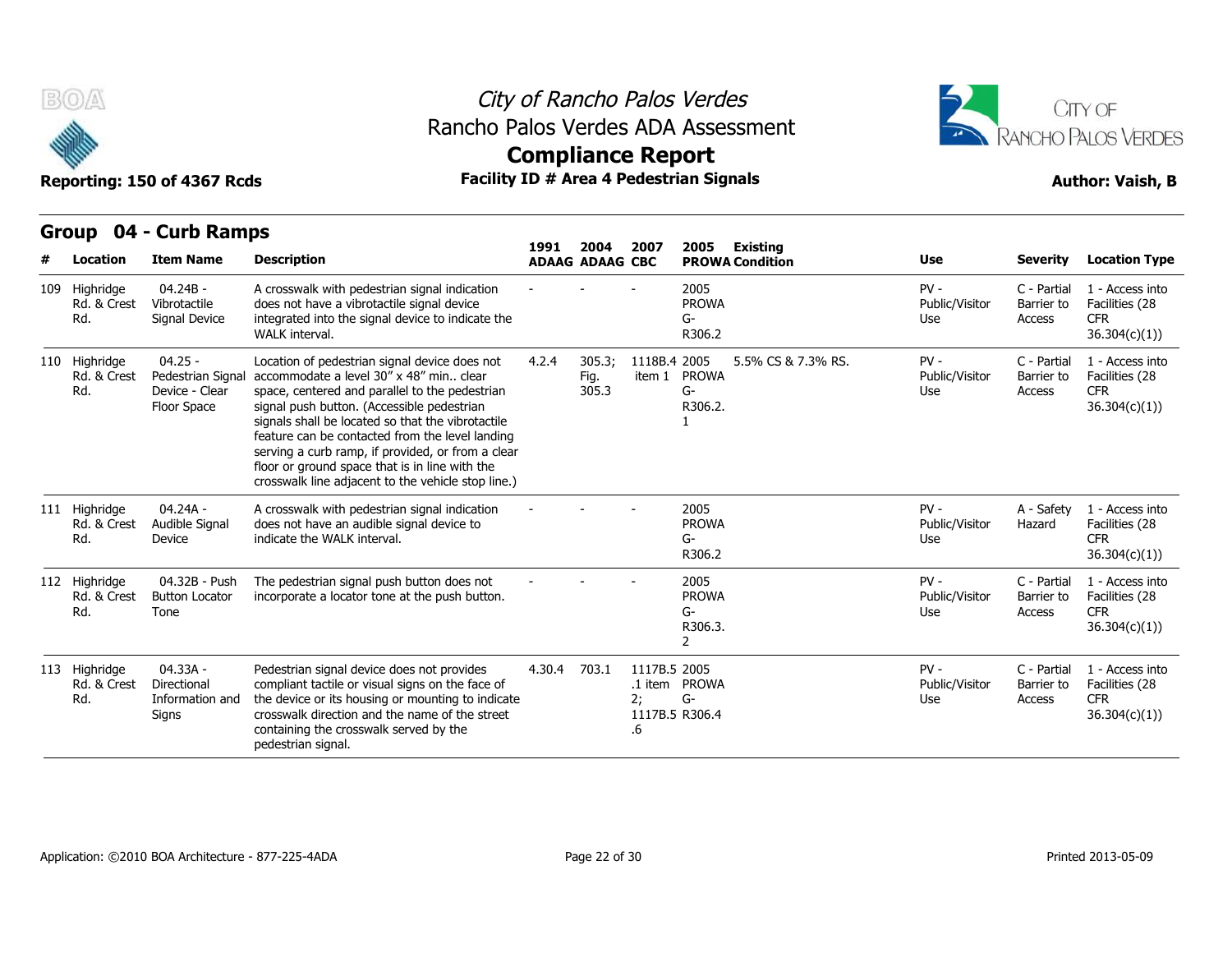

### City of Rancho Palos Verdes Rancho Palos Verdes ADA Assessment



# **Compliance Report**

| B(0)                                | Reporting: 150 of 4367 Rcds                 |                                                                                                                                                                                                                                                                                                                                                            | <b>Compliance Report</b> |                        |      | City of Rancho Palos Verdes<br>Rancho Palos Verdes ADA Assessment<br><b>Facility ID # Area 4 Pedestrian Signals</b> |                                 |                                     | CITY OF<br>RANCHO PALOS VERDES<br><b>Author: Vaish, B</b>        |
|-------------------------------------|---------------------------------------------|------------------------------------------------------------------------------------------------------------------------------------------------------------------------------------------------------------------------------------------------------------------------------------------------------------------------------------------------------------|--------------------------|------------------------|------|---------------------------------------------------------------------------------------------------------------------|---------------------------------|-------------------------------------|------------------------------------------------------------------|
| Group                               | 04 - Curb Ramps                             |                                                                                                                                                                                                                                                                                                                                                            | 1991                     | 2004                   | 2007 | <b>Existing</b><br>2005                                                                                             |                                 |                                     |                                                                  |
| Location                            | <b>Item Name</b>                            | <b>Description</b>                                                                                                                                                                                                                                                                                                                                         |                          | <b>ADAAG ADAAG CBC</b> |      | <b>PROWA Condition</b>                                                                                              | <b>Use</b>                      | <b>Severity</b>                     | <b>Location Type</b>                                             |
| 114 Highridge<br>Rd. & Crest<br>Rd. | 04.33B - Arrow                              | Pedestrian signal device does not includes a<br>tactile arrow that contrasts with the background<br>and is aligned parallel to the crosswalk direction.                                                                                                                                                                                                    |                          |                        |      | 2005<br><b>PROWA</b><br>G-<br>R306.4.<br>$\mathbf{1}$                                                               | $PV -$<br>Public/Visitor<br>Use | C - Partial<br>Barrier to<br>Access | 1 - Access into<br>Facilities (28<br><b>CFR</b><br>36.304(c)(1)  |
| 115 Highridge<br>Rd. & Crest<br>Rd. | 04.33C - Street<br>Name                     | Pedestrian signal device does not includes street -<br>name information consisting of California Grade<br>2 Braille and aligned parallel to the crosswalk<br>direction. OR Pedestrian signal device does not<br>provide street name information in audible<br>format. (Street name information in one format<br>or the other is required to be compliant.) |                          |                        |      | 2005<br><b>PROWA</b><br>G-<br>R306.4.<br>2                                                                          | $PV -$<br>Public/Visitor<br>Use | C - Partial<br>Barrier to<br>Access | 1 - Access into<br>Facilities (28<br><b>CFR</b><br>36.304(c)(1)  |
| 116 Highridge<br>Rd. & Crest<br>Rd. | $04.24B -$<br>Vibrotactile<br>Signal Device | A crosswalk with pedestrian signal indication<br>does not have a vibrotactile signal device<br>integrated into the signal device to indicate the<br>WALK interval.                                                                                                                                                                                         |                          |                        |      | 2005<br><b>PROWA</b><br>G-<br>R306.2                                                                                | $PV -$<br>Public/Visitor<br>Use | C - Partial<br>Barrier to<br>Access | 1 - Access into<br>Facilities (28<br><b>CFR</b><br>36.304(c)(1)) |
| 117 Highridge<br>Rd. & Crest<br>Rd. | 04.24A -<br>Audible Signal<br>Device        | A crosswalk with pedestrian signal indication<br>does not have an audible signal device to<br>indicate the WALK interval.                                                                                                                                                                                                                                  |                          |                        |      | 2005<br><b>PROWA</b><br>G-<br>R306.2                                                                                | $PV -$<br>Public/Visitor<br>Use | A - Safety<br>Hazard                | 1 - Access into<br>Facilities (28<br><b>CFR</b><br>36.304(c)(1)) |
| 118 Highridge<br>Rd. & Crest<br>Rd. | 04.24B -<br>Vibrotactile<br>Signal Device   | A crosswalk with pedestrian signal indication<br>does not have a vibrotactile signal device<br>integrated into the signal device to indicate the<br>WALK interval.                                                                                                                                                                                         |                          |                        |      | 2005<br><b>PROWA</b><br>G-<br>R306.2                                                                                | $PV -$<br>Public/Visitor<br>Use | C - Partial<br>Barrier to<br>Access | 1 - Access into<br>Facilities (28<br><b>CFR</b><br>36.304(c)(1)  |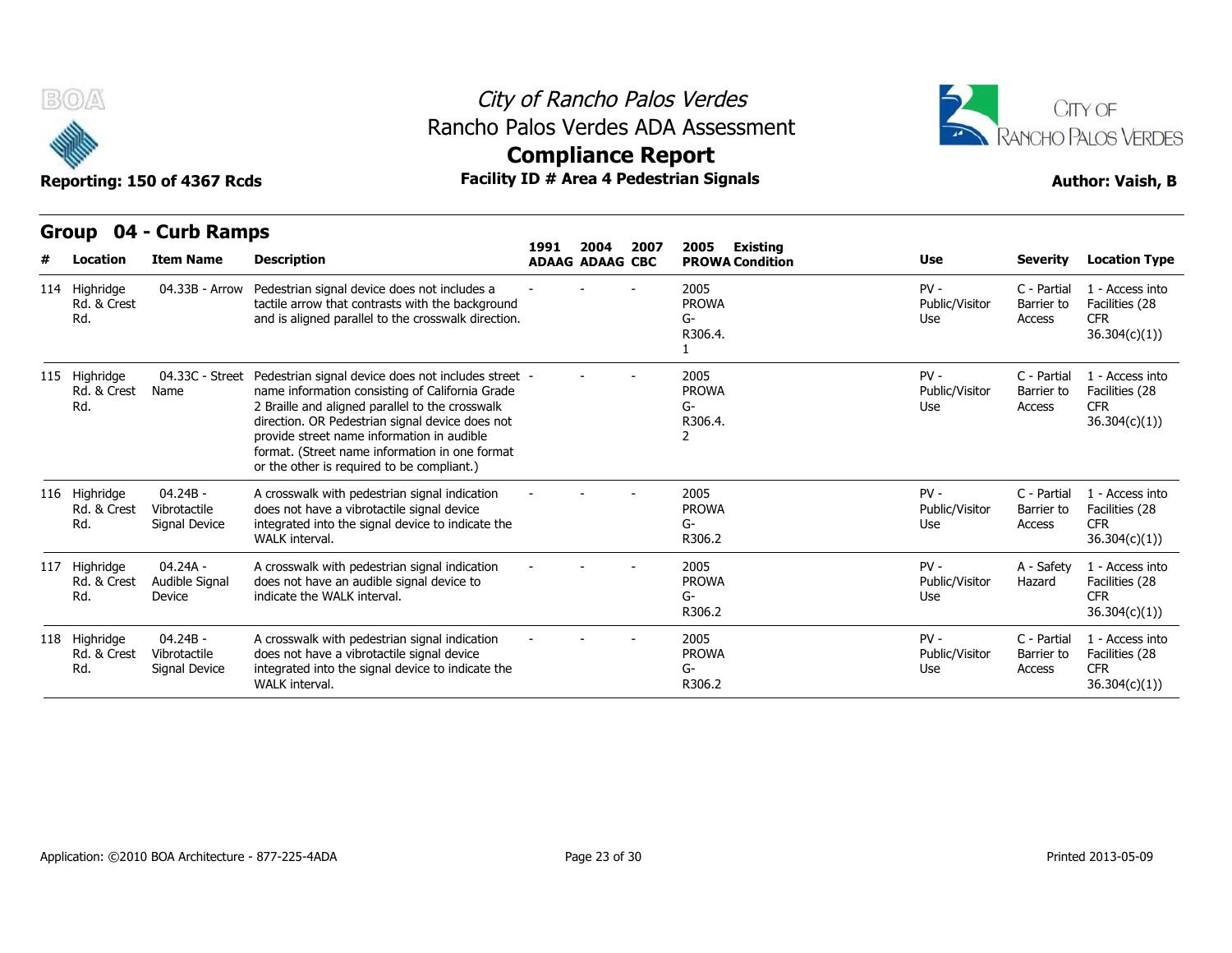



CFR 36.304(c)(1))

CFR 36.304(c)(1))

CFR 36.304(c)(1))

CFR 36.304(c)(1))

## **Compliance Report**

### **Group 04 - Curb Ramps Item Name Description 1991 ADAAG 2004 ADAAG CBC PROWA 2007 2005 Existing # Location Condition Use Severity Location Type** 04.25 - Pedestrian Signal accommodate a level 30" x 48" min.. clear Device - Clear Floor Space signal push button. (Accessible pedestrian Location of pedestrian signal device does not 4.2.4 305.3; space, centered and parallel to the pedestrian signals shall be located so that the vibrotactile feature can be contacted from the level landing serving a curb ramp, if provided, or from a clear floor or ground space that is in line with the crosswalk line adjacent to the vehicle stop line.) 4.2.4 305.3; 1118B.4 Fig. item 1 PROWA 305.3 2005 7% CS. PV - G-R306.2. 1 Public/Visitor Barrier to Use Access C - Partial 1 - Access into Barrier to Facilities (28 **119 Highridge State Proporting: 150 of 436**<br> **119 Highridge 04.25**<br>
Reporting: 150 of 436<br>
119 Highridge 04.25<br>
Rd. & Crest Pedestria<br>
Rd. Device - Clock Space Rd. & Crest Rd. 04.32B - Push Button Locator Tone The pedestrian signal push button does not The pedestrian signal push button does not  $\qquad -$  -  $\qquad -$  2005<br>incorporate a locator tone at the push button. PROV PROWA G-R306.3. 2 PV - C - Partial Public/Visitor Barrier to Use Access C - Partial 1 - Access into Barrier to Facilities (28 4 Location Item Na<br>
119 Highridge 04.25 -<br>
Rd. & Crest Pedestria<br>
Rd. Device - (Floor Spa<br>
120 Highridge 04.32B<br>
Rd. & Crest Button Lo Rd. & Crest Rd. 04.33A - Directional Information and Signs crosswalk direction and the name of the street Pedestrian signal device does not provides compliant tactile or visual signs on the face of the device or its housing or mounting to indicate containing the crosswalk served by the pedestrian signal. 4.30.4 703.1 .1 item PROWA 2; G-1117B.5 R306.4 .6 1117B<sub>.5</sub> 2005 PV - C - Partial Public/Visitor Use Access C - Partial 1 - Access into Barrier to Facilities (28 120 Highridge 04.32B<br>
Floor Spa<br>
Rd. & Crest Button Lc<br>
Rd. Tone<br>
121 Highridge 04.33A<br>
Rd. & Crest Directiona<br>
Rd. & Crest Directiona<br>
Rd. Informati Rd. & Crest Rd. 04.32B - Push The pedestrian signal push button does not<br>
Button Locator incorporate a locator tone at the push button.<br>
Tone<br>
04.33A - Pedestrian signal device does not provides 4.30.4<br>
Directional compliant tactile or vi tactile arrow that contrasts with the background 04.33B - Arrow Pedestrian signal device does not includes a  $\begin{array}{ccc} \text{1.33B} & \text{2.33B} \\ \text{2.63C} & \text{2.33D} \\ \text{2.67D} & \text{2.33D} \end{array}$  and is aligned parallel to the crosswalk direction. PROWA G-R306.4. PV - C - Partial Public/Visitor Barrier to Use Access C - Partial 1 - Access into Barrier to Facilities (28 122 Highridge Rd. & Crest Rd. 121 Highridge 04.33A<br>
Rd. & Crest Directiona<br>
Rd. Informati<br>
Signs<br>
122 Highridge 04.33B<br>
Rd. & Crest<br>
Rd.<br>
123 Highridge 04.33C<br>
Rd. & Crest Name<br>
Rd.

| 123 Highridge<br>Rd. & Crest<br>Rd. | Name | 04.33C - Street Pedestrian signal device does not includes street -<br>name information consisting of California Grade<br>2 Braille and aligned parallel to the crosswalk<br>direction. OR Pedestrian signal device does not<br>provide street name information in audible<br>format. (Street name information in one format<br>or the other is required to be compliant.) | 2005<br><b>PROWA</b><br>ს-<br>R306.4. | $PV -$<br>Public/Visitor<br>Use | C - Partial<br>Barrier to<br>Access | 1 - Access into<br>Facilities (28<br><b>CFR</b><br>36.304(c)(1)) |
|-------------------------------------|------|----------------------------------------------------------------------------------------------------------------------------------------------------------------------------------------------------------------------------------------------------------------------------------------------------------------------------------------------------------------------------|---------------------------------------|---------------------------------|-------------------------------------|------------------------------------------------------------------|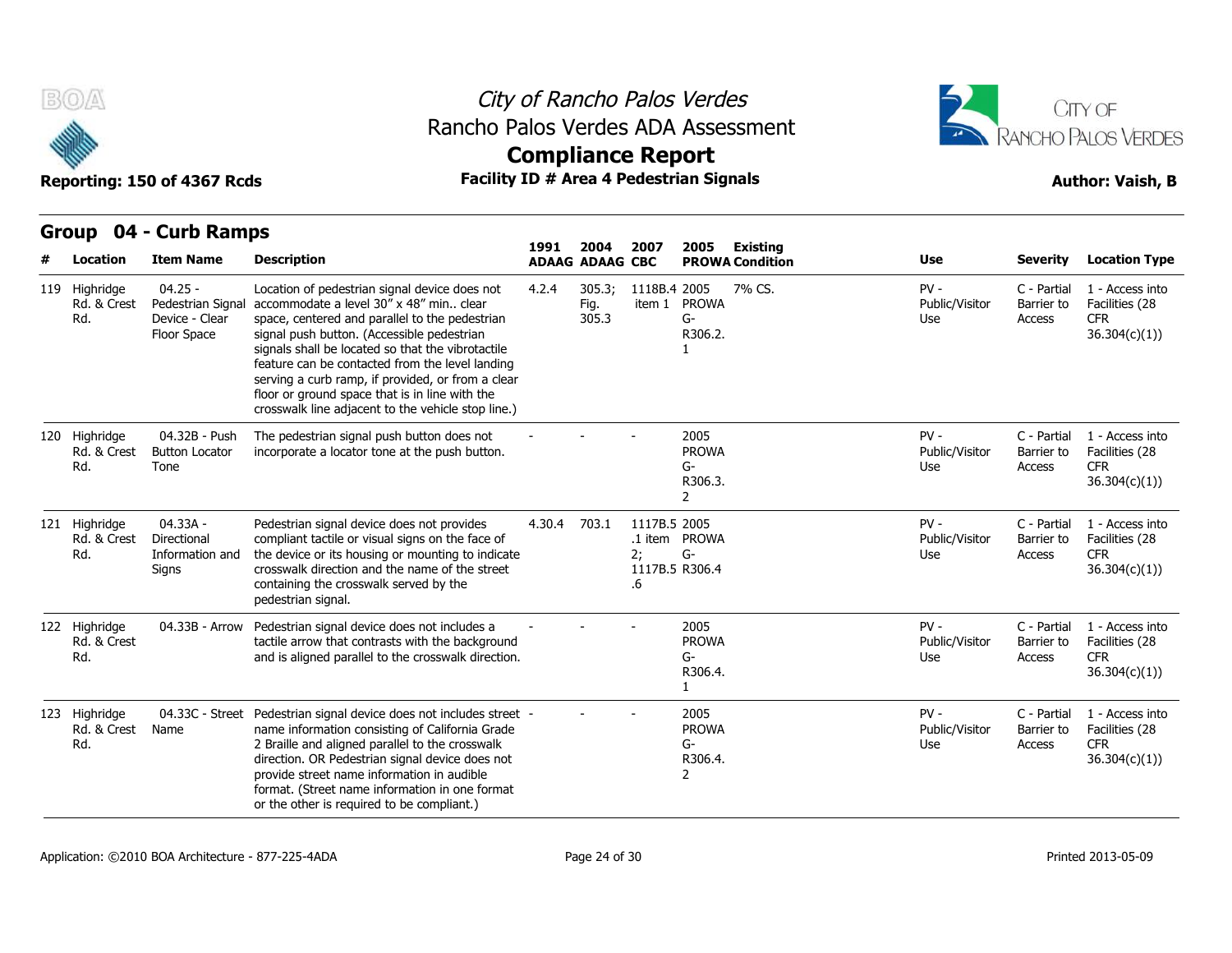

### City of Rancho Palos Verdes Rancho Palos Verdes ADA Assessment



| urvup<br>דש -                       | <b>CAID RAILDS</b>                                              |                                                                                                                                                                                                                                                                                                                                                                                                                                                               | 1991  | 2004                    | 2007                   | 2005                                                  | Existing               |                                 |                                     |                                                                  |
|-------------------------------------|-----------------------------------------------------------------|---------------------------------------------------------------------------------------------------------------------------------------------------------------------------------------------------------------------------------------------------------------------------------------------------------------------------------------------------------------------------------------------------------------------------------------------------------------|-------|-------------------------|------------------------|-------------------------------------------------------|------------------------|---------------------------------|-------------------------------------|------------------------------------------------------------------|
| Location                            | <b>Item Name</b>                                                | <b>Description</b>                                                                                                                                                                                                                                                                                                                                                                                                                                            |       | <b>ADAAG ADAAG CBC</b>  |                        |                                                       | <b>PROWA Condition</b> | <b>Use</b>                      | <b>Severity</b>                     | <b>Location Type</b>                                             |
| 124 Highridge<br>Rd. & Crest<br>Rd. | $04.25 -$<br>Pedestrian Signal<br>Device - Clear<br>Floor Space | Location of pedestrian signal device does not<br>accommodate a level 30" x 48" min clear<br>space, centered and parallel to the pedestrian<br>signal push button. (Accessible pedestrian<br>signals shall be located so that the vibrotactile<br>feature can be contacted from the level landing<br>serving a curb ramp, if provided, or from a clear<br>floor or ground space that is in line with the<br>crosswalk line adjacent to the vehicle stop line.) | 4.2.4 | 305.3;<br>Fig.<br>305.3 | 1118B.4 2005           | item 1 PROWA<br>G-<br>R306.2.                         | 3.5% CS & 8.8% RS.     | $PV -$<br>Public/Visitor<br>Use | C - Partial<br>Barrier to<br>Access | 1 - Access into<br>Facilities (28<br><b>CFR</b><br>36.304(c)(1)) |
| 125 Highridge<br>Rd. & Crest<br>Rd. | 04.32B - Push<br><b>Button Locator</b><br>Tone                  | The pedestrian signal push button does not<br>incorporate a locator tone at the push button.                                                                                                                                                                                                                                                                                                                                                                  |       |                         |                        | 2005<br><b>PROWA</b><br>G-<br>R306.3.<br>$\mathbf{2}$ |                        | $PV -$<br>Public/Visitor<br>Use | C - Partial<br>Barrier to<br>Access | 1 - Access into<br>Facilities (28<br><b>CFR</b><br>36.304(c)(1)) |
| 126 Highridge<br>Rd. & Crest<br>Rd. | 04.24A -<br>Audible Signal<br>Device                            | A crosswalk with pedestrian signal indication<br>does not have an audible signal device to<br>indicate the WALK interval.                                                                                                                                                                                                                                                                                                                                     |       |                         |                        | 2005<br><b>PROWA</b><br>G-<br>R306.2                  | 33.759028, -118.379796 | $PV -$<br>Public/Visitor<br>Use | A - Safety<br>Hazard                | 1 - Access into<br>Facilities (28<br><b>CFR</b><br>36.304(c)(1)) |
| 127 Highridge<br>Rd. & Crest<br>Rd. | $04.24B -$<br>Vibrotactile<br>Signal Device                     | A crosswalk with pedestrian signal indication<br>does not have a vibrotactile signal device<br>integrated into the signal device to indicate the<br>WALK interval.                                                                                                                                                                                                                                                                                            |       |                         |                        | 2005<br><b>PROWA</b><br>G-<br>R306.2                  |                        | $PV -$<br>Public/Visitor<br>Use | C - Partial<br>Barrier to<br>Access | 1 - Access into<br>Facilities (28<br><b>CFR</b><br>36.304(c)(1)) |
| 128 Highridge<br>Rd. & Crest<br>Rd. | $04.25 -$<br>Pedestrian Signal<br>Device - Clear<br>Floor Space | Location of pedestrian signal device does not<br>accommodate a level 30" x 48" min clear<br>space, centered and parallel to the pedestrian<br>signal push button. (Accessible pedestrian<br>signals shall be located so that the vibrotactile<br>feature can be contacted from the level landing<br>serving a curb ramp, if provided, or from a clear<br>floor or ground space that is in line with the<br>crosswalk line adjacent to the vehicle stop line.) | 4.2.4 | 305.3;<br>Fig.<br>305.3 | 1118B.4 2005<br>item 1 | <b>PROWA</b><br>G-<br>R306.2.                         | 10.2% CS.              | $PV -$<br>Public/Visitor<br>Use | C - Partial<br>Barrier to<br>Access | 1 - Access into<br>Facilities (28<br><b>CFR</b><br>36.304(c)(1)) |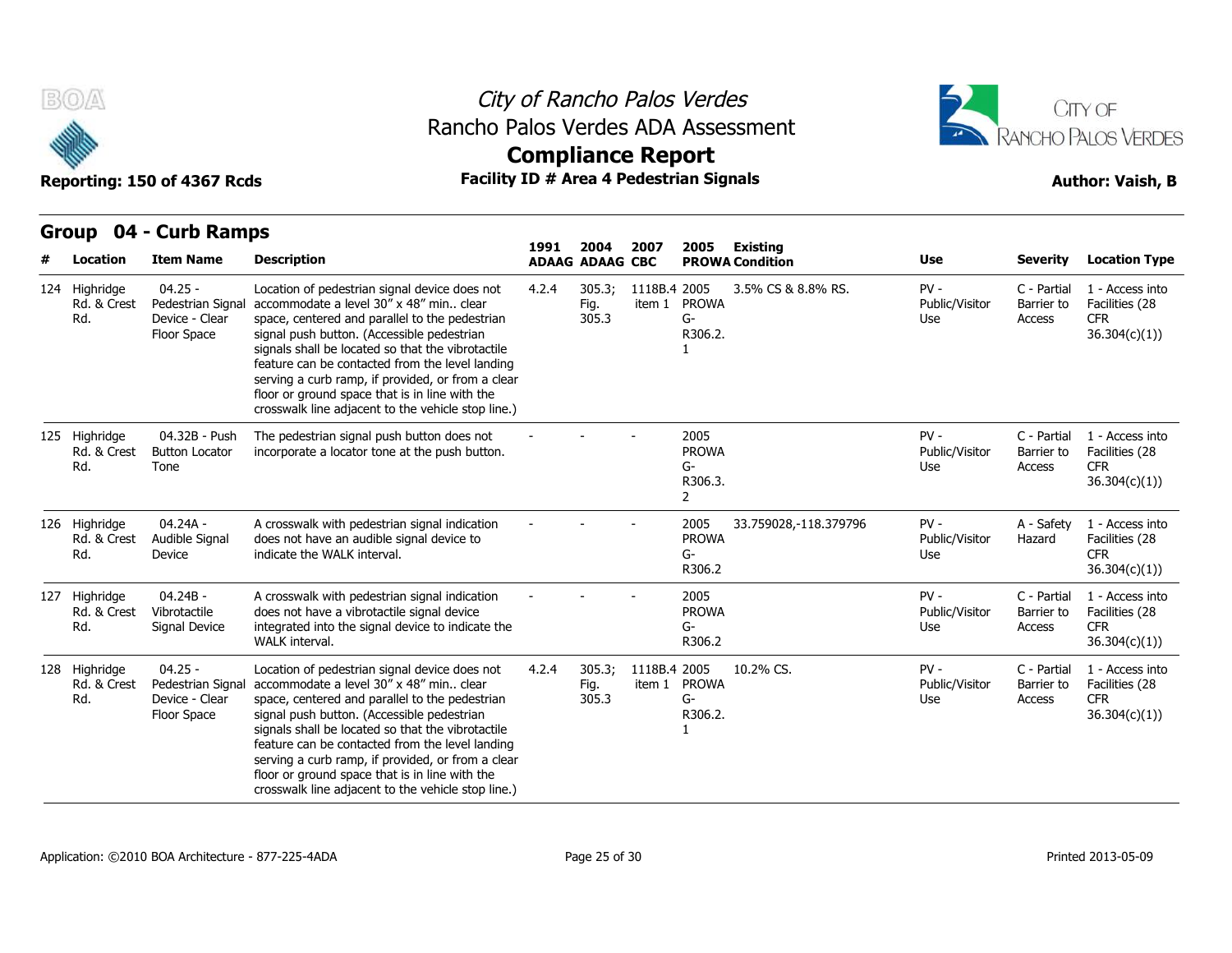



## **Compliance Report**

**Group 04 - Curb Ramps Item Name Description 1991 ADAAG 2004 ADAAG CBC PROWA 2007 2005 Existing # Location Condition Use Severity Location Type** 04.26B1 - Rd. & Crest Pedestrian Signal 5' of curb. Device - Location versus Curbline Location of pedestrian signal device is not within 5' of curb. - - - <sup>2005</sup> PROWA G-R306.2. 1.1 7' from curb line. PV - C - Partial Public/Visitor Barrier to Use Access C - Partial 1 - Access into Barrier to Facilities (28 CFR 36.304(c)(1)) Rd. 04.33A - Rd. & Crest Directional compl Information and Signs crosswalk direction and the name of the street Pedestrian signal device does not provides compliant tactile or visual signs on the face of the device or its housing or mounting to indicate containing the crosswalk served by the pedestrian signal. 4.30.4 703.1 .1 item PROWA 2; G-1117B.5 R306.4 .6 1117B 5 2005 PV - C - Partial Public/Visitor Use Access C - Partial 1 - Access into Barrier to Facilities (28 CFR 36.304(c)(1)) **Reporting: 150 of 43<sup>(</sup>Carrol)**<br> **Group 04 - Curb**<br>
# Location Item Na<br>
129 Highridge 04.26B1<br>
Rd. & Crest Pedestria<br>
Rd. Device - I<br>
versus Cu<br>
Tanghridge 04.33A<br>
Rd. & Crest Directiona<br>
Rd. & Crest Directiona<br>
Rd. Infor Rd. 04.32B - Push Button Locator Tone The pedestrian signal push button does not The pedestrian signal push button does not  $\overline{\phantom{a}}$  -  $\overline{\phantom{a}}$  - 2005<br>incorporate a locator tone at the push button. PROV PROWA G-R306.3. 2 PV - C - Partial Public/Visitor Barrier to Use Access C - Partial 1 - Access into Barrier to Facilities (28 CFR 36.304(c)(1)) 129 Highridge 04.26B1<br>
Rd. & Crest Pedestria<br>
Rd. Device - I<br>
versus CL<br>
130 Highridge 04.33A<br>
Rd. & Crest Directiona<br>
Rd. Mexical Informati<br>
Signs<br>
131 Highridge 04.32B<br>
Rd. & Crest Button Lc<br>
Rd. Tone Rd. & Crest Rd. 04.33A - Rd. & Crest Directional compl Information and Signs Pedestrian signal device does not provides compliant tactile or visual signs on the face of the device or its housing or mounting to indicate crosswalk direction and the name of the street containing the crosswalk served by the pedestrian signal. 4.30.4 703.1 .1 item PROWA 2; G-1117B.5 R306.4 .6 1117B 5 2005 PV - C - Partial Public/Visitor Use Access C - Partial 1 - Access into Barrier to Facilities (28 CFR 36.304(c)(1)) 130 Highridge 04.33A<br>
Rd. & Crest Directions<br>
Rd. Informati<br>
Signs<br>
131 Highridge 04.32B<br>
Rd. & Crest Button Lc<br>
Rd. Tone<br>
132 Highridge 04.33A<br>
Rd. & Crest Directions<br>
Rd. & Crest Directions<br>
Rd. Informati Rd. 04.32B - Push The pedestrian signal push button does not<br>
Button Locator incorporate a locator tone at the push button.<br>
Tone<br>
04.33A - Pedestrian signal device does not provides 4.30.4<br>
Directional compliant tactile or vi tactile arrow that contrasts with the background 04.33B - Arrow Pedestrian signal device does not includes a  $\begin{array}{ccc} \text{2005} \\ \text{4000} \\ \text{2005} \end{array}$  04.33B - Arrow Pedestrian signal device does not includes a  $\begin{array}{ccc} \text{2005} \\ \text{2005} \\ \text{2005} \end{array}$  2005 PROWA G-R306.4. 1  $PV -$ Public/Visitor Barrier to Use Access C - Partial 1 - Access into Barrier to Facilities (28 CFR 36.304(c)(1)) 131 Highridge 04.32B<br>
Rd. & Crest Button Lc<br>
Rd. Tone<br>
132 Highridge 04.33A<br>
Rd. & Crest Directiona<br>
Rd. & Crest Directiona<br>
133 Highridge 04.33B<br>
Rd. & Crest<br>
Rd. Rd. & Crest Rd.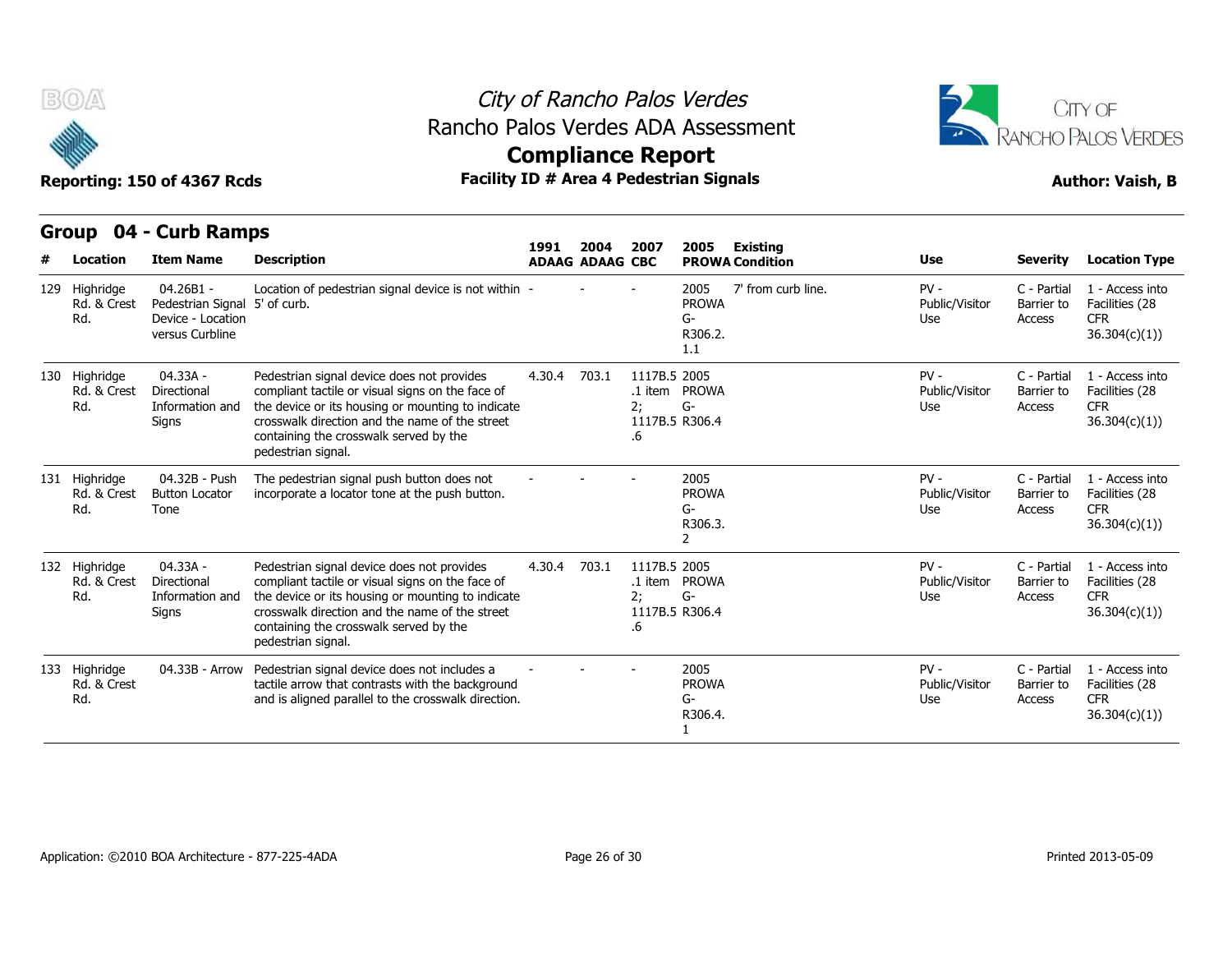

## City of Rancho Palos Verdes Rancho Palos Verdes ADA Assessment



**Compliance Report**

|                                     | Group 04 - Curb Ramps                               |                                                                                                                                                                                                                                                                                                                                                            |        |                                |                          |                                                           |                                 |                                     |                                                                  |
|-------------------------------------|-----------------------------------------------------|------------------------------------------------------------------------------------------------------------------------------------------------------------------------------------------------------------------------------------------------------------------------------------------------------------------------------------------------------------|--------|--------------------------------|--------------------------|-----------------------------------------------------------|---------------------------------|-------------------------------------|------------------------------------------------------------------|
| Location                            | <b>Item Name</b>                                    | <b>Description</b>                                                                                                                                                                                                                                                                                                                                         | 1991   | 2004<br><b>ADAAG ADAAG CBC</b> | 2007                     | Existing<br>2005<br><b>PROWA Condition</b>                | <b>Use</b>                      | <b>Severity</b>                     | <b>Location Type</b>                                             |
| 134 Highridge<br>Rd. & Crest<br>Rd. | 04.33C - Street<br>Name                             | Pedestrian signal device does not includes street -<br>name information consisting of California Grade<br>2 Braille and aligned parallel to the crosswalk<br>direction. OR Pedestrian signal device does not<br>provide street name information in audible<br>format. (Street name information in one format<br>or the other is required to be compliant.) |        |                                |                          | 2005<br><b>PROWA</b><br>$G-$<br>R306.4.<br>2              | $PV -$<br>Public/Visitor<br>Use | C - Partial<br>Barrier to<br>Access | 1 - Access into<br>Facilities (28<br><b>CFR</b><br>36.304(c)(1)) |
| 135 Highridge<br>Rd. & Crest<br>Rd. | 04.24A -<br>Audible Signal<br>Device                | A crosswalk with pedestrian signal indication<br>does not have an audible signal device to<br>indicate the WALK interval.                                                                                                                                                                                                                                  |        |                                |                          | 2005<br><b>PROWA</b><br>G-<br>R306.2                      | $PV -$<br>Public/Visitor<br>Use | C - Partial<br>Barrier to<br>Access | 1 - Access into<br>Facilities (28<br><b>CFR</b><br>36.304(c)(1)) |
| 136 Highridge<br>Rd. & Crest<br>Rd. | $04.24B -$<br>Vibrotactile<br>Signal Device         | A crosswalk with pedestrian signal indication<br>does not have a vibrotactile signal device<br>integrated into the signal device to indicate the<br>WALK interval.                                                                                                                                                                                         |        |                                |                          | 2005<br><b>PROWA</b><br>G-<br>R306.2                      | $PV -$<br>Public/Visitor<br>Use | C - Partial<br>Barrier to<br>Access | 1 - Access into<br>Facilities (28<br><b>CFR</b><br>36.304(c)(1)) |
| 137 Highridge<br>Rd. & Crest<br>Rd. | 04.33B - Arrow                                      | Pedestrian signal device does not includes a<br>tactile arrow that contrasts with the background<br>and is aligned parallel to the crosswalk direction.                                                                                                                                                                                                    |        |                                |                          | 2005<br><b>PROWA</b><br>G-<br>R306.4.<br>$\mathbf{1}$     | $PV -$<br>Public/Visitor<br>Use | C - Partial<br>Barrier to<br>Access | 1 - Access into<br>Facilities (28<br><b>CFR</b><br>36.304(c)(1)  |
| 138 Highridge<br>Rd. & Crest<br>Rd. | 04.32B - Push<br><b>Button Locator</b><br>Tone      | The pedestrian signal push button does not<br>incorporate a locator tone at the push button.                                                                                                                                                                                                                                                               |        |                                |                          | 2005<br><b>PROWA</b><br>$G-$<br>R306.3.<br>$\overline{2}$ | $PV -$<br>Public/Visitor<br>Use | C - Partial<br>Barrier to<br>Access | 1 - Access into<br>Facilities (28<br><b>CFR</b><br>36.304(c)(1)) |
| 139 Highridge<br>Rd. & Crest<br>Rd. | 04.33A -<br>Directional<br>Information and<br>Signs | Pedestrian signal device does not provides<br>compliant tactile or visual signs on the face of<br>the device or its housing or mounting to indicate<br>crosswalk direction and the name of the street<br>containing the crosswalk served by the<br>pedestrian signal.                                                                                      | 4.30.4 | 703.1                          | 1117B.5 2005<br>2:<br>.6 | .1 item PROWA<br>$G-$<br>1117B.5 R306.4                   | $PV -$<br>Public/Visitor<br>Use | C - Partial<br>Barrier to<br>Access | 1 - Access into<br>Facilities (28<br><b>CFR</b><br>36.304(c)(1)  |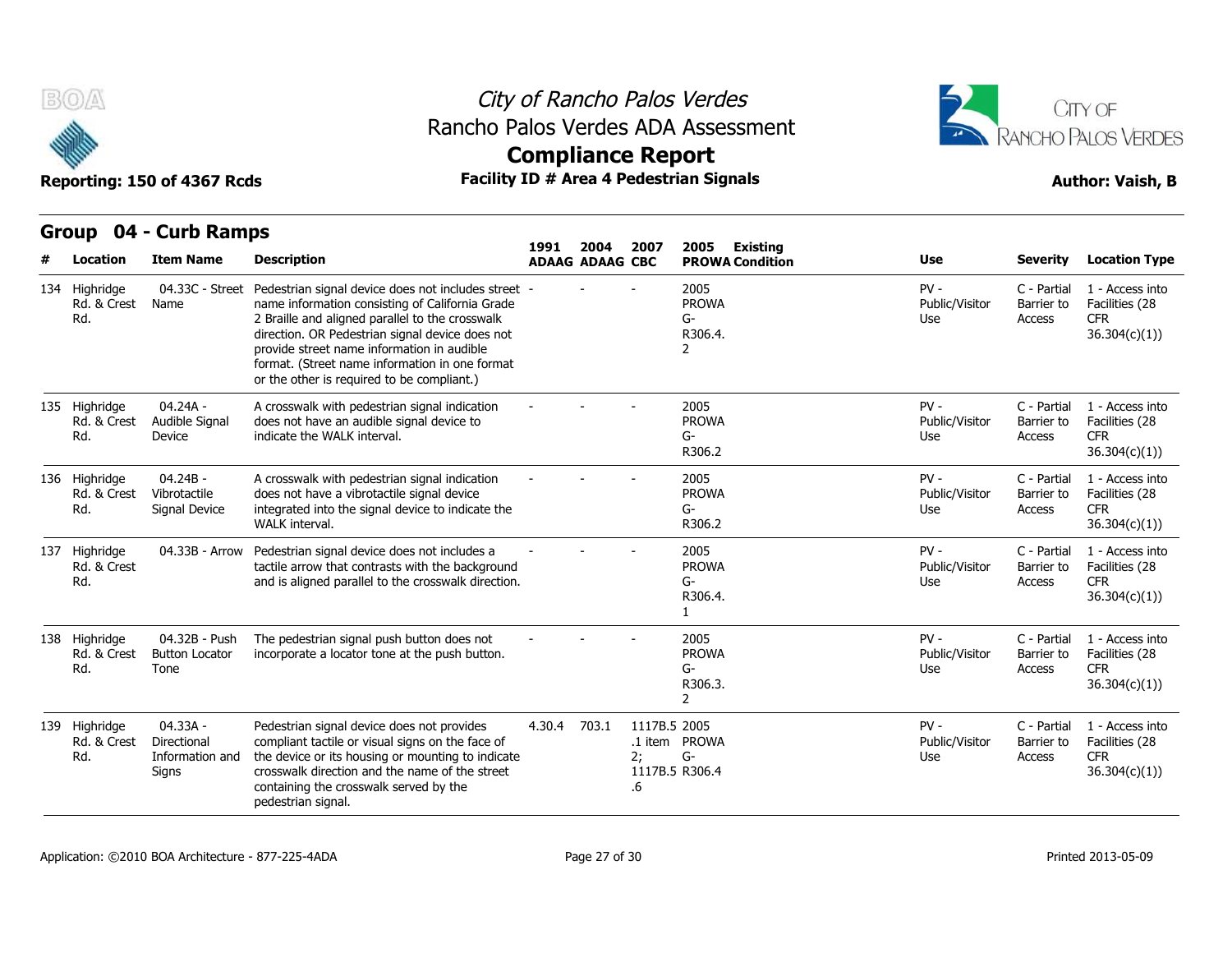



### **Compliance Report**

| B(0/A)                              | Reporting: 150 of 4367 Rcds                                     |                                                                                                                                                                                                                                                                                                                                                                                                                                                               | <b>Compliance Report</b> |                                |                        | City of Rancho Palos Verdes<br>Rancho Palos Verdes ADA Assessment<br><b>Facility ID # Area 4 Pedestrian Signals</b> |                                 |                                     | CITY OF<br><b>RANCHO PALOS VERDES</b><br><b>Author: Vaish, B</b> |
|-------------------------------------|-----------------------------------------------------------------|---------------------------------------------------------------------------------------------------------------------------------------------------------------------------------------------------------------------------------------------------------------------------------------------------------------------------------------------------------------------------------------------------------------------------------------------------------------|--------------------------|--------------------------------|------------------------|---------------------------------------------------------------------------------------------------------------------|---------------------------------|-------------------------------------|------------------------------------------------------------------|
| Location                            | Group 04 - Curb Ramps<br><b>Item Name</b>                       | <b>Description</b>                                                                                                                                                                                                                                                                                                                                                                                                                                            | 1991                     | 2004<br><b>ADAAG ADAAG CBC</b> | 2007                   | 2005<br><b>Existing</b><br><b>PROWA Condition</b>                                                                   | <b>Use</b>                      | <b>Severity</b>                     | <b>Location Type</b>                                             |
| 140 Highridge<br>Rd. & Crest<br>Rd. | 04.33B - Arrow                                                  | Pedestrian signal device does not includes a<br>tactile arrow that contrasts with the background<br>and is aligned parallel to the crosswalk direction.                                                                                                                                                                                                                                                                                                       |                          |                                |                        | 2005<br><b>PROWA</b><br>G-<br>R306.4.<br>$\mathbf{1}$                                                               | $PV -$<br>Public/Visitor<br>Use | C - Partial<br>Barrier to<br>Access | 1 - Access into<br>Facilities (28<br><b>CFR</b><br>36.304(c)(1)) |
| 141 Highridge<br>Rd. & Crest<br>Rd. | Name                                                            | 04.33C - Street Pedestrian signal device does not includes street -<br>name information consisting of California Grade<br>2 Braille and aligned parallel to the crosswalk<br>direction. OR Pedestrian signal device does not<br>provide street name information in audible<br>format. (Street name information in one format<br>or the other is required to be compliant.)                                                                                    |                          |                                |                        | 2005<br><b>PROWA</b><br>G-<br>R306.4.<br>2                                                                          | $PV -$<br>Public/Visitor<br>Use | C - Partial<br>Barrier to<br>Access | 1 - Access into<br>Facilities (28<br><b>CFR</b><br>36.304(c)(1)) |
| 142 Highridge<br>Rd. & Crest<br>Rd. | 04.24A -<br>Audible Signal<br>Device                            | A crosswalk with pedestrian signal indication<br>does not have an audible signal device to<br>indicate the WALK interval.                                                                                                                                                                                                                                                                                                                                     |                          |                                |                        | 2005<br><b>PROWA</b><br>G-<br>R306.2                                                                                | $PV -$<br>Public/Visitor<br>Use | A - Safety<br>Hazard                | 1 - Access into<br>Facilities (28<br><b>CFR</b><br>36.304(c)(1)  |
| 143 Highridge<br>Rd. & Crest<br>Rd. | 04.24B -<br>Vibrotactile<br>Signal Device                       | A crosswalk with pedestrian signal indication<br>does not have a vibrotactile signal device<br>integrated into the signal device to indicate the<br><b>WALK</b> interval.                                                                                                                                                                                                                                                                                     |                          |                                |                        | 2005<br><b>PROWA</b><br>G-<br>R306.2                                                                                | $PV -$<br>Public/Visitor<br>Use | C - Partial<br>Barrier to<br>Access | 1 - Access into<br>Facilities (28<br><b>CFR</b><br>36.304(c)(1)  |
| 144 Highridge<br>Rd. & Crest<br>Rd. | $04.25 -$<br>Pedestrian Signal<br>Device - Clear<br>Floor Space | Location of pedestrian signal device does not<br>accommodate a level 30" x 48" min clear<br>space, centered and parallel to the pedestrian<br>signal push button. (Accessible pedestrian<br>signals shall be located so that the vibrotactile<br>feature can be contacted from the level landing<br>serving a curb ramp, if provided, or from a clear<br>floor or ground space that is in line with the<br>crosswalk line adjacent to the vehicle stop line.) | 4.2.4                    | 305.3;<br>Fig.<br>305.3        | 1118B.4 2005<br>item 1 | 4.5% CS.<br><b>PROWA</b><br>$G-$<br>R306.2.<br>$\mathbf{1}$                                                         | $PV -$<br>Public/Visitor<br>Use | C - Partial<br>Barrier to<br>Access | 1 - Access into<br>Facilities (28<br><b>CFR</b><br>36.304(c)(1)  |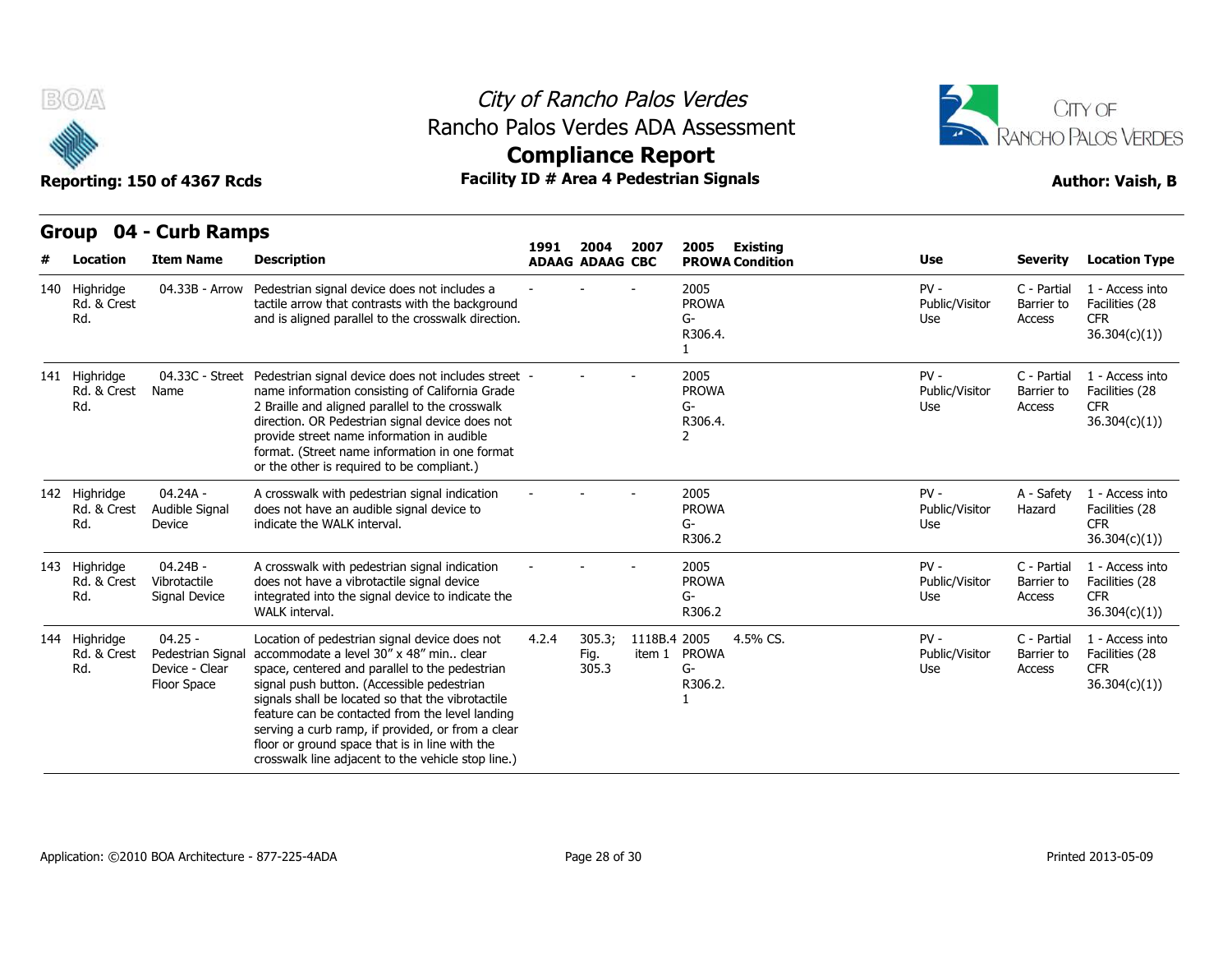

### City of Rancho Palos Verdes Rancho Palos Verdes ADA Assessment



| Reporting: 150 of 4367 Rcds                                                 |                                     |                                                                                    |                                                                                                                                                                                                                                                                                                                                                            |        |                        |                        | Facility ID # Area 4 Pedestrian Signals                            | <b>Author: Vaish, B</b>         |                                     |                                                                  |  |
|-----------------------------------------------------------------------------|-------------------------------------|------------------------------------------------------------------------------------|------------------------------------------------------------------------------------------------------------------------------------------------------------------------------------------------------------------------------------------------------------------------------------------------------------------------------------------------------------|--------|------------------------|------------------------|--------------------------------------------------------------------|---------------------------------|-------------------------------------|------------------------------------------------------------------|--|
| 04 - Curb Ramps<br>Group<br>2004<br>2007<br>2005<br>1991<br><b>Existing</b> |                                     |                                                                                    |                                                                                                                                                                                                                                                                                                                                                            |        |                        |                        |                                                                    |                                 |                                     |                                                                  |  |
|                                                                             | Location                            | <b>Item Name</b>                                                                   | <b>Description</b>                                                                                                                                                                                                                                                                                                                                         |        | <b>ADAAG ADAAG CBC</b> |                        | <b>PROWA Condition</b>                                             | <b>Use</b>                      | <b>Severity</b>                     | <b>Location Type</b>                                             |  |
|                                                                             | 145 Highridge<br>Rd. & Crest<br>Rd. | 04.26B1 -<br>Pedestrian Signal 5' of curb.<br>Device - Location<br>versus Curbline | Location of pedestrian signal device is not within -                                                                                                                                                                                                                                                                                                       |        |                        |                        | 6' from curb line.<br>2005<br><b>PROWA</b><br>G-<br>R306.2.<br>1.1 | $PV -$<br>Public/Visitor<br>Use | C - Partial<br>Barrier to<br>Access | 1 - Access into<br>Facilities (28<br><b>CFR</b><br>36.304(c)(1)  |  |
|                                                                             | 146 Highridge<br>Rd. & Crest<br>Rd. | 04.33C - Street<br>Name                                                            | Pedestrian signal device does not includes street -<br>name information consisting of California Grade<br>2 Braille and aligned parallel to the crosswalk<br>direction. OR Pedestrian signal device does not<br>provide street name information in audible<br>format. (Street name information in one format<br>or the other is required to be compliant.) |        |                        |                        | 2005<br><b>PROWA</b><br>G-<br>R306.4.<br>2                         | $PV -$<br>Public/Visitor<br>Use | C - Partial<br>Barrier to<br>Access | 1 - Access into<br>Facilities (28<br><b>CFR</b><br>36.304(c)(1)) |  |
|                                                                             | 147 Highridge<br>Rd. & Crest<br>Rd. | 04.32B - Push<br><b>Button Locator</b><br>Tone                                     | The pedestrian signal push button does not<br>incorporate a locator tone at the push button.                                                                                                                                                                                                                                                               |        |                        |                        | 2005<br><b>PROWA</b><br>G-<br>R306.3.<br>2                         | $PV -$<br>Public/Visitor<br>Use | C - Partial<br>Barrier to<br>Access | 1 - Access into<br>Facilities (28<br><b>CFR</b><br>36.304(c)(1)) |  |
|                                                                             | 148 Highridge<br>Rd. & Crest<br>Rd. | 04.32A - Push<br>Effort                                                            | The force required to activate operable part(s)<br>Button Operating of pedestrian signal device exceeds 5 lbs.                                                                                                                                                                                                                                             | 4.27.4 | 309.4                  | 1117B.6 2005<br>item 4 | <b>PROWA</b><br>G-<br>R306.3.<br>1;<br>R405.4                      | $PV -$<br>Public/Visitor<br>Use | C - Partial<br>Barrier to<br>Access | 1 - Access into<br>Facilities (28<br><b>CFR</b><br>36.304(c)(1)) |  |
|                                                                             | 149 Highridge<br>Rd. & Crest<br>Rd. | 04.33B - Arrow                                                                     | Pedestrian signal device does not includes a<br>tactile arrow that contrasts with the background<br>and is aligned parallel to the crosswalk direction.                                                                                                                                                                                                    |        |                        |                        | 2005<br><b>PROWA</b><br>G-<br>R306.4.                              | $PV -$<br>Public/Visitor<br>Use | C - Partial<br>Barrier to<br>Access | 1 - Access into<br>Facilities (28<br><b>CFR</b><br>36.304(c)(1)  |  |